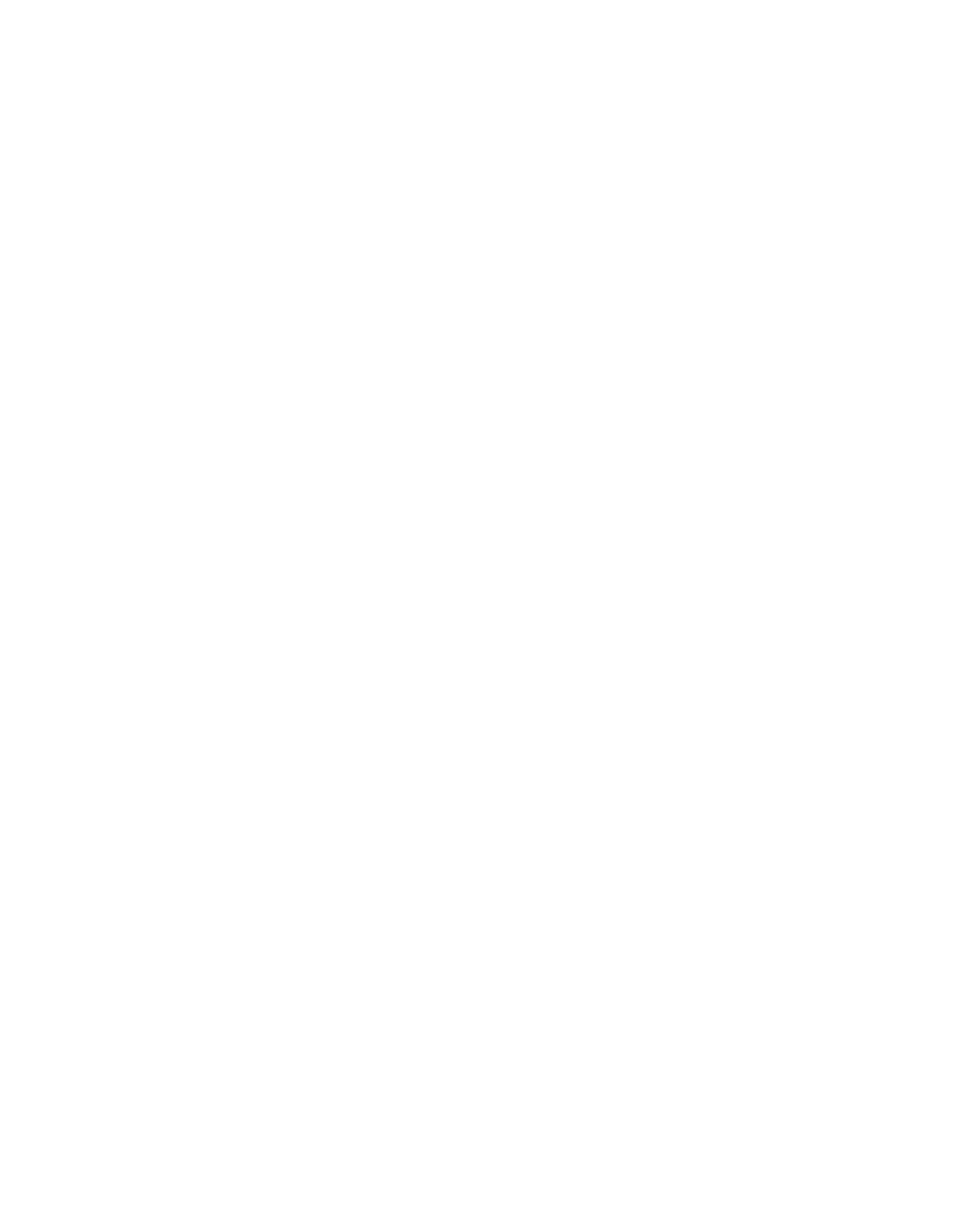## USF EDITORIAL GUIDE TO STYLE & USAGE



University of South Florida | University Communications & Marketing 4202 E. Fowler Avenue, STOP CGS301 | Tampa, FL 33620-4301 813-974-4014 | ucm@usf.edu | www.usf.edu/brand

Revised May 2013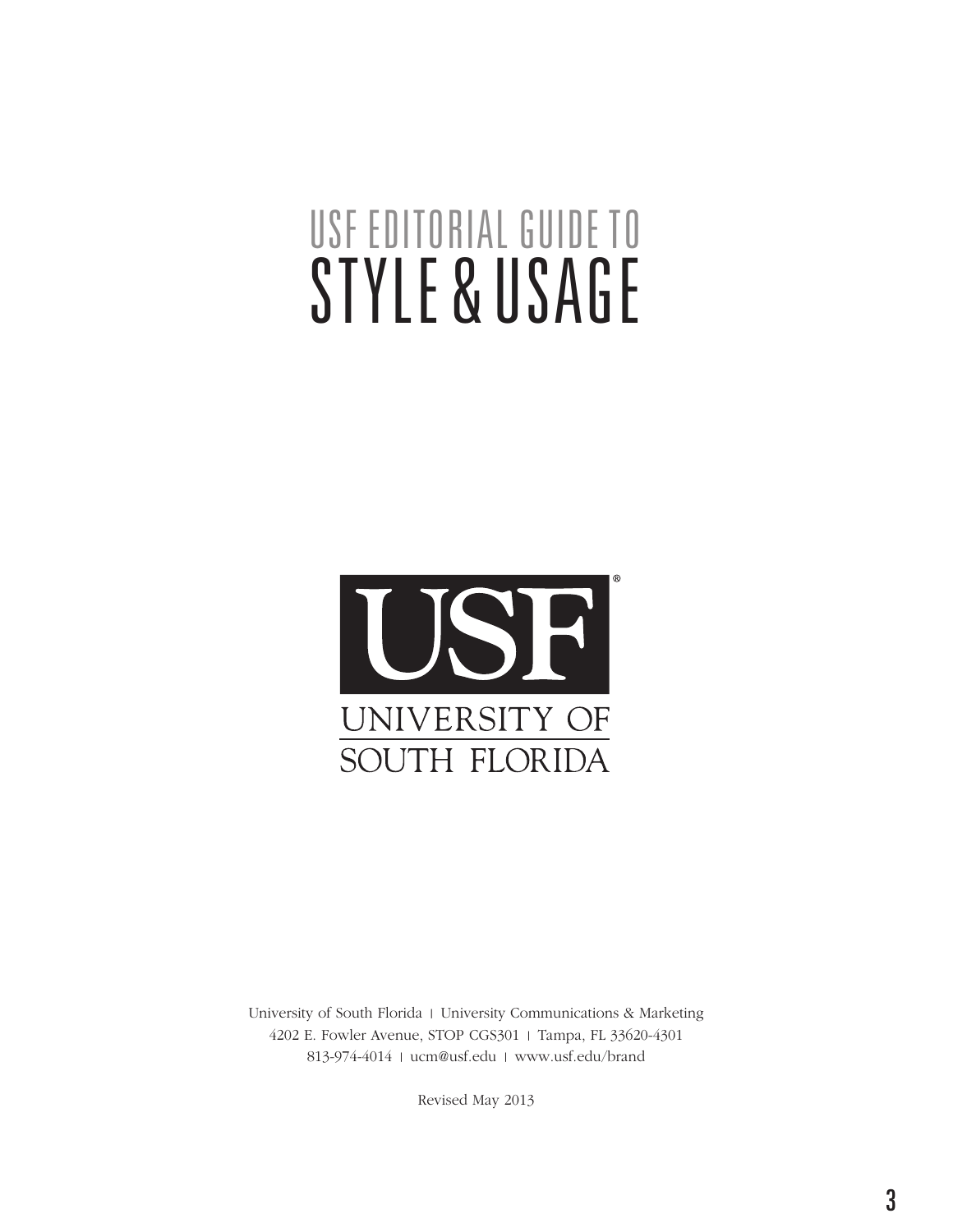## An Editorial Guide to Style & Usage | University of South Florida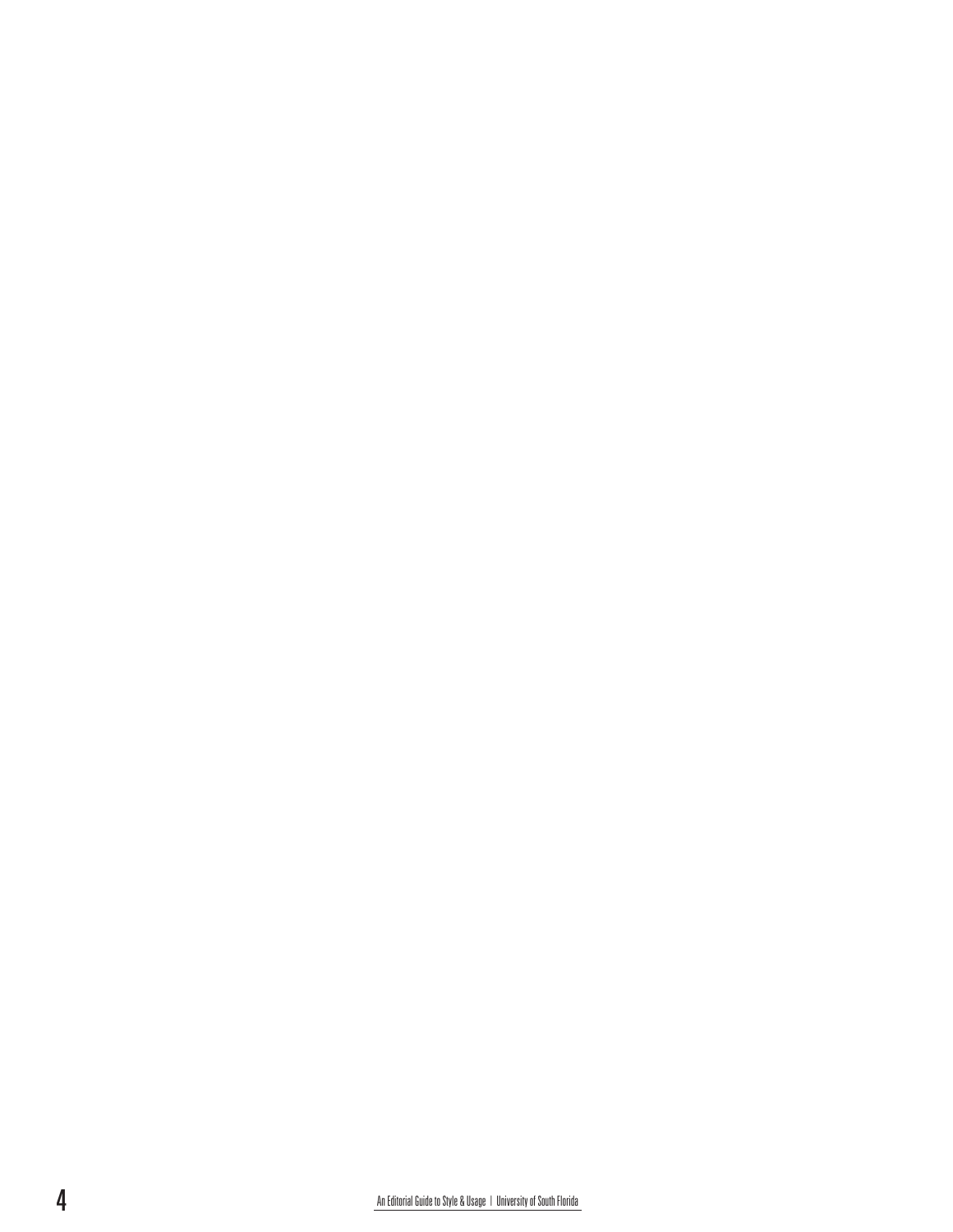## UNIVERSITY OF SOUTH FLORIDA

### USF Mission

The University of South Florida's Mission is to deliver competitive undergraduate, graduate, and professional programs, to generate knowledge, foster intellectual development, and ensure student success in a global environment.

### USF Vision

The University of South Florida is a global research university dedicated to student success and positioned for membership in the Association of American Universities (AAU).

As Florida's leading metropolitan research university, USF is dedicated to:

- • Student access, learning, and success through a vibrant, interdisciplinary and learner-centered research environment incorporating a global curriculum
- Research and scientific discovery to strengthen the economy, promote civic culture and the arts, and design and build sustainable communities through the generation, dissemination, and translation of new knowledge across all academic and health-related disciplines
- Partnerships to build significant locally- and globally-integrated university-community collaborations through sound scholarly and artistic activities and technological innovation
- • A sustainable economic base to support USF's continued academic advancement

### **Priorities**

- • USF will, through a continued commitment to student success, produce well educated global citizens.
- USF will, through its high-impact research and innovation, change lives for the better, improve health, and foster sustainable development and positive societal change.
- • USF will, as a highly effective major economic engine, create new partnerships to build a strong and sustainable future for Florida in the global economy.
- USF will pursue a more secure economic base, greater operational and resource efficiencies, and increased transparency in its business practices.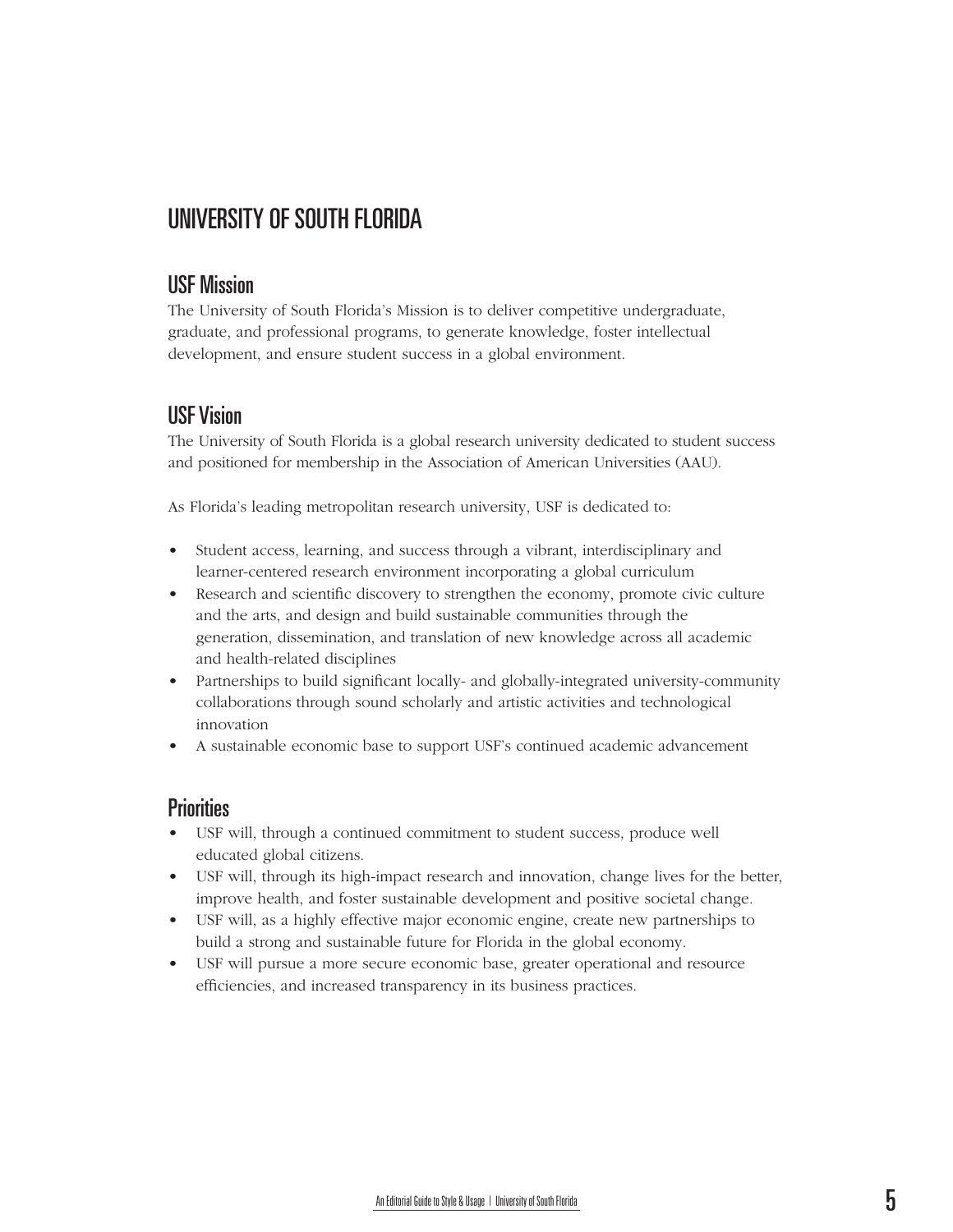## $\overline{\mathbf{a}}$ n Editorial Guide to Style & Usage | University of South Florida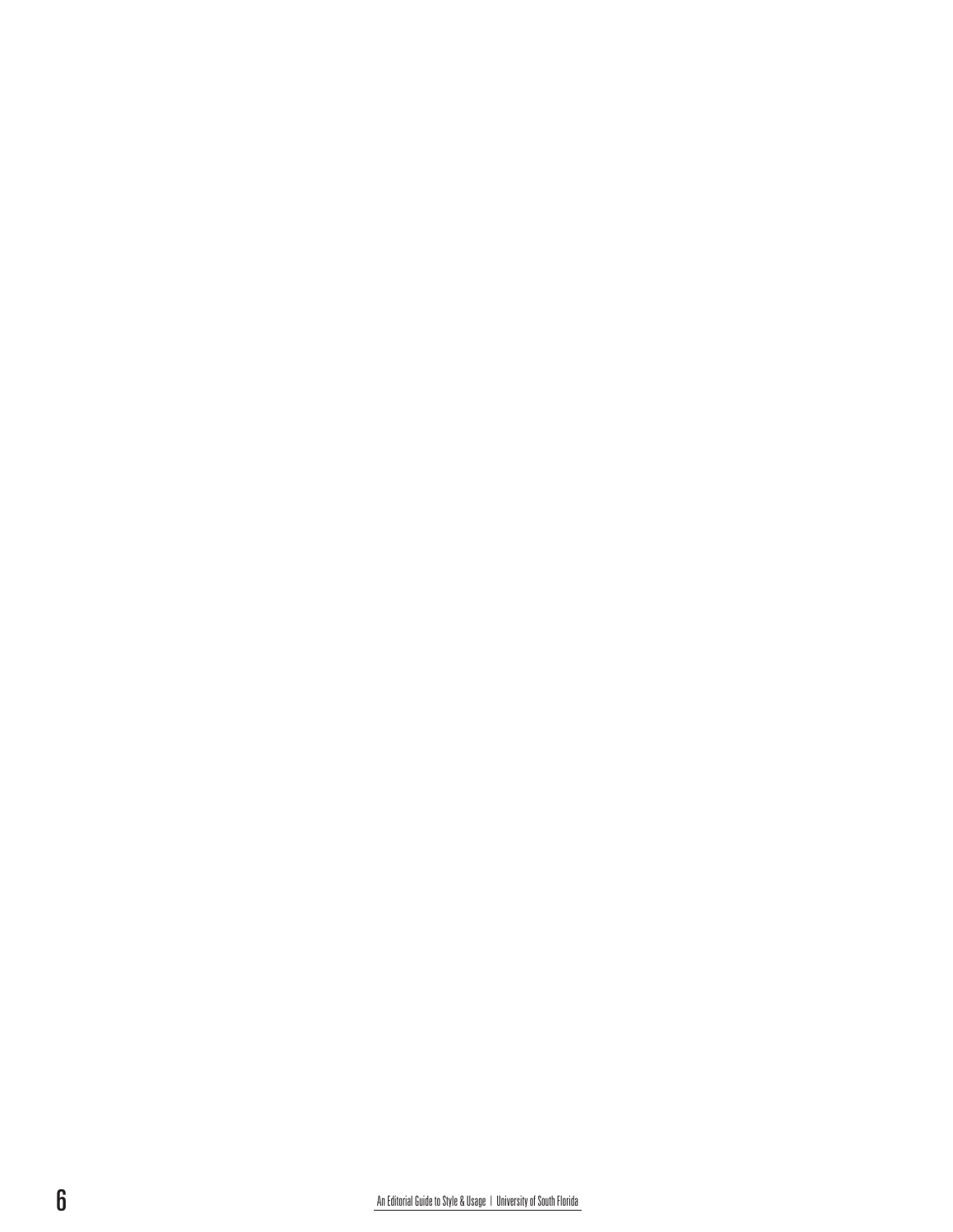## USF EDITORIAL GUIDE TO STYLE & USAGE

## **Contents**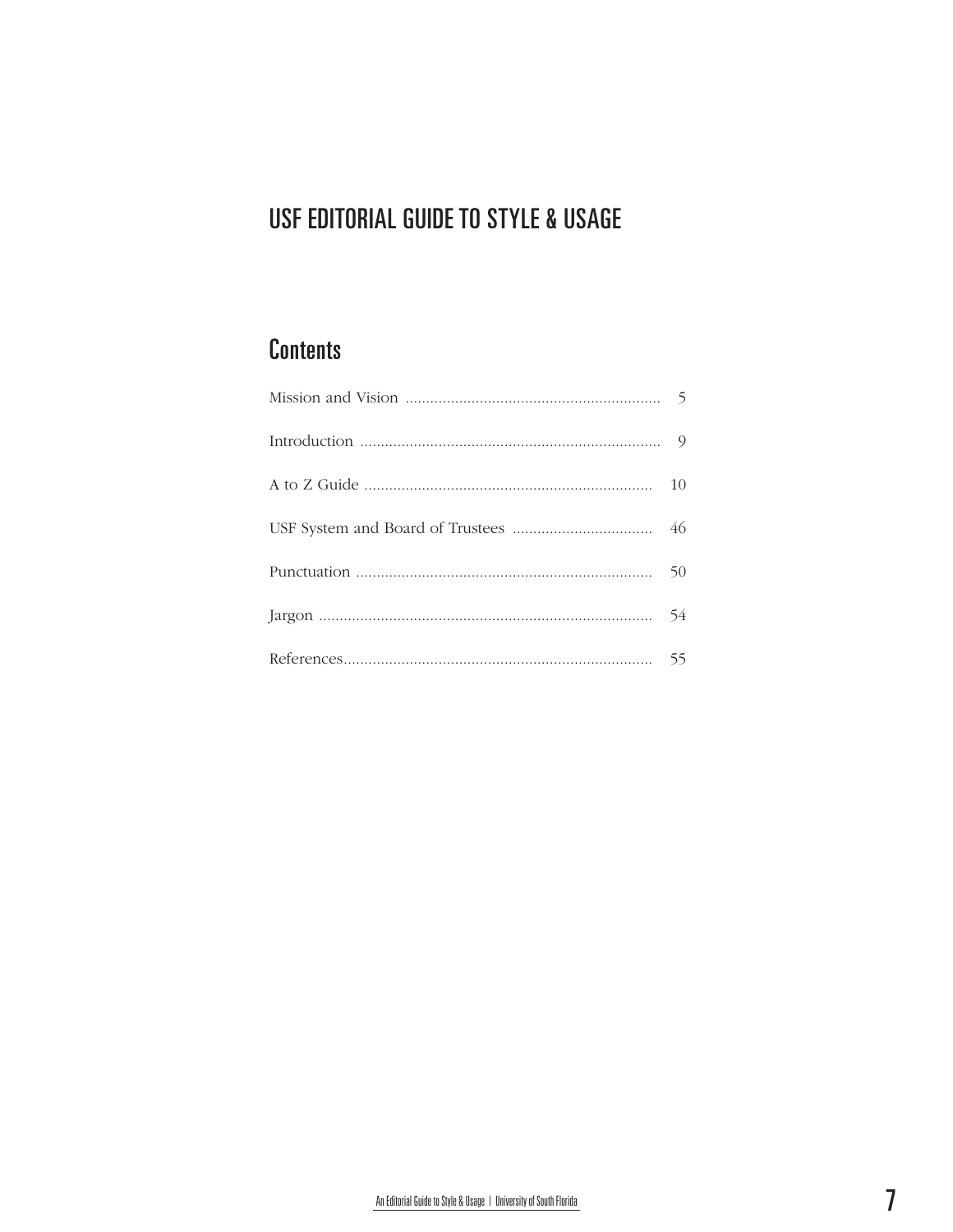## An Editorial Guide to Style & Usage | University of South Florida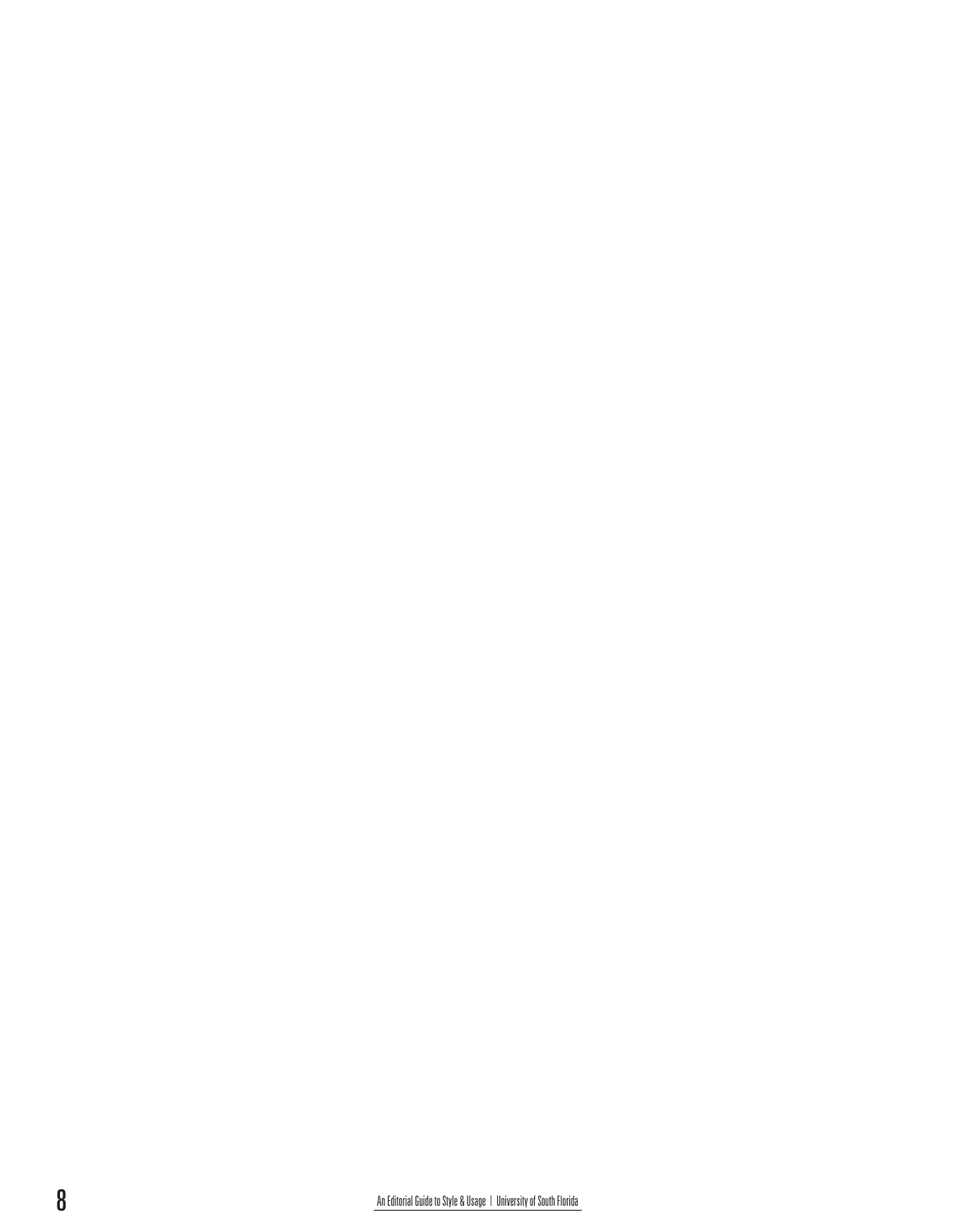### USF GUIDE TO STYLE & USAGE

Why create an editorial style guide for USF?

It's simple. Offices and departments throughout the University of South Florida independently produce fliers, posters, brochures, catalogs, newsletters, booklets, web content and other materials to communicate with internal and external audiences. A style guide ensures a high level of brand consistency and professionalism across these communications.

To be effective, written materials should be clear and consistent. While individual publications convey distinct messages, a reader often receives communications from a number of USF sources, in print and in digital formats. Just as the *USF Design Language Deck* provides a "look and feel" for visual design across the university, the *USF Editorial Guide to Style & Usage* aims to create a common voice that further enhances USF's credibility and professionalism.

There's another reason for this guide. Writers and editors across campus have many of the same questions regarding style and usage: what to capitalize, how to use abbreviations, when to include periods or apostrophes, how terms specific to USF should be treated, and so on. University Communications & Marketing has compiled answers to many of these common issues in a single resource — an easy reference tool that improves consistency and correct use of words and references.

That, quite simply, is what is meant by style. Usage guidelines encourage the correct and consistent use of words.

### When To Use This Guide (And When Not)

When creating non-academic, non-technical documents that are intended for audiences across the campus and outside the university, follow these style and usage guidelines. This includes communications for a campuswide audience as well as prospective students, alumni, donors, legislators, businesses and the general public.

### Specialized kinds of writing, such as professional papers, dissertations, technical publications and academic works should conform to the accepted style of the respective discipline.

This guide is not comprehensive. There are many style guides available that are; however, this one is specific to USF. Much of it is based on the *Associated Press Stylebook*, but it includes exceptions that make sense for USF objectives and purposes. For questions not covered in this guide, University Communications & Marketing suggests using the *AP Stylebook* for reference. USF staff may access the AP Stylebook online via the USF Libraries website at www.apstylebook.com/usf\_edu. Remember that consistency is key. When modifying style for specific purposes, make sure your publication is consistant throughout.

To ensure that this guide remains a valuable and dynamic resource, we welcome your feedback. Please call us at 813-974-4014 or e-mail us at ucm@usf.edu with your questions or suggestions so subsequent editions can be even more useful.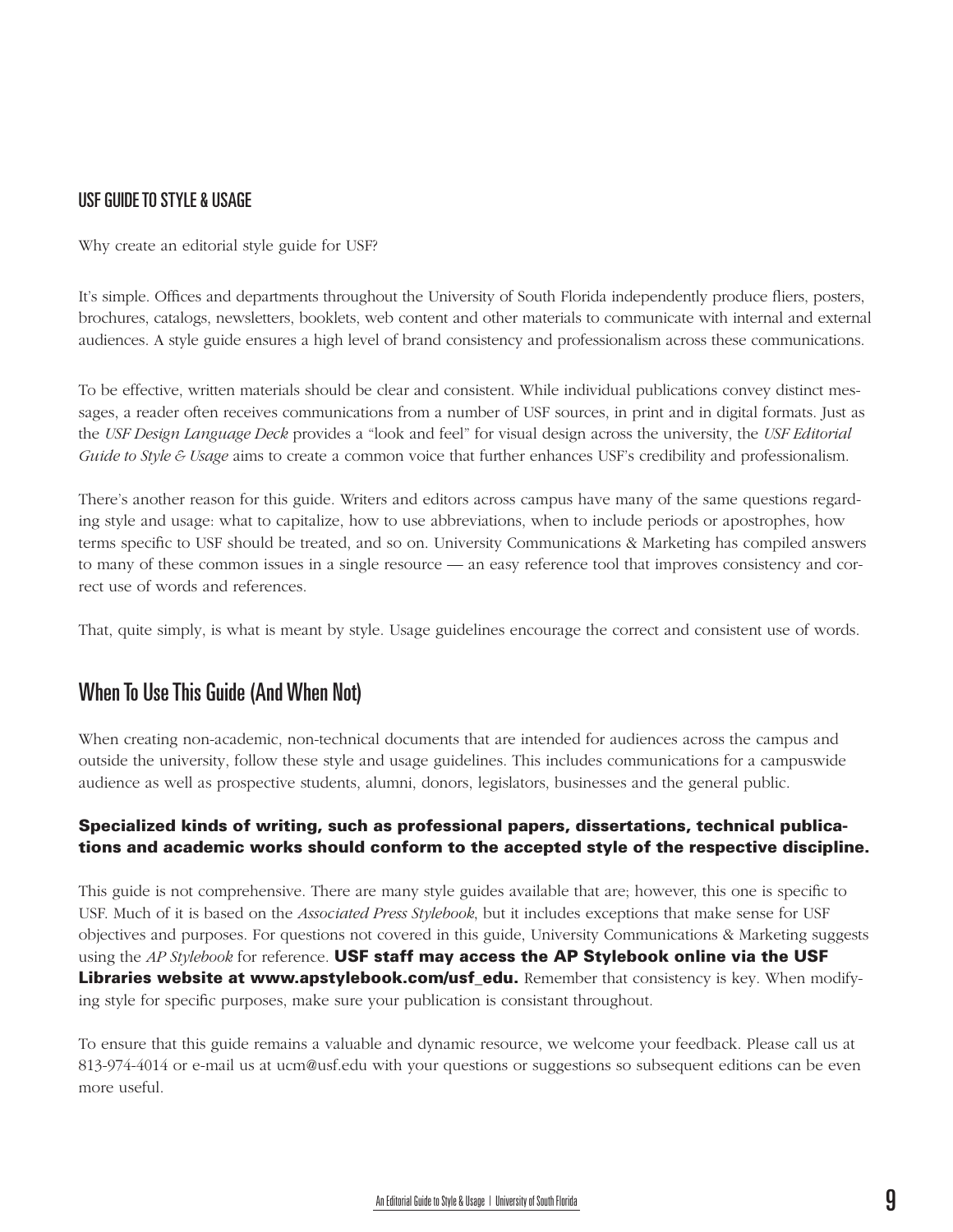### A TO Z Guide

Entries in this section are organized alphabetically. Most entries include an explanation, some short and others more lengthy, with accompanying examples or lists. Some entries include a "See also" reference to a related entry where additional information can be found on the topic. Other entries such as database or testbed stand by themselves with no explanation because the entry, itself, represents the correct spelling or usage of the word. Finally, there are a few entries that are included simply for cross-reference purposes — to lead you to the entry that includes the explanation; for example, the entry academic courses, says "See courses."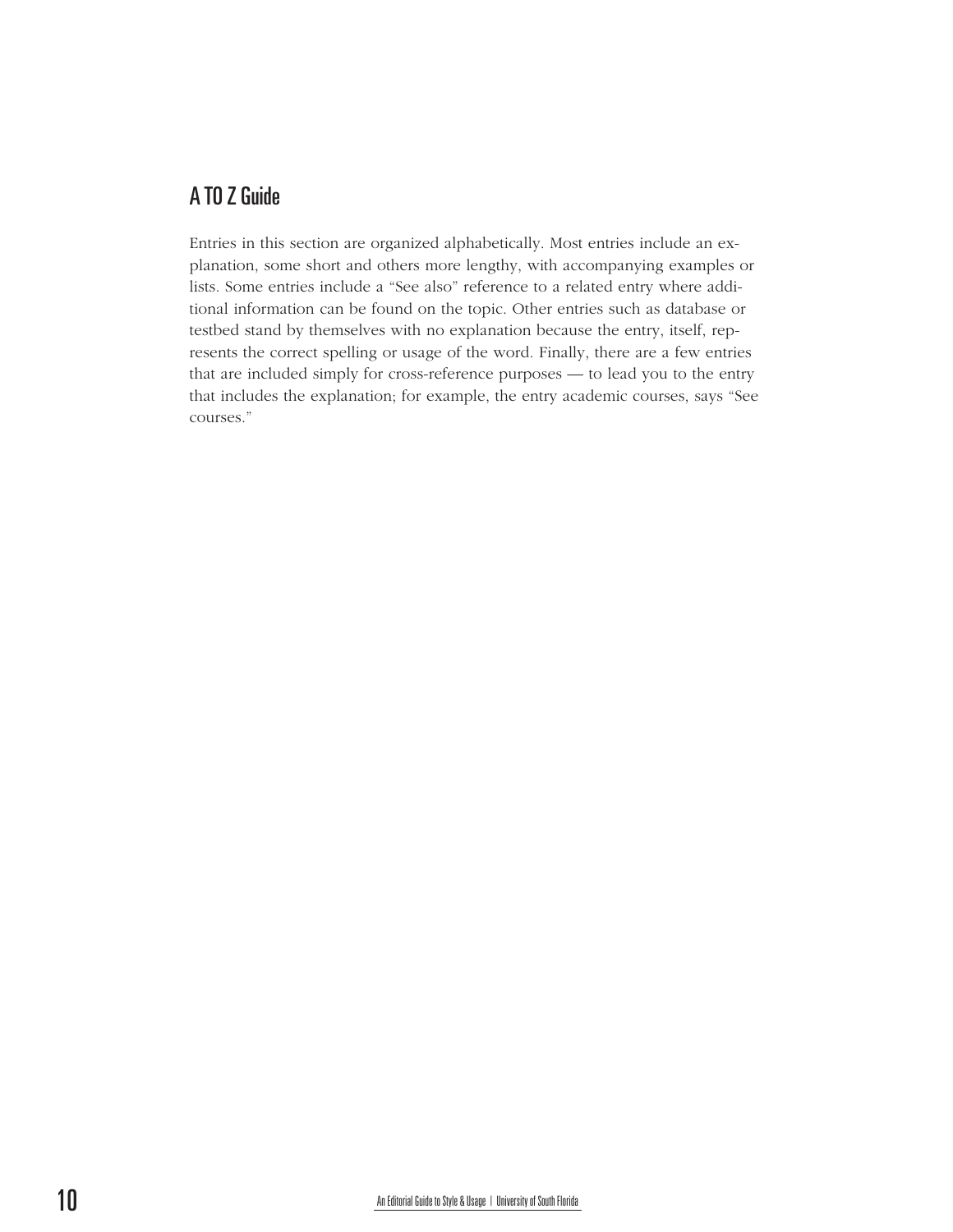

**a, an** Use the article *a* before consonant sounds. Use *an* before vowel sounds even if the first letter is a consonant.

*a* historic event *a* one-year subscription *a* two-ton truck *an* electric shock *an* honest effort *an* NBA star

AAU An association of 62 leading research universities in the United States and Canada. Use *Association of American Universities* on first reference and *AAU* on subsequent references.

**abbreviations** Use standard abbreviations when it is customary to do so: *Mr., Mrs., USF, YMCA, NFL, a.m., etc.* However, avoid alphabet soup and using an abbreviation that a reader would not quickly recognize.

When it is necessary to use a less common abbreviation to avoid repetition, spell out the full word, name, title or phrase the first time you use it, followed immediately by the acronym in parentheses. (This differs from the *AP Stylebook*.) Then use the abbreviation for each and every subsequent use. It is not necessary to note the abbreviation in parentheses if there is only one reference.

Increasingly, periods are omitted from abbreviations. If an abbreviation can be used with or without periods, use it without. Most two-letter abbreviations, however, use periods.

*SUS for State University System IOI-USA for International Ocean Institute - United States ABC, CIA and FBI U.S. for United States U.N. for United Nations*

### See also **acronyms**, **academic degrees**.

**academic courses** See courses.

abbreviations for academic degrees USF style omits punctuation with academic degrees. Do not use the word *degree* following an abbreviation.

*BA, MS, PhD, MBA* In running text (paragraph form in brochures, newsletters, magazine articles, flyers), academic degrees are not used with a person's name.

> *Mary Smith is the dean of the law school. NOT: Mary Smith, JD, is the dean of the law school.*

**academic degrees** The preferred form is to avoid abbreviations and spell out and use lower case.

*bachelor's degree in bachelor's in master's degree in master's in doctoral degree in doctorate in (NOT doctorate degree) associate degree (not possessive)*

Capitalize in a formal listing or on academic documents such as diplomas. *Bachelor of Arts Master of Arts Doctor of Philosophy*

Avoid referring to a degree as *his* or *her*. Use *a* or *an*.

Avoid the verb *got* and use *received* or *earned* instead. *She has a bachelor's in mathematics. He received a master's degree in engineering. John earned an associate degree last spring. Clyde Brown, who has a doctorate in biological oceanography, wrote the paper.*

**Dr./PhD in text:** Use the title Dr. for someone with a medical degree. Refer to a person with a PhD degree as professor if she or he holds that title. Do not use Dr. before the names of those who hold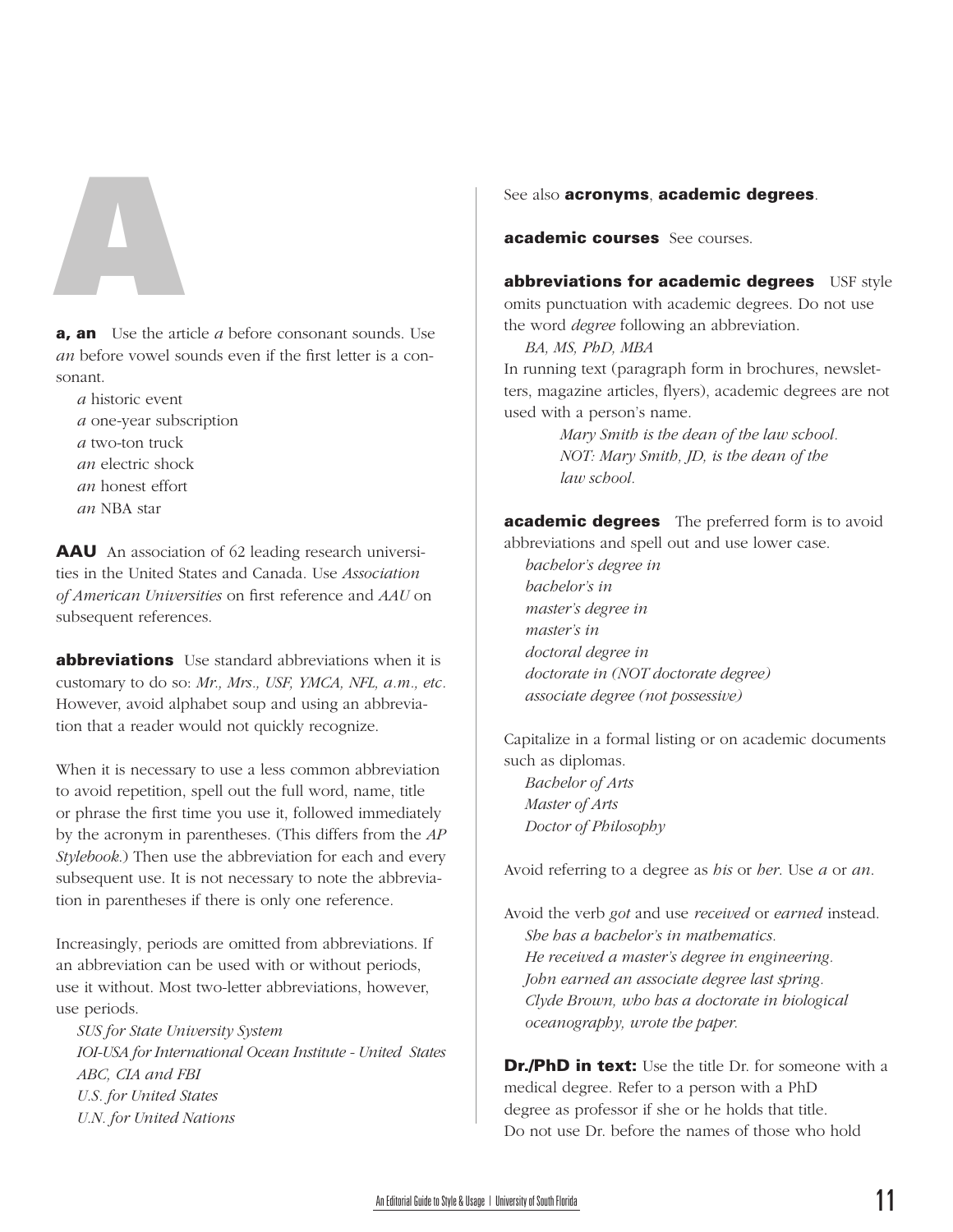honorary degrees only. References to honorary degrees must specify the degree was honorary.

academic departments See divisions and affiliates of the university.

**academic papers** When citing the name of an academic paper or journal article, capitalize the principal words, including prepositions and conjunctions of four or more letters. Capitalize articles such as a, an, or the or words of fewer letters if it is the first or last word in a title. Put quotation marks around the name of the article. If the name of the journal or magazine in which the article appears is used with the title, place it in italics. (If running text is already in italics, place the title in Roman type.)

Their study, "Early Evidence on the Effects of Regulated Suicidality Warnings on SSRI Prescriptions and Suicide in Children and Adolescents," appears in the September 2007 issue of the American Journal of Psychiatry.

**academic titles** Capitalize and spell out formal titles when they directly precede a name. Lowercase title and uppercase formal department designation when following a name or when appearing without a name. In general, do not capitalize occupational descriptions or identifiers, even if they appear directly before a name. Do capitalize academic titles, such as Professor, when the title comes before the name. (This differs from the AP Stylebook.) Following are some examples of how various academic titles might appear in text:

*President Judy Genshaft; Judy Genshaft, president of the University of South Florida System*

*Provost Ralph Wilcox; Ralph Wilcox, provost and executive vice president for the USF System*

*John Doe, chair of the Chemistry Department; John Doe, department chair*

*Professor Jane Smith*

### *Associate Professor Paula Jones*

*Professor Emeritus Susan Johnson*

*Associate Vice President of Government Relations Jim Smith is visiting our campus today. The associate vice president for Government Relations is here.*

In news releases and articles, an individual's full name and title are used only on a first reference. On subsequent references, use just the last name.

accept, except *Accept* means to receive. *Except* means to exclude.

**accreditation** The Commission on Colleges of the Southern Association of Colleges and Schools (SACS) is the recognized regional accrediting body in Florida. Following is a list of specialized accreditations, broken out by institution. On a first or only reference to an accrediting body, use the full name of the agency. If you will be referring to the agency again, include the acronym in parentheses and then use the acronym on subsequent references.

### *University of South Florida*

National Architectural Accrediting Board, Inc. (NAAB) Accrediting Council on Education in Journalism and Mass Communications (ACEJMC)

Accreditation Board for Engineering and Technology, Inc. (ABET)

AACSB International – The Association to Advance Collegiate Schools of Business

National Council for Accreditation of Teacher Education (NCATE)

Council for Accreditation of Counseling and Related Educational Programs (CACREP)

National Association of Schools of Music (NASM)

Accreditation Board for Engineering and Technology, Inc. (ABET)

American Library Association (ALA) Committee on Accreditation (CoA)

National Association of School Psychologists (NASP)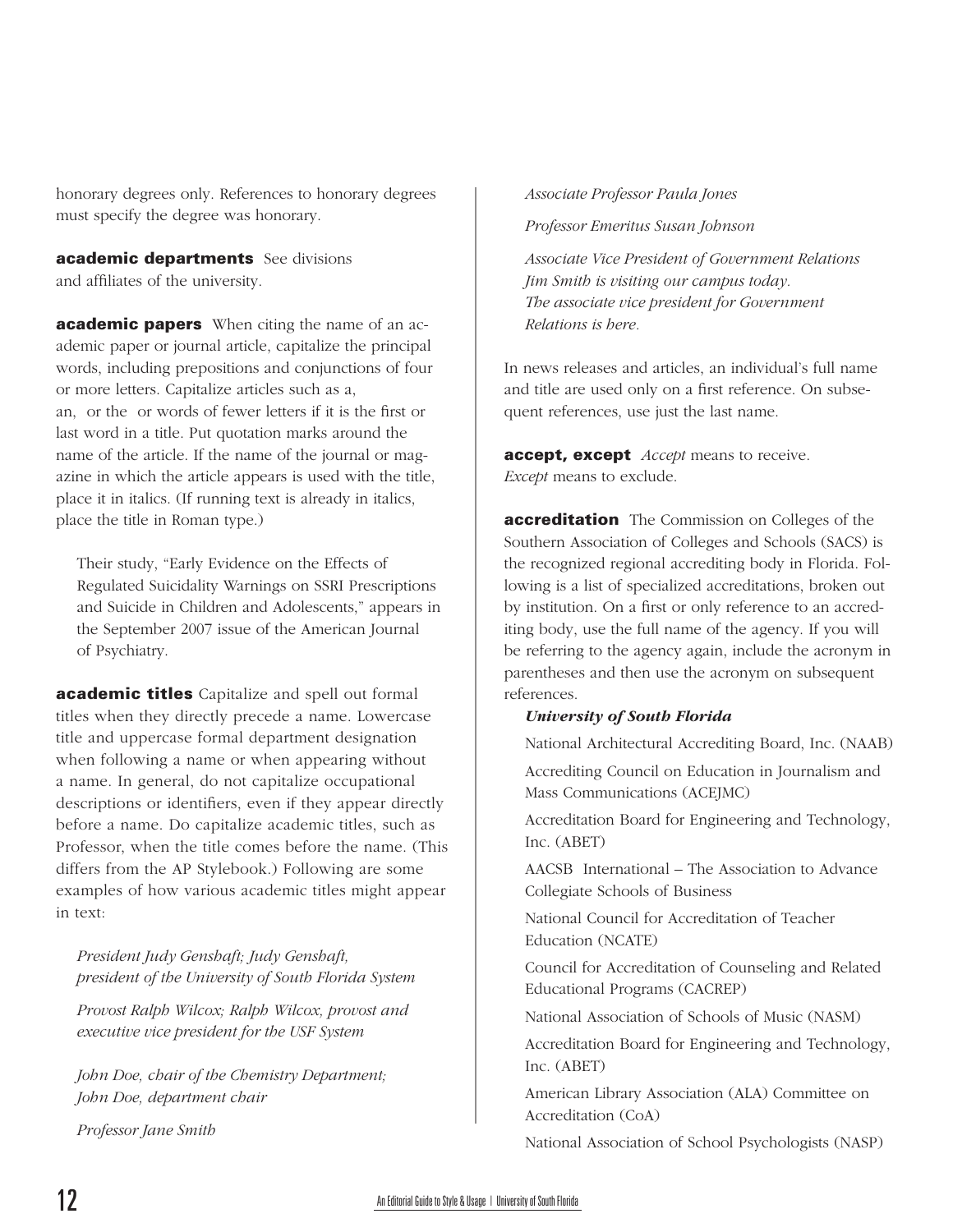American Psychological Association (APA) Committee on Accreditation (CoA)

Association for Behavior Analysis International (ABAI)

National Association of Schools of Public Affairs and Administration (NASPAA) Commission on Peer Review and Accreditation (COPRA)

 Council on Social Work Education (CSWE) Office of Social Work Accreditation and Educational Excellence

National Association of Schools of Theatre (NAST)

National Association of Schools of Art and Design (NASAD)

National Association of Schools of Music (NASM)

American Speech-Language-Hearing Association (ASHA) Council on Academic Accreditation in Audiology and Speech-Language Pathology

Council on Education for Public Health (CEPH)

Commission on Accreditation of Healthcare Management Education (CAHME) (formerly ACEHSA)

Commission on Accreditation of Athletic Training Education (CAATE)

Liaison Committee on Medical Education (LCME)

Accreditation Council for Graduate Medical Education (ACGME)

Council on Education for Public Health (CEPH)

Accreditation Board for Engineering and Technology, Inc. (ABET)

### *University of South Florida Sarasota-Manatee*

National Council for Accreditation of Teacher Education (NCATE)

AACSB International – The Association to Advance Collegiate Schools of Business

### *University of South Florida Sarasota-Manatee*

Accrediting Council on Education in Journalism and Mass Communications (ACEJMC)

National Council for Accreditation of Teacher Education (NCATE)

AACSB International – The Association to Advance Collegiate Schools of Business

**accreditation statement** In compliance with the Commission on Colleges of the Southern Association of Colleges and Schools (SACS) Representation of Status, Criteria 1.7, USF must be accurate in reporting to the public its status and relationship with the Commission. In catalogs, brochures and advertisements, when referring to our status with the Southern Association of Colleges and Schools, which has been achieved through the Commission on Colleges, we must describe our relationship with the commission. See pages 46-49 for accreditation statements specific to *USF, USF St. Petersburg*, and *USF Sarasota-Manatee*.

**acronyms** Acronyms differ from abbreviations in that they are formed from the first letter or letters of a series of words and spell out pronounceable words such as NATO or radar. Abbreviations are not always acronyms. While part of our everyday speech at USF, in written materials intended for an audience outside USF, it is best to avoid acronyms as much as possible.

With that said, used as sparingly as possible, acronyms are acceptable to help avoid repetition following these guidelines. Always spell out the full name, title or phrase the first time you use it, followed immediately by the acronym in parentheses. (This differs from the AP Stylebook.) Then use the acronym for each and every subsequent use. It is not necessary to note the acronym in parentheses if there is only one reference. Use capital letters and omit periods in between the letters unless the result would spell an unrelated word.

*CAS for College of Arts & Sciences CUTR for Center for Urban Transportation Research FCoE-BITT for Florida Center of Excellence for Biomolecular Identification and Targeted Therapeutics*

While fine in everyday speech, certain acronyms should be avoided altogether in written materials including: *COB for College of Business (don't use COBA either) BOG for Board of Governors BOT for Board of Trustees*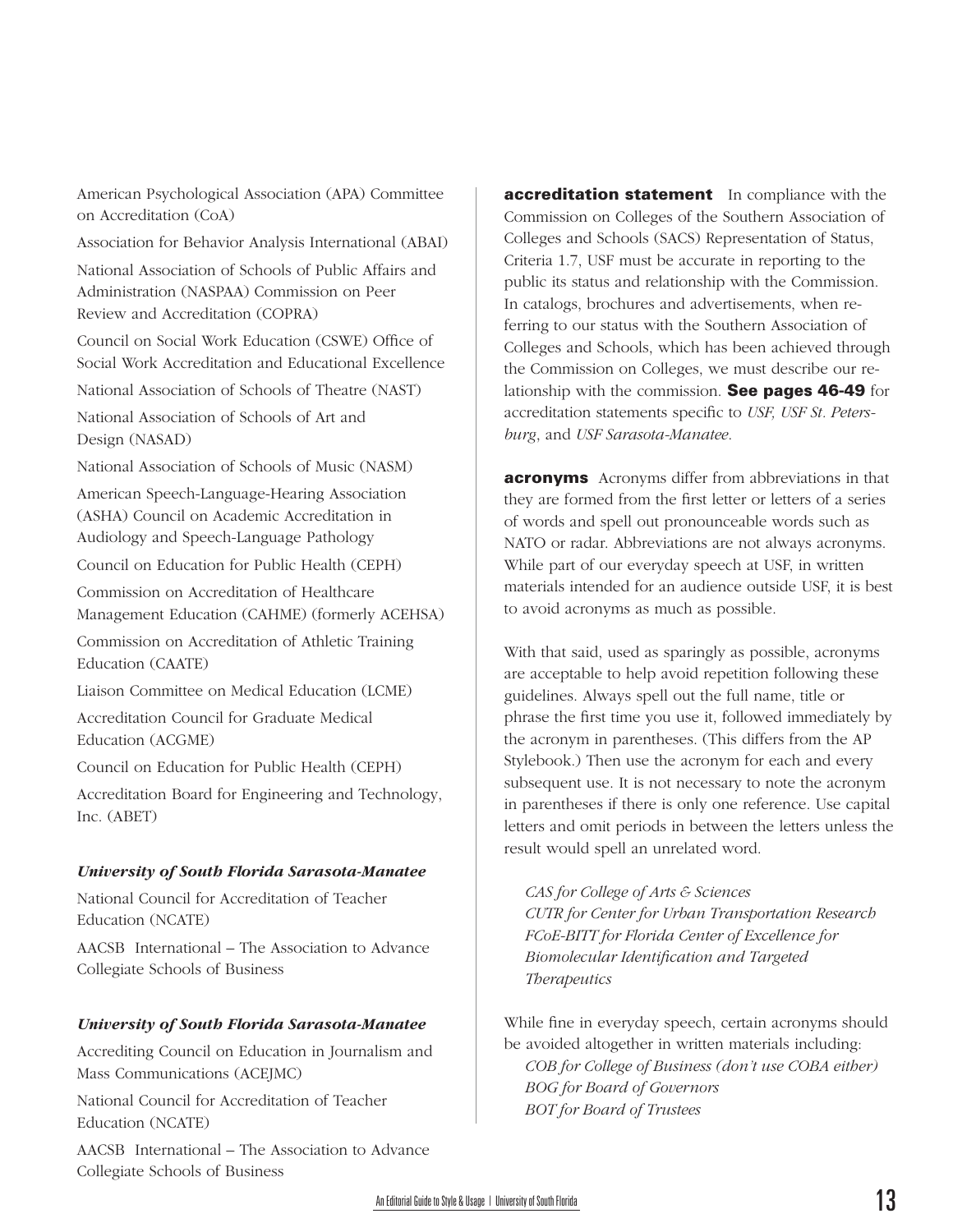ACT, SAT, LSAT, GMAT, GRE, MAT, MCAT, and other entrance examination titles usually don't need to be spelled out, even on first reference.

ACT Stands for American College Test. ACT is acceptable on a first reference. Do not use periods.

**addresses** In editorial copy, use the abbreviations *Ave., Blvd.* and St. only with a numbered address: 1600 Pennsylvania Ave.

Spell them out when part of a formal street name without a number. All similar words such as drive, road and circle are always spelled out.

For correct format for return correspondence, contact the USF post office for current USF standards.

adjuncts Part-time instructors.

administration Lowercase. *Faculty* and *staff* are also lowercase.

**admissions office** The official names are: Office of Undergraduate Admissions, Office of Graduate Admissions and Office of MD Admissions. You may use admissions office on a second reference or informally, but lowercase and remember, no apostrophe.

adverse, averse Adverse means unfavorable. It implies opposition and is usually used in relation to a thing or action.

*He had an adverse reaction to the medication. The adverse weather conditions made driving hazardous.*

*Averse means reluctant. It implies unwillingness and is usually used in relation to a person. I am not averse to going to the party; I just can't dance.*

advisor, adviser Both are correct, but *adviser* is preferred.

**affect, effect** *Affect* (verb) means to influence. *Effect* (verb) means to cause. *Effect* (noun) means a result. If you're looking for a noun, you're probably looking for effect.

*His decision will affect the entire family. She will effect many changes in the company. The effect was stunning.*

**afterward** Not afterwards.

**ages** Always use numerals for people or animals but not for inanimate objects. Use hyphens for ages expressed as adjectives.

*He has a 3-year-old son. He is 3 years old. She is in her 30s. (no apostrophe.) The law is eight years old.*

aid, aide *Aid* is assistance. An *aide* is someone who serves as an assistant.

**all right** Not alright. Hyphenate only as a unit modifier:

*I am an all-right tennis player.*

### (John and Grace) Allen Building

As the founding president of USF, Dr. John S. Allen (1907-1982) designed the Tampa campus and the first curriculum. He epitomized the university's early slogan "Accent on Learning." His wife, Grace Allen (1908-2007), was active in bringing the community to the campus and starting the first USF women's club. Fittingly, USF's first building was named for them.

**allude, elude, refer** *Allude* is to make an indirect reference to something; to speak of without mentioning. *Elude* means to avoid, evade or escape from a person or thing. To *refer* means to speak of directly.

allusion, illusion See illusion, allusion.

**a lot** Not alot. But there are many other word choices that are more precise so try to avoid *a lot, a whole lot, lots* and *lots of*.

**altar, alter** An altar is a table-like platform for religious ceremonies. To *alter* means to change.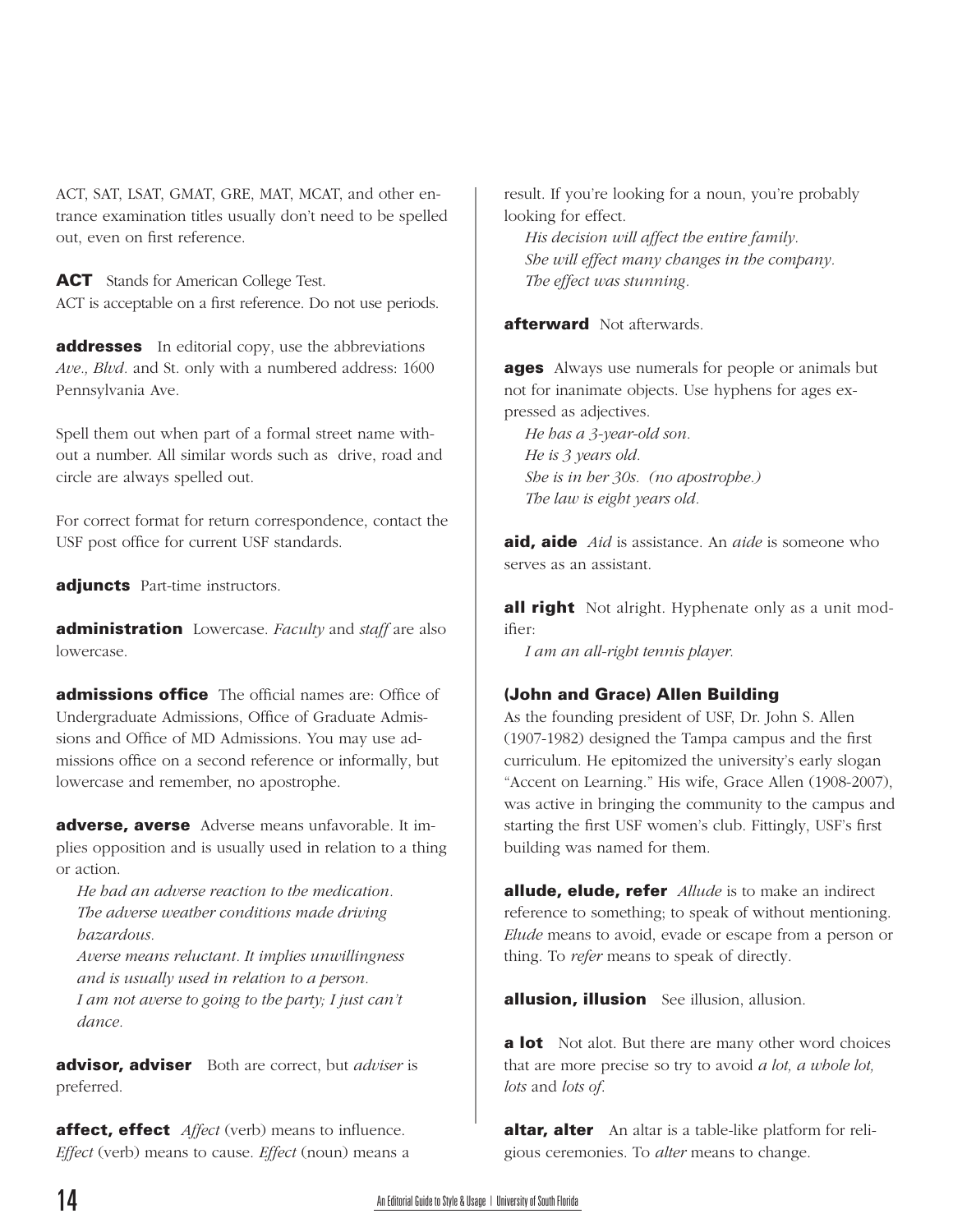altogether, all together *Altogether* means wholly, completely, in all, everything being considered. *All together* means in a group.

alma mater Lowercase. *My alma mater is USF. The band played the alma mater.*

**alumni** Refers to any group of graduates both men and women or just men. *Alumna* refers to one woman. *Alumnae* refers to a group of women. *Alumnus* refers to one man.

### alumni association See USF Alumni Association.

### (Sam and Martha Gibbons) Alumni Center

Formally referred to as the Alumni Center, it is named for long-time state and national legislator Sam Gibbons and his wife Martha. Sam, known as the "Father of USF," was the driving force behind the creation of both the university and its medical school. He also was the first president of the USF Foundation.

*Alumni Voice* The USF Alumni Association's magazine. Sent to dues-paying association members and also available online. Italicize magazine in text (this differs from AP style). If running text is already in italics, place the title in roman type.

*Did you read the article, "An Envoy of Hope" in the latest issue of the* Alumni Voice*?*

**a.m., p.m.** Lowercase, with period. Avoid the redundant 10 a.m. this morning. See also time.

### Americans with Disabilities Act message

The required equal opportunity statement for advertisements should reflect the following:

*USF is an Equal Opportunity/Equal Access Institution. For disability accommodations contact \_\_\_\_ at (phone number/ TDD number), a minimum of five (5) working days in advance.*

The preferred statement for events, announcements and calendars should read:

*Please notify the Diversity and Equal Opportunity Office at (813) 974-4373, ADM172, within five working days of an event if a reasonable accommodation for a disability is needed.*

### amid, among See between, among, amid.

**ampersand (&)** Avoid using the ampersand in the body of text unless it is part of an official title. The following use an ampersand:

*College of Arts & Sciences School of Architecture & Community Design School of Art & Art History School of Theatre & Dance University Communications & Marketing*

### (David C.) Anchin Center for the Advance-

**ment of Teaching** Commonly referred to as the David C. Anchin Center or the Anchin Center. It was built with a bequest from David C. Anchin (1904-1990), a longtime supporter and a leading advocate of reinventing education. Anchin was a poor Russian immigrant who became a successful accountant, businessman, philanthropist and education activist. He and his wife, Anne, initiated programs focused on developing character in Florida schoolchildren.

**annual** An event should be held at least two years in a row before it is called annual. That's why *first annual* should be avoided. (Just note that sponsors plan to hold the event every year.)

another *Another* is not a synonym for additional. Another refers to an element that somehow duplicates a previously mentioned amount.

*Twenty people left the room; another 20 stayed. Three speakers addressed the audience before lunch; two others spoke during the afternoon.*

**any more, anymore** Use *any more* with a noun to mean any additional.

*The store is not hiring any more employees.*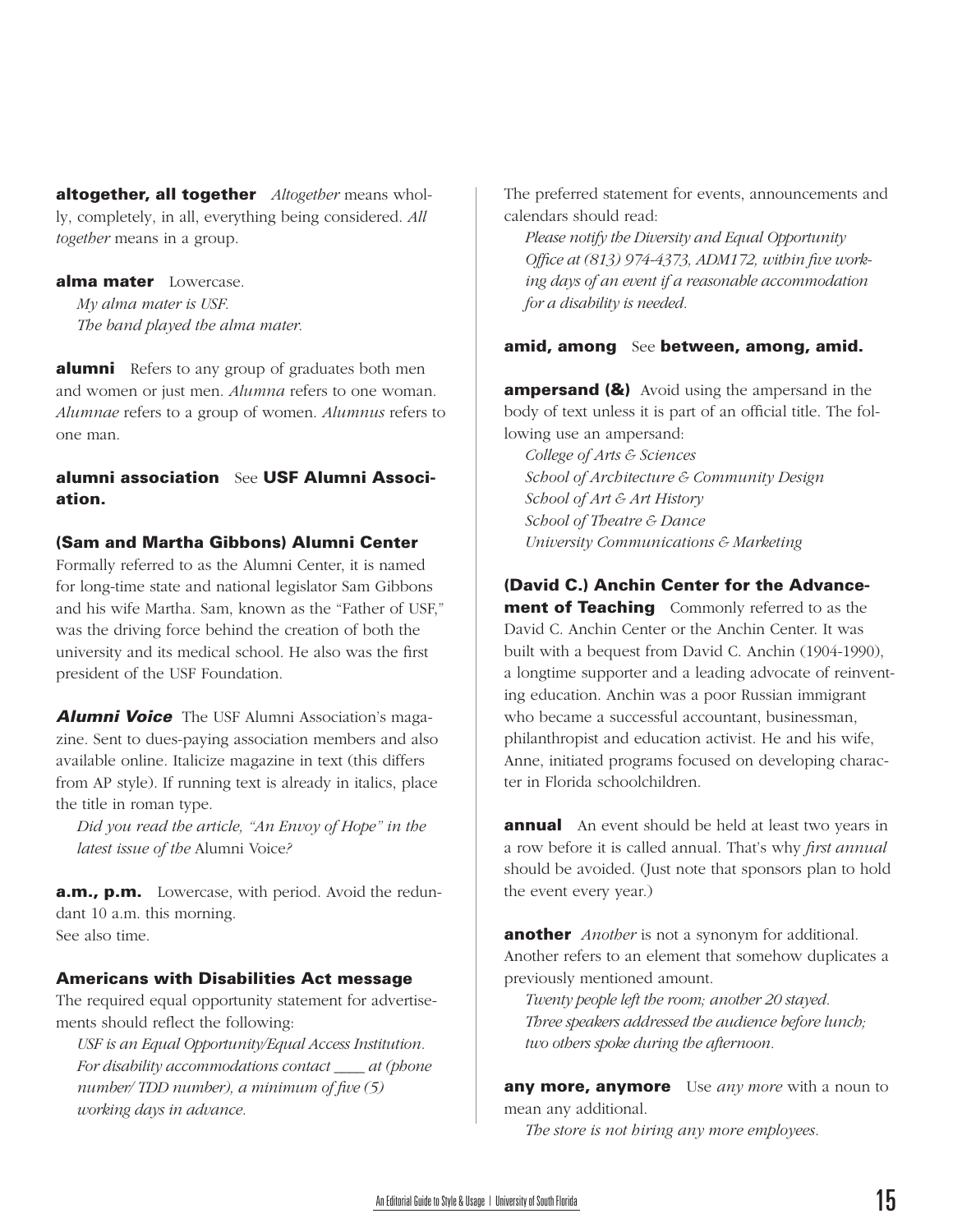Use anymore to modify a verb meaning nowadays or any longer.

*She won't be working there anymore.*

anyone, everyone, someone Distinguish these words from any one, every one and some one. Use two words when you want to single out one person and one word for indefinite references. For example, *anyone* (one word) means any person. *Any one* (two words) means any single person. The same is true for everyone and someone.

*Any one of the students will tutor you. Anyone can tutor you.*

### assistant/associate professor See professor.

assure See ensure, insure, assure.

athletic, athletics *Athletic* is the adjective. *Athletics* is the noun and usually takes a plural verb. It is acceptable to use the noun as an adjective when referring to programs.

*We are proud of our athletics programs. USF Athletics received a generous donation.*

### averse, adverse See adverse, averse.

**a while, awhile** With for or any other preposition use *a while* ; otherwise use *awhile*.

*We stayed for a while. We stayed awhile.*

B

**Banner** Part of the university's administration management systems.

**beside, besides** Beside is a preposition that means by or at the side of, near. *The mother sat beside her child's bed the entire time he was ill.* It may also be used to mean apart from or to compare to. *That's beside the point. Beside other teachers, Dr. Black is the most knowledgeable.* Besides is used primarily as an adverb meaning in addition to or as well as. *Who besides Mary has the assignment completed?*

**bestseller** One word when used as a noun. Use *best-selling* with a hyphen when you need an adjective as in *best-selling book*.

**between, among, amid** Use *between* to show a relationship between two objects only. *Between* uses an objective pronoun—me, her, him. It's *between you and me* not *between you and I*.

Use *among* when it's more than two.

*They divided the candy among the children.* Use *amid* when the reference is to a quantity of something you don't think of as individual items.

*The little boy was lost amid the crowd.*

**biannual, biennial** *Biannual* is twice a year and is a synonym for *semiannual*. *Biennial* is every two years. Do not hyphenate.

**bimonthly, semimonthly** *Bimonthly* means every other month. *Semimonthly* means twice a month. Do not hyphenate.

**biweekly, semiweekly** *Biweekly* means every other week. *Semiweekly* means twice a week. Do not hyphenate.

**Blackboard** Capitalize. USF's online academic course management system. An academic portal used by faculty and students to post course content, grades, discussions, etc.

*Blackboard is accessed through MyUSF.*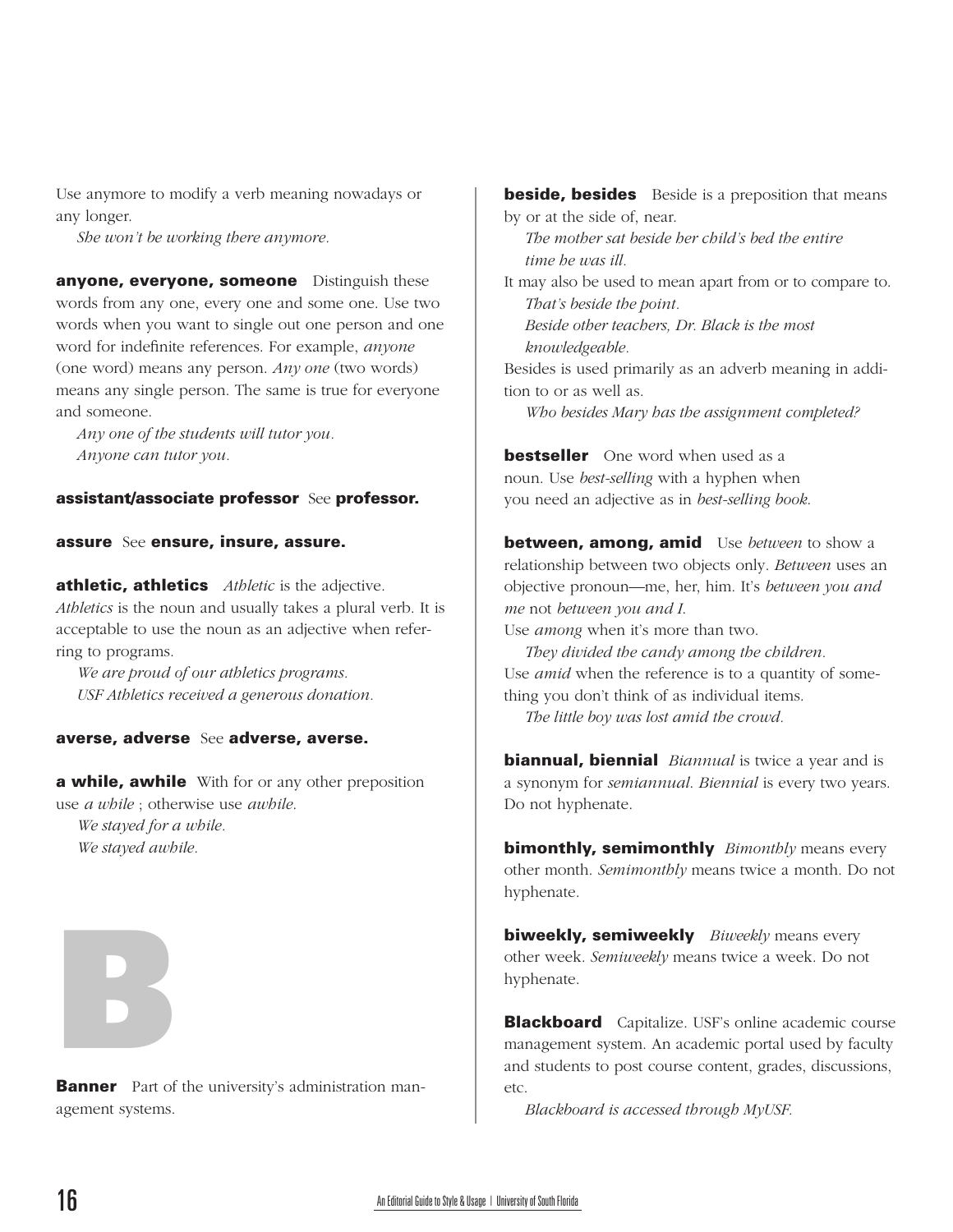When referring to a *whiteboard*, *blackboard* or *chalkboard*, lowercase and write as a single word. See also Enterprise Business Systems.

**Board of Governors** The Office of the Board of Governors is the governing body for the State University System of Florida. On first reference you may use the Office of the Board of Governors or Board of Governors. On subsequent references, you may use *board* (if it won't be confused with another board). Avoid using *BOG* in written materials.

**Board of Trustees** On first reference, acceptable ways to refer to the university's governing body include: the University of South Florida Board of Trustees and the USF Board of Trustees, using capitals. Use capital letters on first reference. On subsequent references, you may use *board* (if it won't be confused with another board) or *trustees*. Avoid using the acronym *BOT* in written materials. *Trustee* may be used as a title and is capitalized before a name:

*USF Trustee John Smith attended the meeting. John Smith is a member of the USF Board of Trustees. John Smith, a trustee since June 2012, attended the spring meeting.*

**boilerplate** Public relations/marketing term that refers to a standard description about an organization that is used for a variety of purposes: for example, as the last paragraph in a press release. USF's boilerplate is updated regularly to reflect the most current facts and statistics that distinguish USF. Current boilerplate is available on the University Communications & Marketing website.

**book titles** Capitalize the principal words of all books (including textbooks), including prepositions and conjunctions of four or more letters and the first and last words in the title. Place the name in italics. Use quotations for book chapters or individual sections. Note: if running text is already in italic, as it is below, place titles that would otherwise be italicized in Roman type.

*Please review* The Elements of Style *before coming to class.*

Webster's New World Dictionary *should be at every writer's fingertips.*

*In the* Best American Short Stories 2007*, my favorite story is T.C. Boyle's "Balto."*

Note: this style differs from AP style in that AP places books in quotations. USF style places book titles in italic and uses quotation marks around short poems, articles, stories or chapters of books.

See also composition titles.

**boys** Use *men* when referring to male students.

**bring, take** *Bring* implies a carrying to. *Bring the pencil to me. Take* implies similar action but away from. *Take the DVD back to the store.*

**broadcasting stations** Abbreviate the names of broadcasting stations omitting spaces and periods. *WUSF 89.7 WUSF 89.72 (HD) WUSF TV/DT*

building names Capitalize and spell out *building* when it is part of a proper name, but not when it stands alone or is used collectively.

Capitalize formal building names or accepted formal references to a building. On second reference, lowercase when proper name is not used. Also lowercase when using as a generic description.

*The Empire State and Chrysler buildings are in New York City.*

*The Honors College is located in the John & Grace Allen Building.*

*The Graduate School is located in the Allen building, as well.*

*My class is in Cooper Hall.*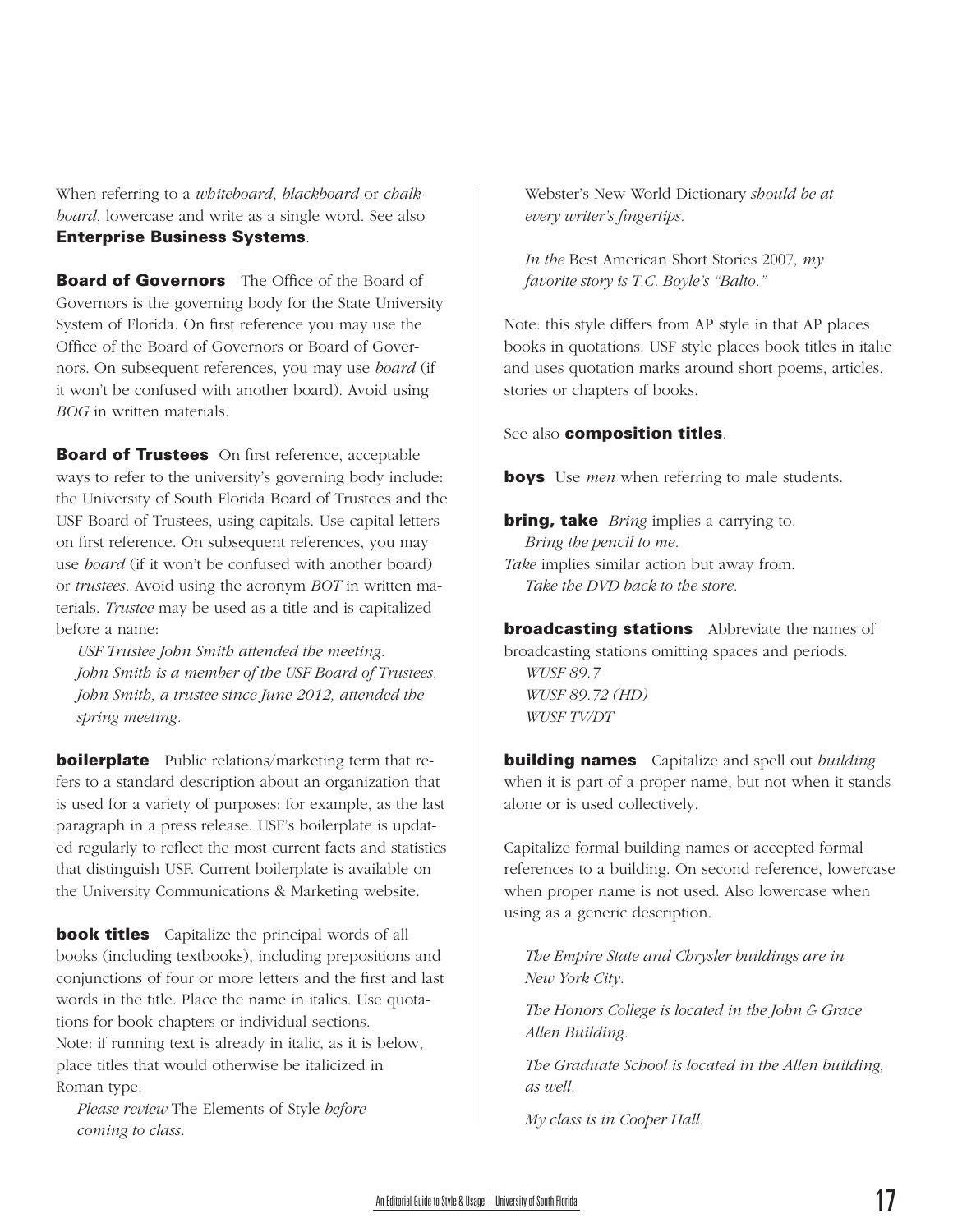*The tour group walked past the David C. Anchin Center.*

*My interview took place in the Alumni Center. The center is located near Fowler Ave.*

*I walked over to the library.*

*They met at the bookstore.*

*They had coffee in the USF Bookstore.*

*The Student Services Building is closed.*

*I'm working in an engineering lab.*

Formal names of buildings on the Tampa campus and official acronyms for use on university map keya.

Allen Building (John & Grace), ALN Alumni Center (Sam & Martha Gibbons), ALC Alzheimer's Center & Research Institute (Johnnie B. Byrd, Sr.), ALZ Anchin Center, DAC Andros Center, RAN Andros Office Classroom, AOC Argos Center, RAR Art Museum, Contemporary, CAM Baptist Student Center, BPT Baseball Complex & Dugouts, BCD Basketball Practice Center (Pam & Les Muma), BBP Beard Parking Garage (Richard A.), BDG Behavioral & Community Sciences, College of, MHC Behavioral Sciences, BEH Beta Hall, RBE Bio-Science, BSF Bookstore, BKS Botanical Gardens Office, GAR Business (Ferguson Hall), BSN Business Partnership Building, BPB Campus Business Services, AUX Campus Information Center, CIC CAS Multidisciplinary Complex, CMC Castor Hall (Betty), RBC Catholic Student Center (off campus), CTH

 CBCS CARD Building, MGY CBCS Research Classroom Building, MHF Center for Economic Education (Gus A. Stavros), CEE Center for Global Solutions (Dr. Kiran C. Patel), CGS Center for Urban Transportation Research, CUT Central Plant, CPT Central Receiving & Storage, CRS Champion's Choice Dining Hall, DIN Chapel Center @ USF, CHA Chemistry, CHE Children's Medical Services, CMS College of Public Health, CPH Collins Boulevard Parking Garage, CBG Communication & Information Sciences, CIS Continuing Education/Educational Outreach Cooper Hall (Arts & Sciences), CPR Credit Union, USF Federal, CRU Crescent Hill Parking Garage, CHG Crosswinds Wesley Foundation, WFC Cypress Apartments, RCC-RCD Cypress Suites, RCA-B Cypress Suites Commons Building, RCE Dance, FAD Delta Hall, RDE Department of Health Building, DHB Diagnostic Center, University, UDI Education, College of, EDU Educational Research Center (Preschool for Creative Learning), ERC Embassy Suites Hotel, ESH Engineering (Edgar W. Kopp), ENG Engineering Building II, ENB Engineering Building III, ENC Engineering Laboratory, ENL Engineering Research, ENR Engineering Teaching Auditorium, ENA Epsilon Hall, REP Eta Hall, RET Eye Institute, MDO Facilities Planning & Construction, FPC Faculty Office Building, FAO Family Center, USF, MGZ Fine Arts Building, FAH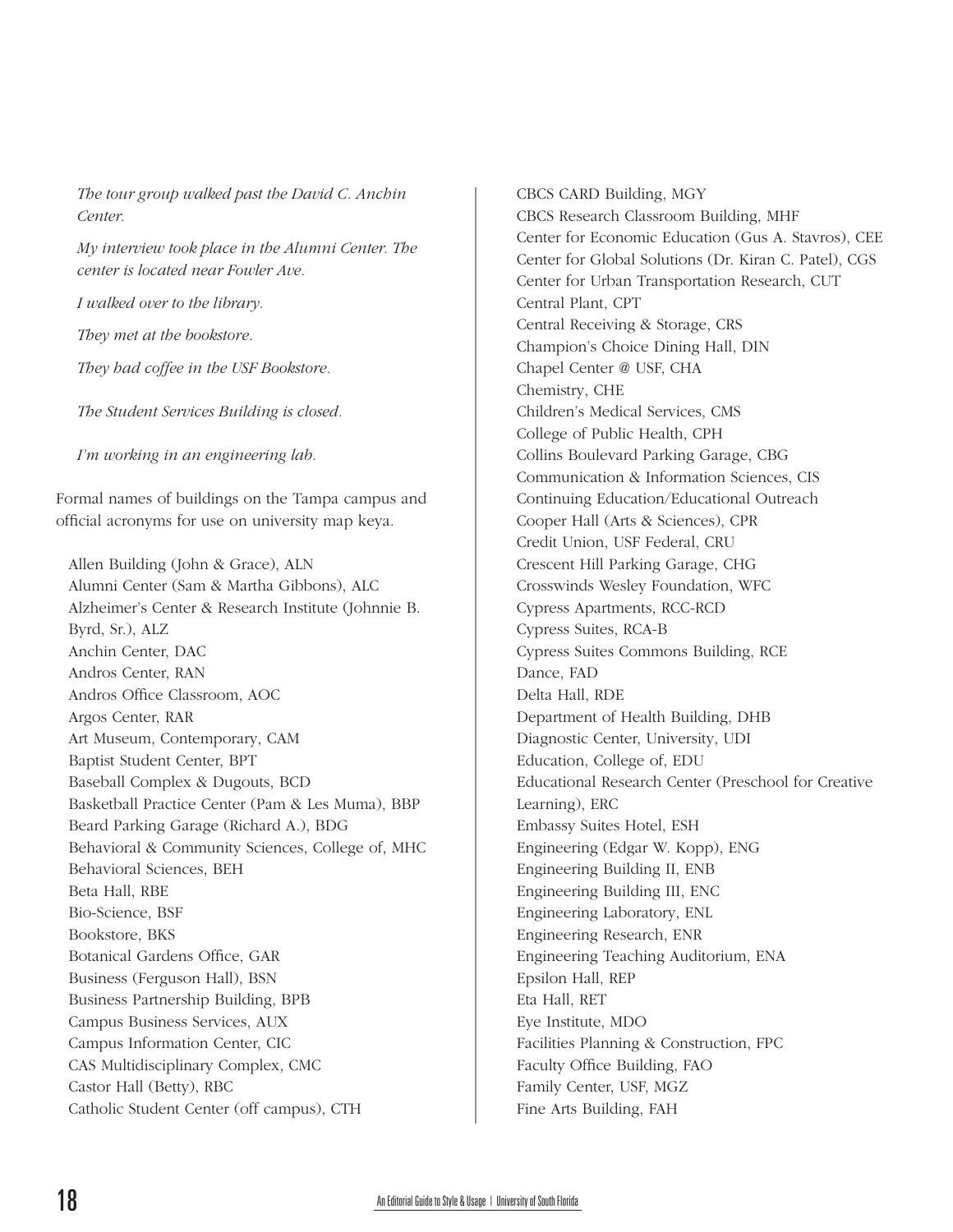Fine Arts - Dance Building, FAD Fine Arts Studio (Oliver Gallery), FAS Football Practice Service Building, FBS Fowler Fields Band Storage, FFB Fowler Field Pavilion, FFP Golf Clubhouse & Operations (The Claw), GCH Greek Housing, GVA-N Greek Housing Community Building, GKY Greek Maintenance Storage, GKX Grounds & Transportation, PPB Hillel House (B'Nai B'rith), HIL Holly Drive Apartments, HAA-M Hope Lodge - American Cancer Society, ACS Human Services, HMS Interdisciplinary Research Building, IDR Interdisciplinary Science Building, ISA Iota Hall, RIO Joint Military Leadership Center (Charles William Young), CWY Juniper Poplar Hall, JPH Kappa Hall, RKA Kosove Hall, RKO Lambda Hall, RLA Laurel Drive Parking Garage, LDG Lawton & Rhea Chiles Center, LRC Library, LIB Life Science (Biology), LIF Life Science Annex, LSA Lifsey House, PRS Magnolia Housing, MAA-H Maple Suites, MPA-D Maintenance & Service Shops, PPC Marshall Student Center (Student Union), MSC Moffitt Cancer Center & Research Institute, MCC Moffitt Child Care Center, CDC Moffitt Parking Garage, CCG Moffit Parking Garage #2, MGS Moffitt Research Institute, MRC Morsani Center for Advanced Health Care (Carol & Frank), MDH Mu Hall, RMU Music, School of, MUS Nanomaterials & Nanomanufacturing Research

Center, NTA Natural & Environmental Sciences, NES Northwest Educational Complex (Continuing Education), NEC Nursing, MDN Parking & Transportation Services, PTA-B Physical Education, PED Physical Plant Operations, OPM Physical Plant (FMHI), MHB Pizzo Elementary School, PIZ Pollo Tropical, FSB Post Office, USF, PPA Psychology/Communication Sciences & Disorders, PCD Recreation Activities Center, REC Science Center, SCA Shriners Auxiliary, SHA Shriners Hospital for Children, SHR Soccer Park Stadium (Corbett), SPS Social Science, SOC Social Work/Kinship Center, MGX Softball Complex & Dugouts, SCD Southeast Chiller Plant, SEC Stabile Research Building, SRB Stadium, STA Student Health Services, SHS Student Services Building, SVC Sun Dome, SUN Testbed for Assistive Rehabilitative Robotics, RRT Theatre Centre, TAR Theatre I, TAT Theatre II, THR Theta Hall, RTH Transportation Inspection & Storage, PPD University Lecture Hall, ULH University Police, UPB University Technology Center I, UTA University Technology Center II, UTB USF Patel Partnership School, CSC Westside Conference Center (FMHI), MHA WUSF-FM 89.7 Radio Station, WRB WUSF-TV Channel 16 Station, TVB Zeta Hall, RZE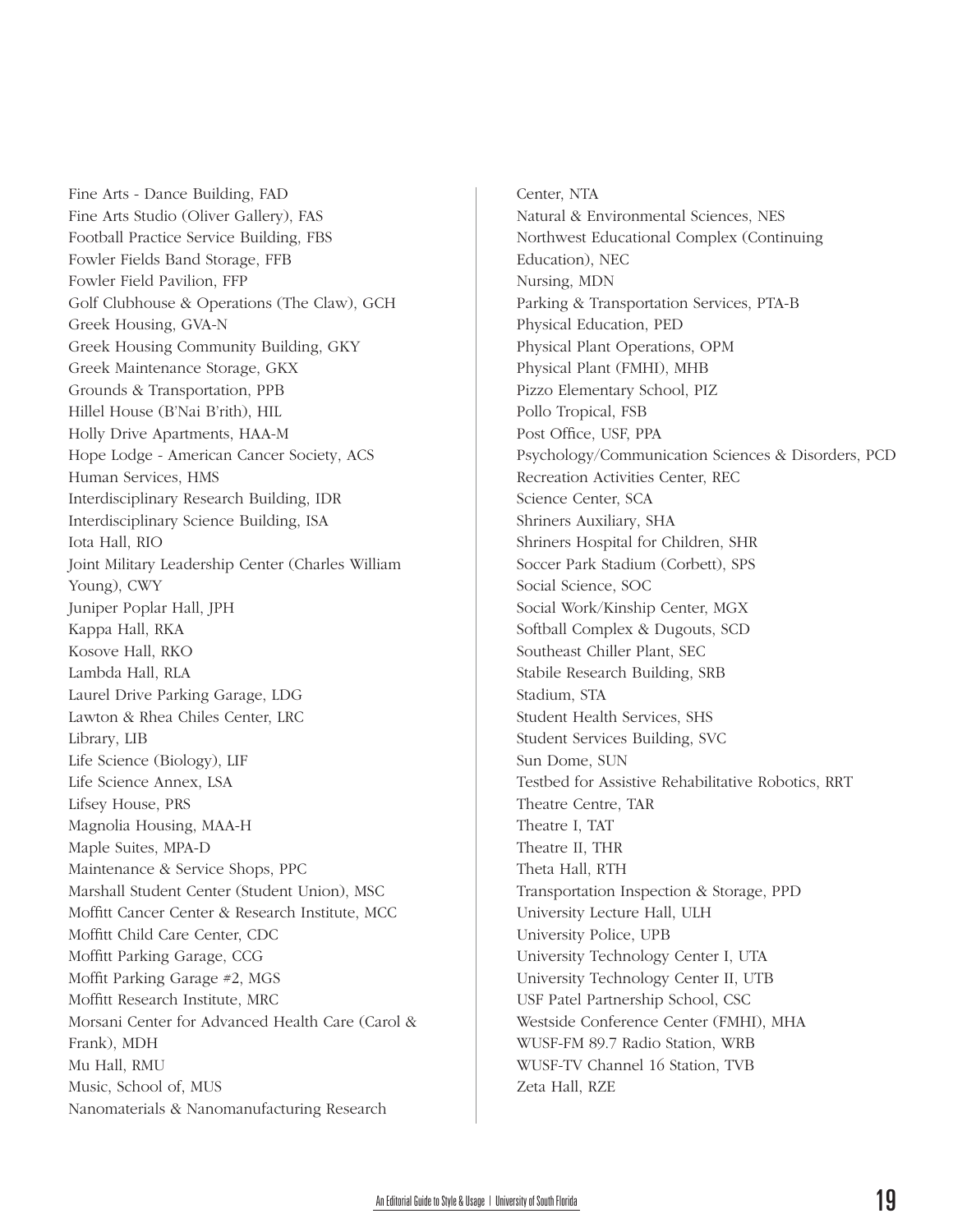**Bull Runner** Fare-free shuttle bus systems around the USF Tampa campus available to students faculty, staff and visitors.

**Bulls, USF Bulls** Commonly refers to USF's athletic teams. Always capitalize.



(Charles William) C.W. Bill Young Hall Houses the Joint Military Leadership Center (JMLC) and USF's ROTC programs. The four-story, 53,000 square-foot building is the university's most technologically advanced educational facility. It was named after Congressman C.W. Bill Young, a longtime supporter of USF and sponsor of the federal grant that helped provide funding for the center.

### Campus Names See USF System.

campuswide One word. Also: *citywide, countywide, statewide, nationwide* and *worldwide*.

An exception to this rule is if the word becomes long and cumbersome as in university-wide.

*They accepted the university-wide initiative.*

Another exception is **World Wide Web**. See also — wide.

**can, may** *Can* means the ability to do something. *May* means to ask, grant or deny permission.

See also **may**, **might.** 

capital, capitol *Capital* is a city. It may also be used as a financial term to describe money, equipment or property used in a business. In both instances, use lowercase.

*Capitol* is a building, either the one in Washington or other buildings that house governments. Capitalize when referring to the U.S. Capitol and the Capitol in Washington. Follow the same practice when referring to state capitol buildings.

*Tallahassee is the capital of Florida.*

*Congress and the Florida Legislature meet in buildings called capitols.*

*The march concluded on Capitol Hill, and the leaders then met with the President in the west wing of the Capitol.*

capitalization In general, avoid unnecessary capitals by capitalizing only when referring to an official name. Many words and phrases are listed separately in this guide. When in doubt, consult *Webster's New World College Dictionary (4th ed.)*

university, college: Capitalize *university* and *college* when they are part of an official name: the *University of South Florida, New York University, College of Business*. Lowercase when used as plurals. *Princeton and Yale universities The colleges of Business and Engineering*

Lowercase university and college on second references. *I earned my bachelor's degree at the University of South Florida.*

*The university has a strong liberal arts program. The College of Marine Science offers a rigorous curriculum.*

*The college has outstanding faculty.*

proper names, nouns: Always capitalize proper names and nouns that identify a specific person, place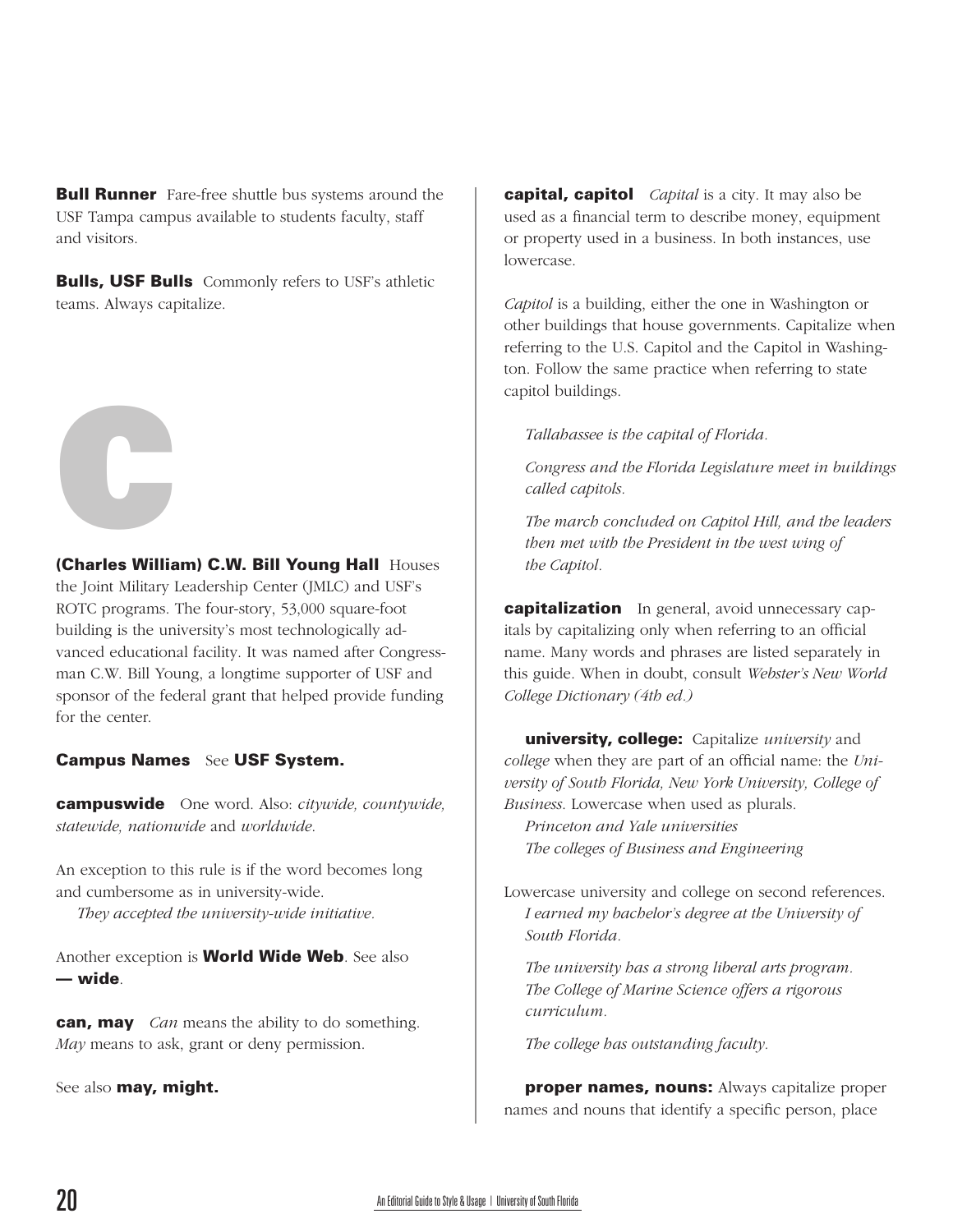or thing. This does not include short conjunctions, prepositions and articles such as *a, an, the, and* or *of* or a word of fewer letters if it is the first or last word in a long name.

*Mary, Tampa, USF Contemporary Art Museum, USF Foundation, College of Marine Science, Environmental Science and Policy program, John and Grace Allen Scholarship Fund, the Office of Admissions.*

Lowercase common nouns. *the city, the museum, the foundation, the college, the scholarship fund, the admissions office.*

This same principle applies to the official names of centers and institutes.

*the Center for Entrepreneurship*

*the Institute on Black Life*

*the Dr. Kiran C. Patel Center for Global Solutions*

*the Center for Urban Transportation Research the Joint Military Leadership Center*

On a second reference, lowercase the *center* or the *institute*. This same rule applies to the formal names of committees.

**titles:** Capitalize formal titles for positions when used immediately before a name. Lowercase formal titles when used alone or when set off by commas. If the formal name of a department is part of a title, capitalize even if it follows the name.

*The president spoke.*

*Vanessa Black, director of the Division of Patents and Licensing, is here.*

*Director of Patents and Licensing Susan Smith has arrived.*

*Rhea Law is president and chief executive officer of Fowler White Boggs Banker P.A.*

In news releases and articles, an individual's full name and title are used only on a first reference. On subsequent references, use just the last name.

classes and courses: Use lowercase when you refer to classes and courses, unless you use the specific (and complete) title or the name carries a proper noun or numeral.

*She registered for Biology 101. Her History of Civilization class is cancelled. My chemistry class is fascinating.*

majors, minors, programs, departments, **offices:** Lowercase USF majors, minors, programs of study, departments or offices unless referring to an official title (with the exception of languages, which are proper nouns).

*Mary is a music major.*

*Greg received a degree in biology.*

*I'm a French major.*

*The Department of Chemical and Biomedical Engineering is part of the College of Engineering.*

*She was accepted into the Environmental Chemistry Program.*

*USF offers a master's program in women's studies.*

See also **books; building names, composition ti**tles; divisions and affiliates of the university.

cardinal directions Lowercase north, south, northeast, northern, etc., when they indicate compass direction. Capitalize these words when they designate a region.

*The train was traveling west. He lives in the Midwest. The entire Northeast will receive rain. She has a Southern accent. We live in Central Florida.*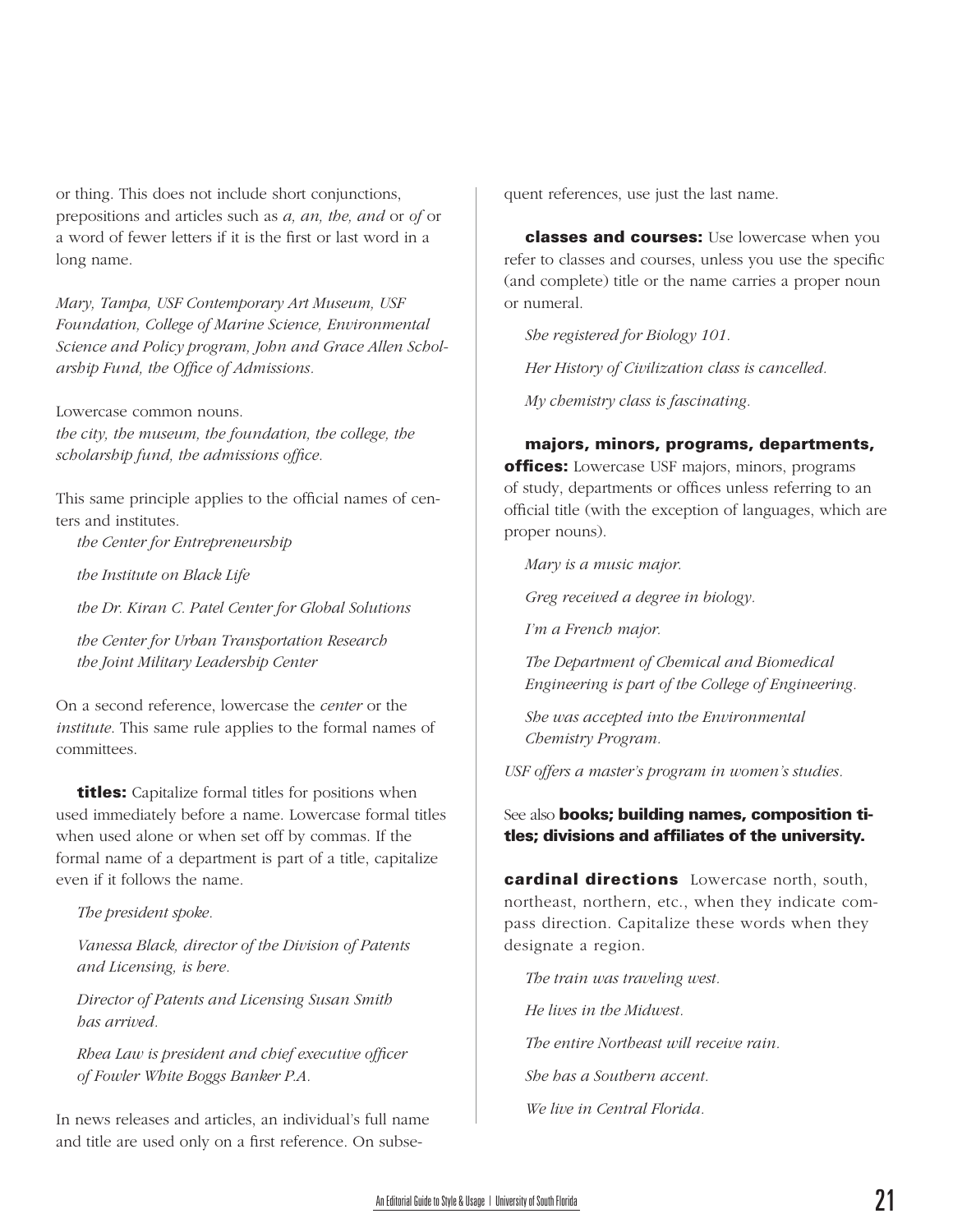(Betty) Castor Hall Commonly referred to as *Castor Hall*. Originally named Gamma Hall, one of USF's first residence halls and historically women-only, it was renamed Castor Hall in the fall of 2001 to honor the university's first female president, Betty Castor, USF's CEO from 1994-1999. During Castor's presidency, USF became recognized as a top-level research institution and added numerous programs and buildings.

### cell phone

chair Chair is preferred as a title, not chairman or chairwoman. This differs from AP style. Capitalize as a title only when used before a name as an official title and lowercase when used after the name.

*Chair Jane Smith will attend the meeting.*

*Dr. Brown, chair of the finance committee, will lead the discussion.*

Charit-a-Bull A USF tradition and student competition that is co-sponsored by USF Homecoming and USF Center for Civic Engagement and Volunteerism. Students create sculptures from canned goods, which are then donated to local food banks.

### classroom

co- Use a hyphen when forming nouns, adjectives and verbs that indicate occupation or status.

*co-chair co-sponsor co-host co-worker*

coed Do not use as a noun or to refer to female students. It is used to mean inclusive of both genders as in coed residence halls. Do not hyphenate.

colleges Use the official name of a USF college or school on a first reference and then lowercase the word *college* or *school* on a second reference.

*The majority of faculty members from the College of Education will be attending the meeting at which a number of graduate students from the college will be presenting current research projects.*

**Commencement** Capitalize when referring to USF.

Communicators Network The USF Communicators Network provides university marketing professionals with the resources and information they need to do their jobs effectively. The Communicators Network utilizes listserv announcements and monthly meetings to disseminate critical information to members.

complement, compliment *Complement* is something that supplements. *Compliment* is praise or the expression of courtesy.

compose, comprise *Compose* means to create or assemble. *Comprise* is to include or contain. You can write *composed of* or *consisted of* but not *comprised of*.

*The class is composed of 15 students. The United States is composed of 50 states. A zoo comprises mammals, birds and reptiles. The whole comprises the parts.*

### See include, comprise.

**composition titles** Italicize the names of: books, long works and compositions, works of art and art exhibitions, legal cases, magazines, journals, pamphlets, brochures, long poems, plays, movies, television series, television programs, musical compositions. Please note, this differs from AP Style.

Place quotation marks around chapters, stories, article titles, short poems, television show episodes and other short works.

If running text is already in italics, place these titles and other words usually in italics in roman type.

*My favorite chapter in Ken Black's latest book,*  All By Myself*, is "Time to Go."*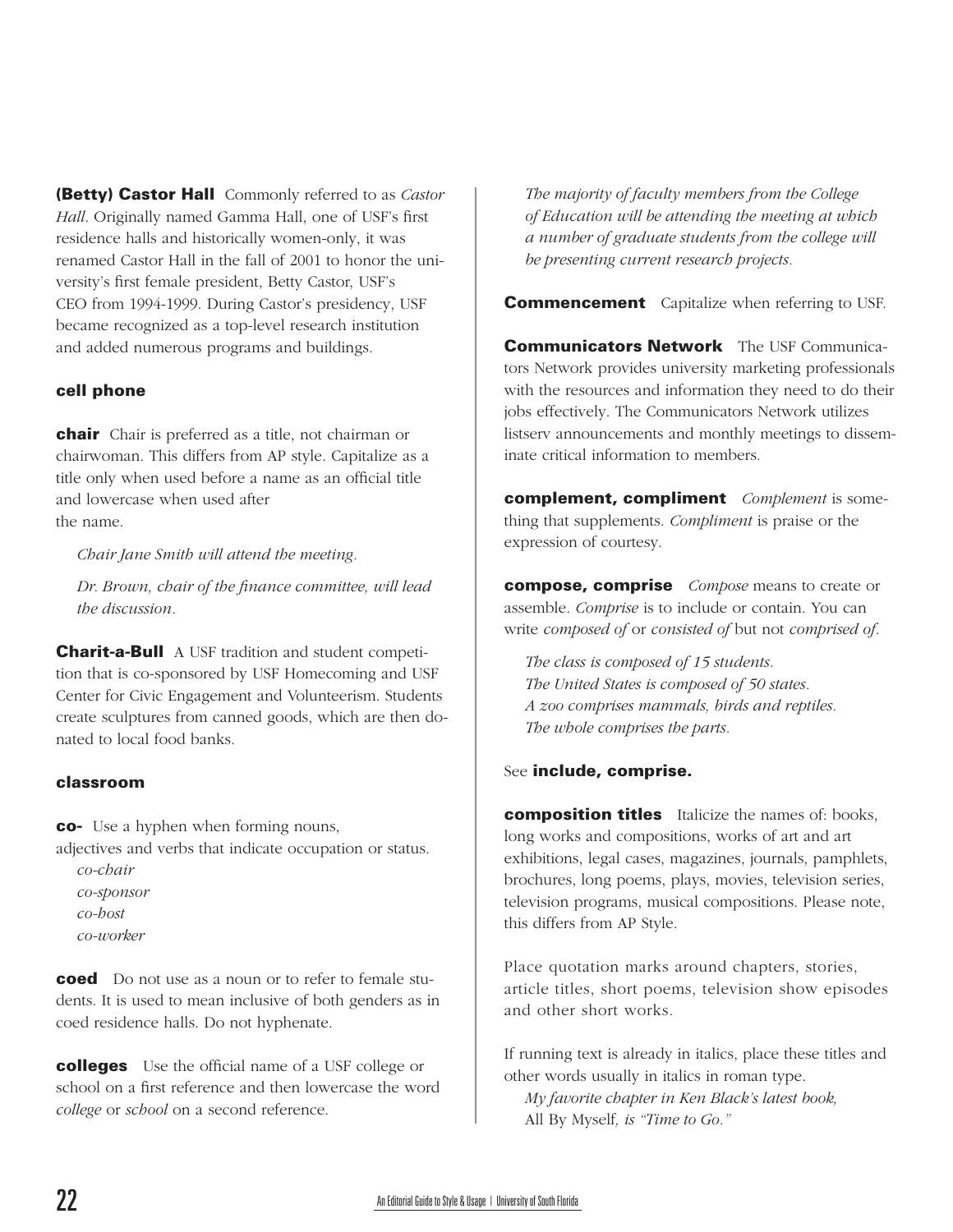Italicize the names of spacecraft, planes, ships and trains. *the space shuttle Challenger the U.S.S. Iowa the Spirit of St. Louis* See also book titles.

### computer terms

CD: compact disc CD-ROM chatroom database disk, diskette domain name DOS: disk operating system download, upload e-mail Ethernet home page hyperlink Internet ISP: Internet service provider JPEG LAN laptop listserv log on Macintosh offline, online PC: personal computer, PCs PDF PowerPoint **TIFF QuarkXPress** URL Web website Word World Wide Web (see Web words)

contractions In most non-academic writing, contractions make your text easier to read and more conversational in style. Unless a formalized construction helps emphasize the meaning of a sentence or phrase, use contractions and use them consistently.

**(Russell M.) Cooper Hall** Commonly referred to as Cooper Hall, it housed the original College of Liberal Arts at USF and is dedicated to its first dean, Russell M. Cooper (1907-1975).

A visionary, Cooper believed that the true function of a university is to stimulate critical thinking. He advocated a broad and interdisciplinary education. Cooper also served as assistant to the vice president for academic affairs, and director of USF's Center for World Order. He was honored not only for his educational accomplishments and contributions to the university, but for the kindness and inspiration he provided to students, faculty and staff, family and friends.

council, counsel *Council* is a deliberative body or elected officials and those who are members of it. To *counsel* means to advise someone or receive advice.

**county** Capitalize when referring to a specific county. Lowercase when referring to plural combinations. *USF is in Hillsborough County. The governor visited Polk and Pasco counties.*

**courses** When referring to a course, lowercase the name unless you are using a specific title; then capitalize the primary words in the title.

*The course, Road to the White House, provides students with an insider's view of the election process. I'm taking a criminology class and Chemistry for Today.*

currently, presently Currently means now. Presently means in the near future.

curricula, curriculum, curricular *Curriculum* is the singular form for a program of academic courses or learning activities (*the mathematics curriculum*). *Curricula* is the plural for curriculum. *Curricular* is the adjective form of curriculum as in *the Chemistry Department's curricular philosophy*.

### curriculum vita, curricula vitae

*Curriculum vita* is singular; *curricula vitae* is plural.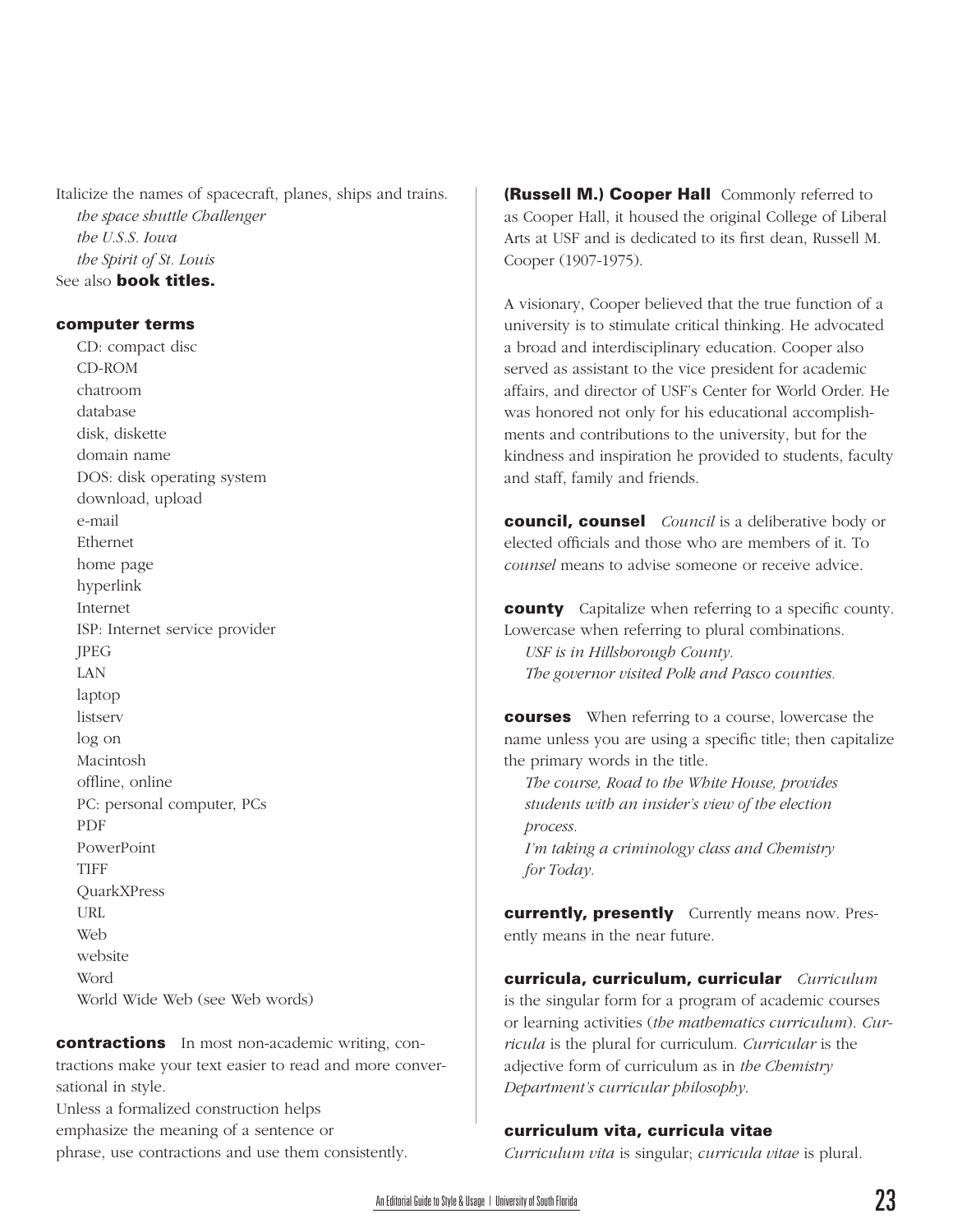A curriculum vita is a summary of one's personal history and professional qualifications. It is longer than a resume, containing more details about one's educational and academic backgrounds as well as teaching and research experience, publications, presentations, awards, honors and affiliations. It is used when applying for academic, education, scientific or research positions, fellowships or grants.

**cutlines** Photo captions. Use a period at the end of a cutline if it is a sentence.



data Plural noun, usually takes a plural verb. *The data have been carefully collected.*

If used as a collective noun, when the group or quantity is regarded as a single unit, it takes a singular verb as in *The data is sound*.

dates Always capitalize the names of months. Spell out the month when it is used alone or with a year alone, and do not separate with commas.

*My birthday is in February.* February 2008 was a snowy month.

When a month is used with a specific date, abbreviate *Jan., Feb., Aug., Sept., Oct., Nov. and Dec.* Spell out *March, April, May, June* and *July*. Always use numerals without suffixes such as st, nd, rd or th.

*Feb. 14 was the snowiest day of the month.*

When a phrase is used with a month, date and year, set both the date and year off with commas.

*Feb. 14, 2008, is the date of the new release.*

Do not use the word "on" before a date or day of the week when its absence would not lead to confusion.

*He begins his new job Nov. 23. I'll arrive Monday.*

To describe sequences of dates or inclusive dates, use a hyphen with no spaces between the hyphen and the characters instead of the word to or through. The same rule applies when referencing a span of years: use a hyphen and drop the first two numbers of the second year. If the years span a century change, use all four numbers of the second year.

*The box office is open Monday-Friday. The performance will run May 5-9. 1979-81 2002-04 1999-2003*

### See also: days of the week, decades.

### database

### Data Warehouse See Enterprise Business Systems.

days of the week Capitalize them. Do not abbreviate, except when needed in a tabular format: *Sun., Mon., Tue., Wed., Thu., Fri., Sat.*

decades Use numerals to indicate decades of history. Add an apostrophe when numerals are left out; show plural by adding the letter s but no apostrophe. Use an apostrophe before the year for class years or abbreviations to indicate the first two numbers of the year are omitted. Use a hyphen when connecting a word with a numeral.

*the 1890s the '90s the Roaring '20s the mid-1970s She graduated with the Class of '03.*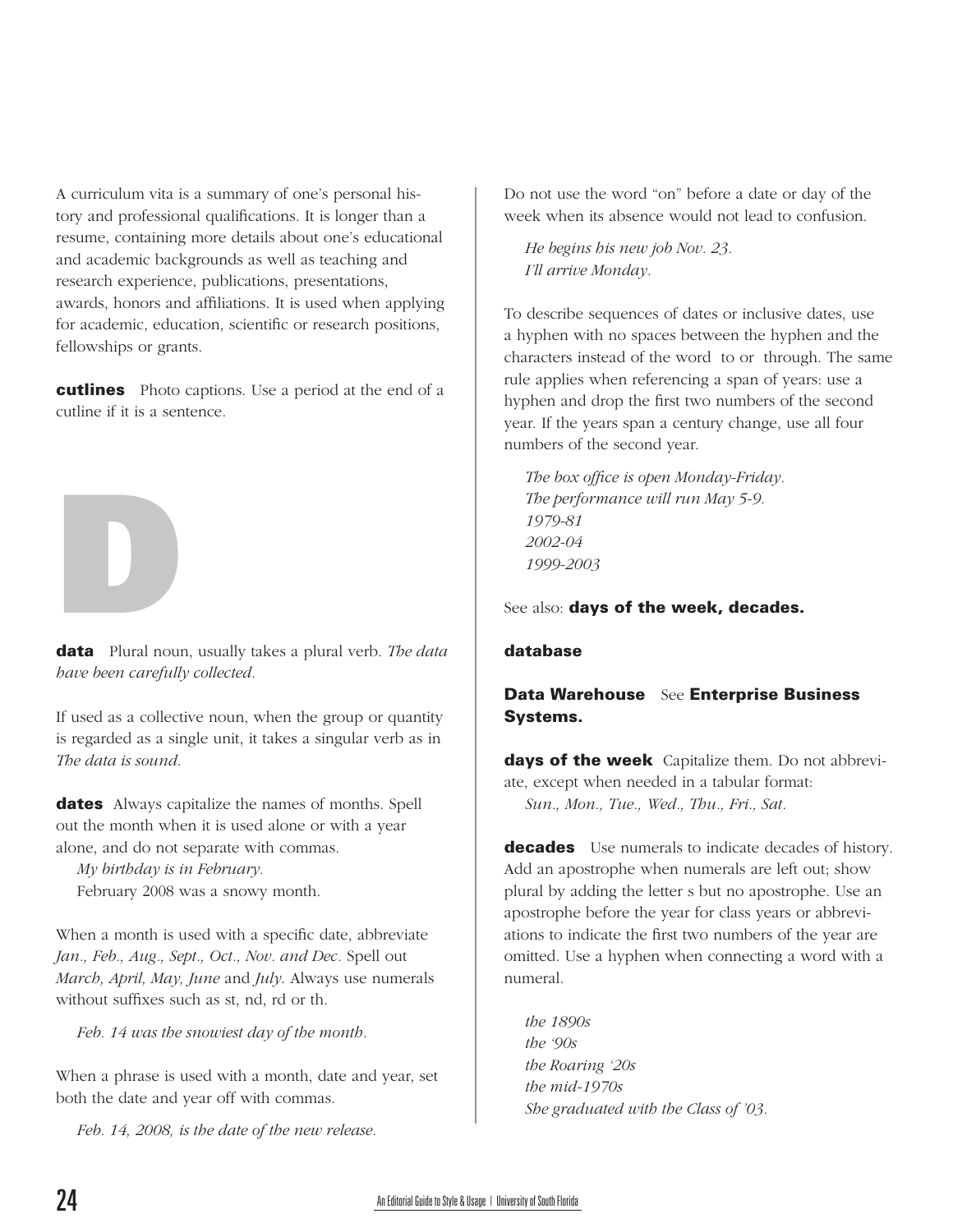**decision making** Two words when used as a noun. Hyphenate when used as a compound adjective.

degrees See academic degrees.

department names See divisions and affiliates of the university.

directions, regions See cardinal directions.

**disabilities** Always place emphasis on the person, not the disability; therefore, the preferred reference is *students with disabilities*. At USF, academic accommodations are made through Students with Disabilities Services (SDS). Avoid outdated terms such as *handicapped, challenged* or *invalid*. When writing about people with disabilities and referring to people without disabilities, avoid the term *normal* and use *able-bodied* instead.

### See Americans with Disabilities Act message.

diseases Lowercase *arthritis, emphysema, leukemia, migraine, pneumonia,* etc.

When a disease is known by the name of the person identified with it, capitalize only the individual's name.

*Alzheimer's disease Parkinson's disease*

disinterested, uninterested *Disinterested* means impartial. *Uninterested* means lacking interest.

### divisions and affiliates of the university

Capitalize the formal names of schools, academic departments and divisions of the university. Lowercase names that are shortened or reversed.

*Department of Chemistry, chemistry department Office of the Chancellor, chancellor's office University Registrar, registrar's office Office of the Provost, provost's office*

Always capitalize units that don't normally use "Office of" or "Department of" in their formal titles.

*Student Success Continuing Education Facilities Operations*

In plural constructions, lowercase department, school, program, office and other descriptive titles. Also use lowercase for "department" when it stands alone.

*I have friends in the schools of engineering and education. He has been in the department for 20 years.*

### doctor, doctorate See academic degrees.

dormitory/dorm See residence halls.

**dual degree** Dual degree, without a hyphen, is the noun. Dual-degree is the adjective.

*He has a dual degree in Spanish and international finance.*

*It was important to her to find a school that offered* 

*a dual-degree program in journalism and business.*

due to Use due to only if you mean caused by or resulting from. It's best to avoid beginning a sentence with this phrase, the safest place for it being after a form of the verb to be. Try substituting caused by and, if you can, your sentence is correct.

*The damage was due to a widespread fire.*



effect, affect See affect, effect.

**email** Acceptable in all references for electronic mail. Does not need to be capitalized unless it is the first word in a sentence. Use a hypen with other e- terms: e-book, e-business, e-commerce.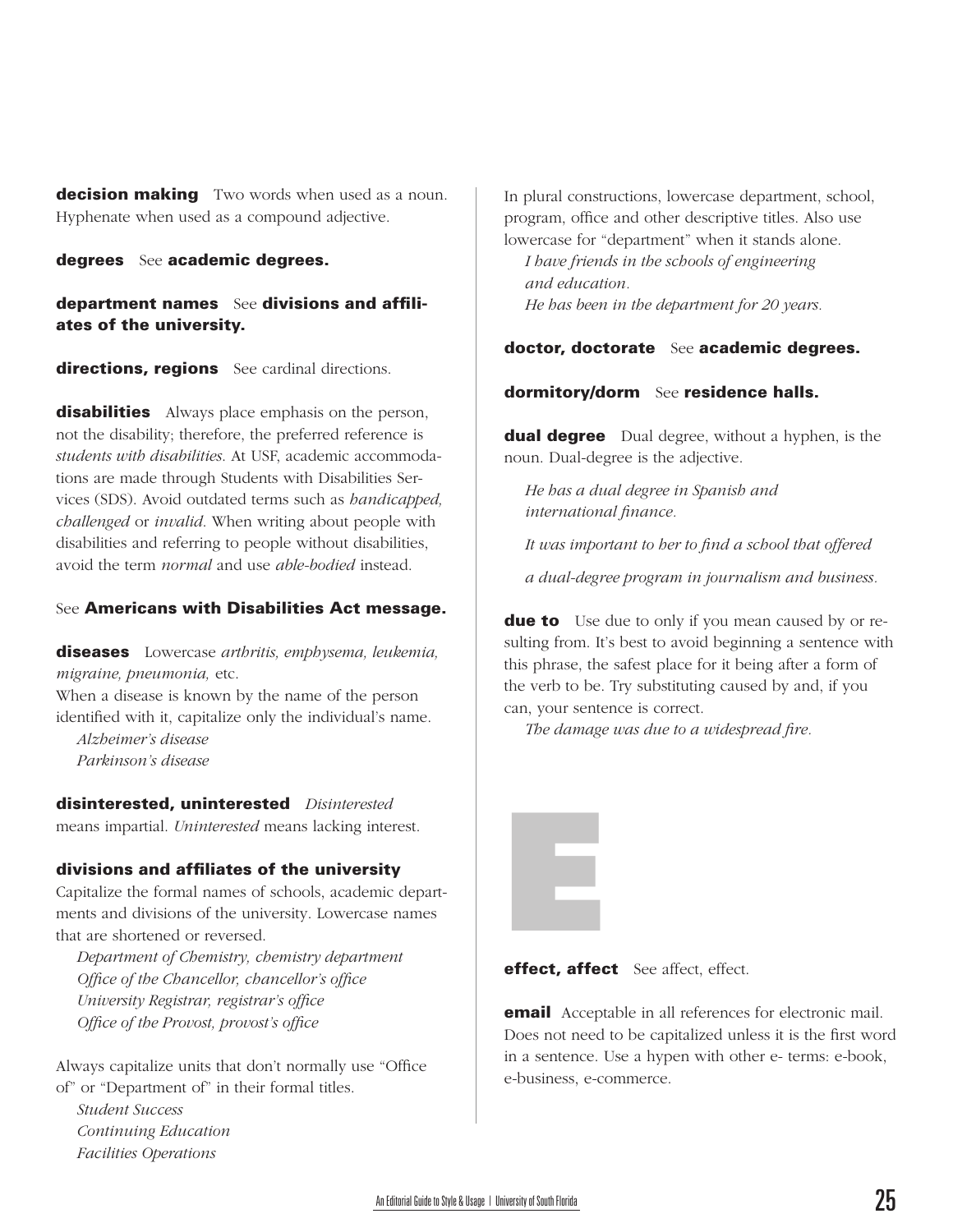**email address** If an email address falls at the end of a sentence, use a terminal period.

*Please contact us at www.usf.edu.*

emeritus, emerita Place *emeritus* (masculine, singular) or *emerita* (feminine, singular) after the formal title. Use *emeriti* for plural, both masculine and feminine and *emeritae* for plural, feminine.

*Professor Emeritus Howard Smith the professor emeritus Susan Jones, professor emerita*

ensure, insure, assure *Ensure* means to make certain. *Insure* means to protect against financial loss by means of a legal contract. *Assure* means to guarantee or convince.

Enterprise Business Systems Also known as EBS, these systems form part of the enterprisewide information systems of record for USF. These systems are critical to the operation of the university and include: Data Warehouse, eUSF team sites, FAST, GEMS and OASIS.

**Data Warehouse:** provides access to a central repository of data that is periodically extracted from Enterprise Business Systems and other primary administrative systems. It is used for reporting, analysis, DataMarts, decision support systems and executive information. An account is required to access the Data Warehouse.

MyUSF Portal: provides authorized personnel with a single, highly-secure point of entry to all applications (with the exception of OASIS) via one sign-on and password. It provides a customized view of just the information and tasks related to an employee's specific job and virtual workspaces for departments and individual workgroups to share and collaborate on various projects.

FAST: (Financial Accounting System) financial administrative system for general ledger, accounts payable accounts receivable, purchasing, fixed assets, grant management, budget and cash management. Access to FAST is limited to authorized university personnel.

GEMS: (Global Employment System) administrative and management system for personnel and payroll activities at USF. It is the primary source of information on positions, appointment information, payroll registers and budget summaries. Access to GEMS is limited to authorized university personnel, but all employees can view paychecks, request leave and maintain personnel data through a GEMS Self-Service account.

OASIS: (Online Access Student Information System) student administration management system for use by both students and university personnel. Supports functions necessary for student administration including admissions, financial aid, registration, academic history, degree, audit and student accounts receivable. Both students and university personnel can access the system with appropriate security.

**entitled, titled** Entitled means having the right to do or have something. Titled is the word to use if you're introducing the name of a publication, speech, musical piece, etc.

Membership in the association entitles you to free issues of the newsletter.

*The book is titled War and Peace.*

### equal opportunity messages

The USF System stands for equal opportunity and diversity—a community that shows respect to all including students, faculty, staff, administration, alumni and supporters. Vulgar, sexist, classist, or other language that provokes violence or dissension is not to be used. Please note that the guidelines in this style guide are applied to communications produced by and about the university's offices and programs. The guidelines are not designed to impinge on free discussion of such issues by faculty in an academic setting.

abbreviated statement: for use on forms. recruitment and employment advertisements and posters.

*USF is an EO/EA institution*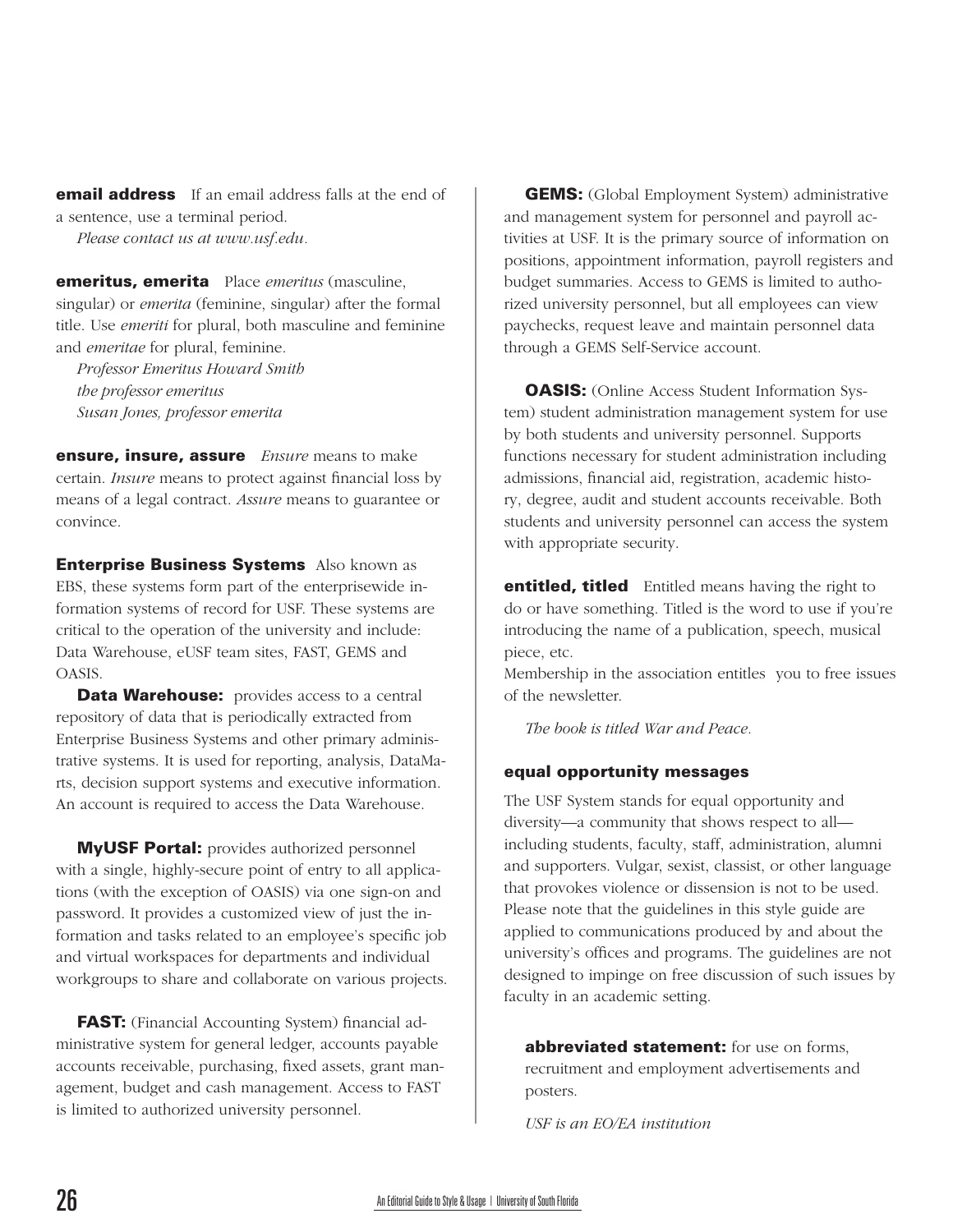**formal statement:** for use in official documents (specifically the catalog) and as may be directed by the Diversity and Equal Opportunity Office.

*The University of South Florida is committed to the principle of equal education and employment opportunities without regard to race, color, marital status, sex, religion, national origin, disability, age, sexual orientation, gender identity or expression, genetic information, Vietnam or disabled veteran status as provided by law and in accordance with the University's respect for personal dignity. These principles are applied in the conduct of University programs and activities and the provision of facilities and services.*

**general statement:** for use in most general publications, event programs, conferences invitations, etc.

*Events, activities, programs and facilities of the University of South Florida are available to all without regard to race, color, marital status, sex, religion, national origin, disability, age, sexual orientation, gender identity or expression, genetic information, Vietnam or disabled veterans status as provided by law and in accordance with the University's respect for personal dignity.*

ESOL English for Speakers of Other Languages.

**EthicsPoint** An anonymous hotline to report activities that may involve certain improper conduct or violations of USF Policies. Written as a single word with no spaces.

**ethnic, racial designations** Capitalize the proper names of nationalities, peoples, races, tribes. *Arab, Arabic, African, American,*

*Caucasian, Hispanic, Latin, Sioux*

Use a hyphen to designate dual heritage. *Polish-American a Japanese-American newspaper Mexican-American*

No hyphen, however, for French Canadian or Latin American.

Lowercase *black* and *white* when using them as ethnic and racial designations as either nouns or adjectives.

### eUSF Portal See Enterprise Business Systems

**everyone** See anyone, everyone, someone.

except, accept *Except* means to exclude. *Accept* means to receive.



**facebook** The world's most popular social networking web site. USF's official Facebook page can be accessed here: www.facebook.com/usf.edu

faculty Lowercase. Refers to tenured educators holding the rank of professor, associate professor, or assistant professor; and library professional staff holding the ranks of librarian, associate librarian, or assistant librarian; and central administrative officers, deans and directors, if they also hold regular faculty status. Technically speaking, faculty can take a plural or a singular verb depending on how the word is being used — either to refer to a group as a whole (singular) or to refer to members individually (plural)

*The faculty is present. The faculty agree to meet tomorrow.*

For the sake of clarity, rewrite the sentence to avoid a plural verb or use faculty members. When writing about individuals, use a *faculty member*.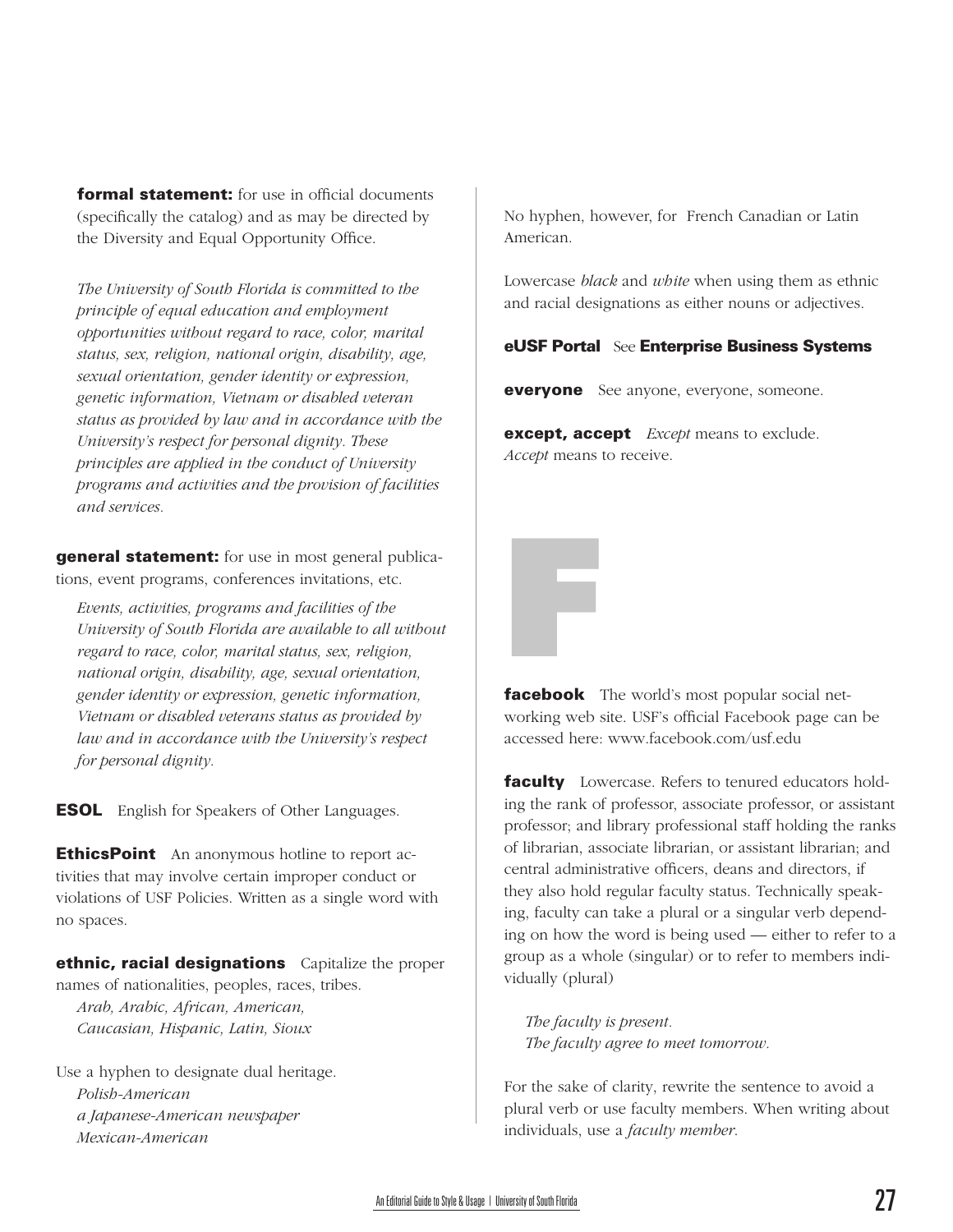**faculty awards** The faculty award programs are composed of the Distinguished University Professor, Emeritus Professor and the Outstanding Undergraduate Teaching and Advising Award. Distinguished University Professor is an honorific title and should be capitalized and spelled out in front of the honoree's name. Avoid the acronym DUP.

**farther, further** Farther refers to physical distance. Further refers to an extension of time or degree.

*He could walk no farther. She refused to discuss the issue any further.*

### FAST See Enterprise Business Systems

fax Short for facsimile, it is not an acronym and does not need to be written in all caps. Fax can be used as a noun, adjective or a verb.

**(Chester H.) Ferguson Hall** Also known as the *College of Business*, or the *business building*, or *Ferguson Hall*. The building was named for Chester H. Ferguson (1908-1983) who was a successful businessman and a principal architect of the state university system. He helped establish USF's regional campuses and health sciences center, which is known today as USF Health. In 1980, USF recognized his contributions and named its College of Business building in his honor.

**fewer, less** In general, use *fewer* for individual items that can be counted. Use *less* for bulk or quantity that is measured (not counted). Fewer usually takes a plural noun; less usually takes a singular noun.

firsthand adjective.

### (Louis de la Parte) Florida Mental Health In-

**stitute** Use full name of the institute with appropriate upper and lowercase letters on first reference. May refer to as *FMHI* on subsequent references.

The institute was named for former Florida Senate President and Tampa attorney Louis de la Parte. He was nationally recognized for his tireless efforts to establish academic centers to develop innovative programs for the state's social service, criminal justice and education systems.

foreign students The preferred phrase is *international students*. International Services is the main administrative and immigration advising office at USF for international students.

forbear, forebear To *forbear* means to avoid or shun. A *forebear* is an ancestor.

forego, forgo To *forego* means to go before. *Forgo* means to abstain from.

foreseeable future Avoid this cliché.

**fractions** Spell out fractions less than one, using hyphens between words. Use figures for precise amounts larger than one, converting to decimals when appropriate.

*One-half, two-thirds 1.5 liters One and one-half liters*

freshman, freshmen *Freshman* is singular. *Freshmen* is plural. Use the singular as an adjective as in *freshman* class, *freshman* year. Other alternatives are: *incoming students* or *first-year class*.

FTIC Stands for *first time in college*. These are students who are the first in their families to attend college.

Fulbright Always takes an initial cap: a *Fulbright research grant*.

### fundraising, fundraiser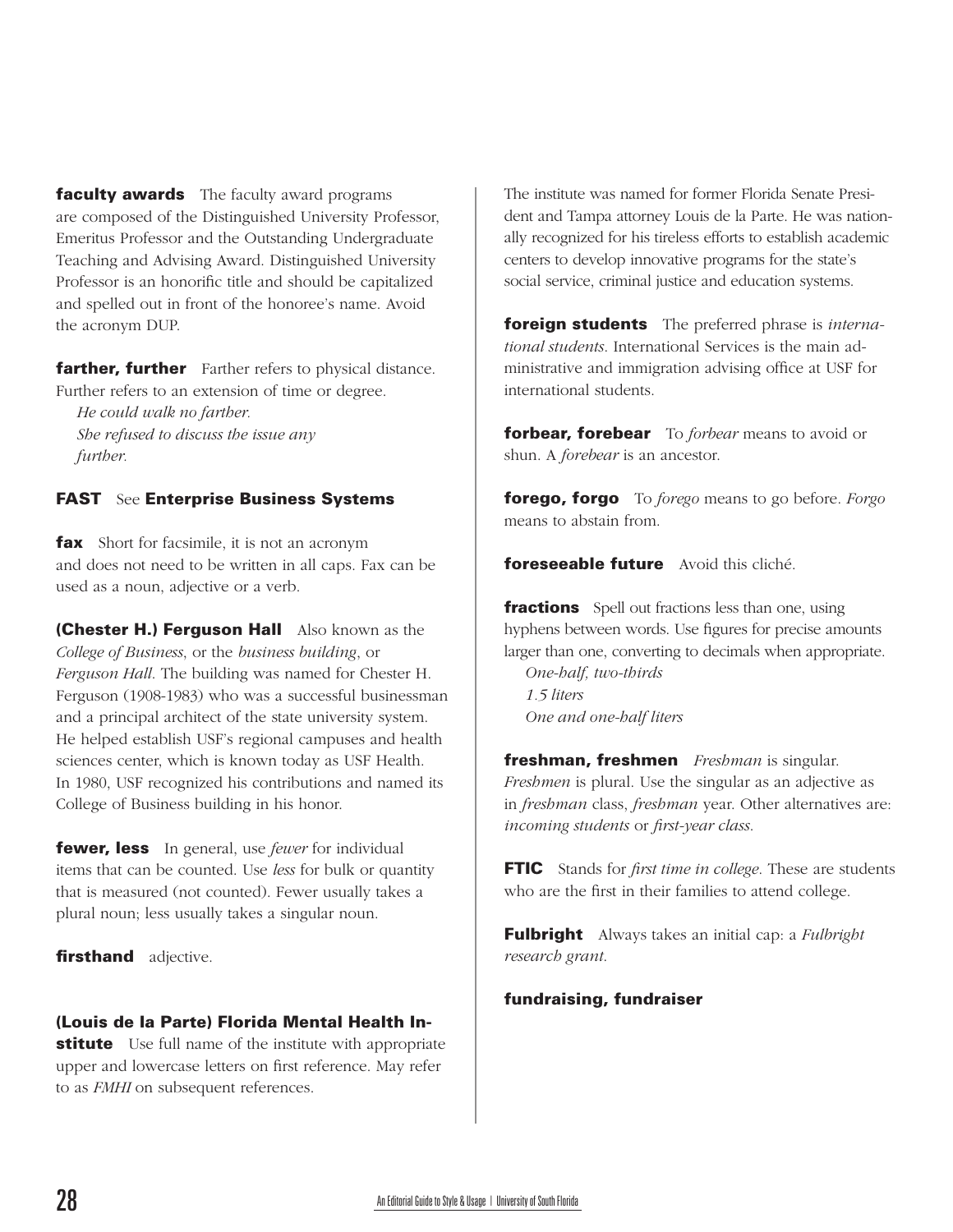

### **GEMS** See Enterprise Business Systems

**girls** Use *women* when referring to female students.

global world Avoid this redundant wording.

**good, well** *Good* is an adjective that means something is as it should be or is better than average.

*She still looked good even after all these years. The cookies smelled good.*

Do not use *good* as an adverb. *Well* is an adverb and is used to describe an activity. It means in a satisfactory manner.

*Sue sings well.*

*The class did well on the SAT.*

It may also be used as an adjective to mean healthy, suitable or proper.

*My neighbor looks well even though he has been quite ill.*

GPA Stands for *grade point average*. Write out for external audiences. USF's grade point average is based on a 4.0 scale.

**graduated** Graduated from is the correct usage. *He graduated from USF in 1991. The College of Medicine graduated 100 students. (Not: He graduated USF.)*

Graphicstudio Founded in 1968, *Graphicstudio* is a USF-based workshop that has attracted leading international contemporary artists over the years who have created hundreds of limited edition fine arts works in the studio. *Graphicstudio*, with the Contemporary Art Museum and the Public Art Program, form the Institute for Research in Art.

**GRE** Stands for Graduate Record Examination. *GRE* is acceptable on a first reference. Do not use periods.

**Greek** Capitalize when referring to fraternity and sorority communities on campus.

**groundbreaking** One word as an adjective or as a noun.



### handicapped See disabled.

**health care** Two words, no hyphen.

Herd of Thunder (HOT) USF's marching band. The band debuted at the football season home opener against Southwest Texas State on Sept. 11, 1999. The band's unique entrance to the field began as a running "stampede" that day, and the tradition has continued ever since.

**his/her** Avoid this construction.

historic, historical *Historic* means having or likely to have lasting significance; important as in a historic occasion. *Historical* means based on history as in a historical novel.

See also **a. an.** 

**HIV** Since HIV stands for human immunodeficiency virus, to say HIV virus is redundant. AIDS (acquired immune deficiency syndrome) is the disease caused by HIV, so the two acronyms are not interchangeable. It is okay to use the acronym, HIV, on a first reference. *They are conducting HIV research.*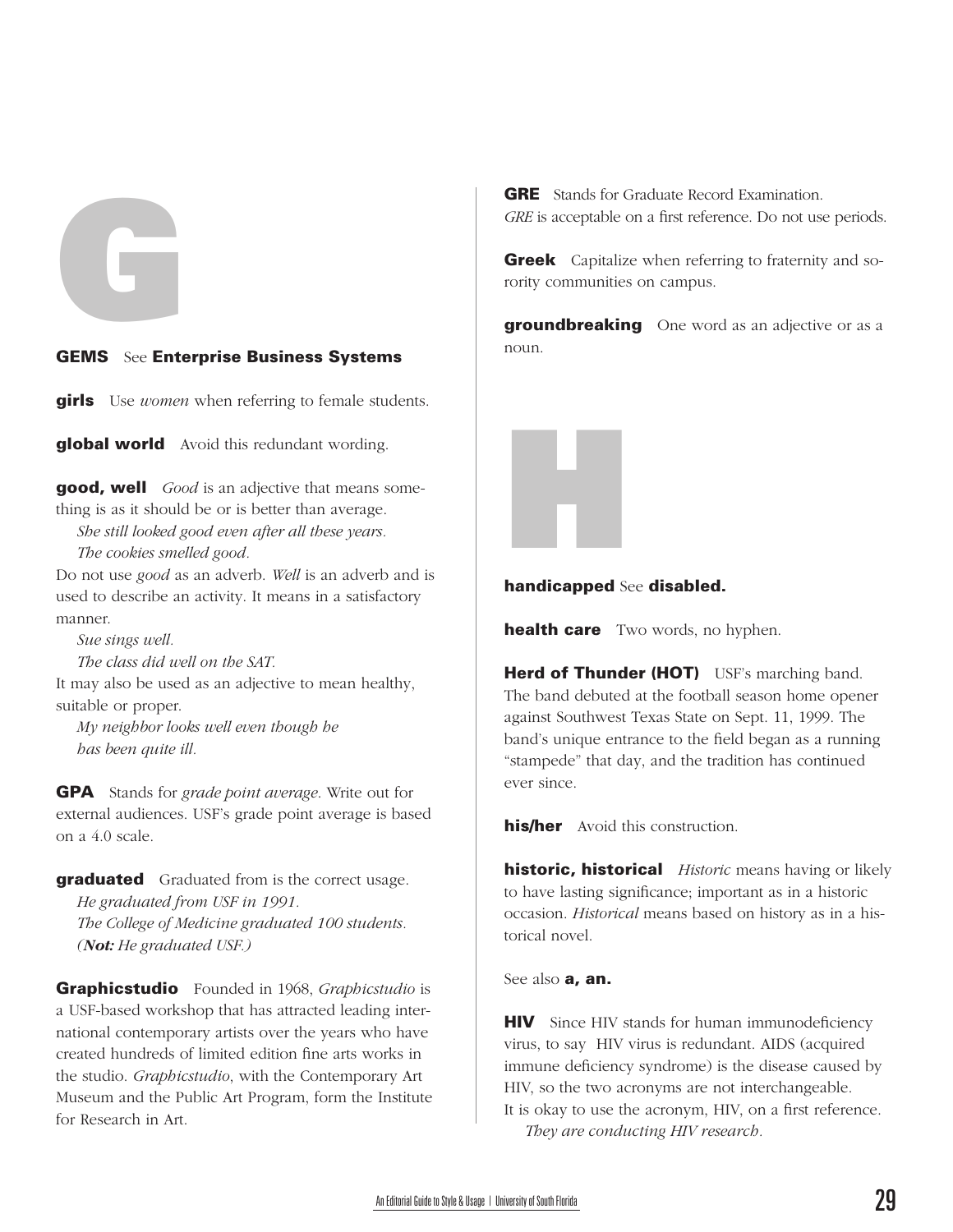**Homecoming** Always capitalize when referring to *USF Homecoming* as a noun or as an adjective, i.e., *Homecoming* week, *Homecoming* activities. Homecoming is scheduled during football season and is called *SuperBull*, followed by the numeric succession.

**home page** Two words. Refers to the front page of a particular Web site.

**honors and awards** Capitalize official names including the word *award* if it is part of the formal name.

### Distinguished University Professor

Overall Businesswoman of the Year, Education Category Lowercase *cum laude, magna cum laude* and *summa cum laude*. It is not necessary to offset with commas.

*Sam received a bachelor's degree summa cum laude in mathematics.*

**hopefully** The original meaning of this word is in a hopeful manner, or full of hope. It's correctly used as an adverb and, ideally, should not be used to mean it is hoped or I hope.

Incorrect: *Hopefully, the weather will hold for the picnic tomorrow.* Correct: *I hope the weather will hold for our picnic tomorrow.* Correct: *She asked hopefully if she could borrow the car.*

### housing See residence halls.



**imply, infer** *Imply* means to suggest or indicate indirectly. To *infer* is to conclude or decide from something known or assumed.

**include, comprise** Use include to introduce a series when the items that follow are only part of the total. Use comprise when the full is given.

*The price includes breakfast. The school comprises kindergarten through fifth grade classes.*

### in-depth

**Information Technology** Capitalize when using as the official name of the central information technology division for USF. May use *IT* on second and subsequent references.

**inpatient, outpatient** One word as either a noun or adjective.

**instructor** Term used to refer to adjunct faculty members.

insure See ensure, insure, assure.

**interface** You really mean work together or interact, so just avoid *interface*, which really makes a better noun than it does a verb.

### Internet

**intranet** Lowercase. An *intranet* is a private computer network that uses Internet technology in which access is restricted to members of a particular organization or company.

**irregardless** There is no such word. Use regardless.

### italics See composition titles.

**its, it's** *Its* is a possessive pronoun. *The cat is lost. Its collar is missing.* It's is the contraction for it is. *It's time to leave.*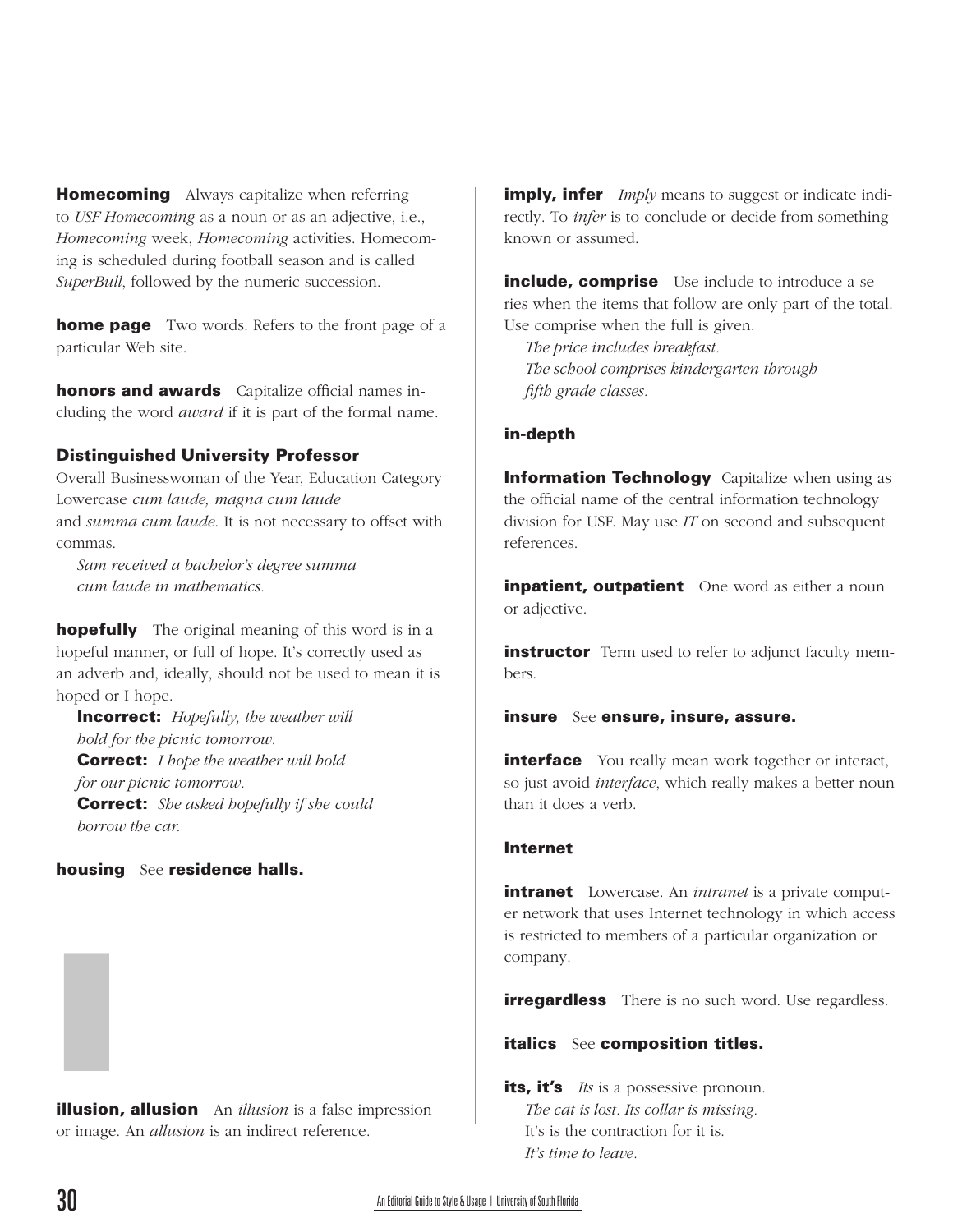

### kick off, kickoff *Kick off* is the verb. *Kickoff* is the noun or adjective. *The game will kick off at 1 p.m. Kickoff is at 1 p.m. The kickoff party is at 1 p.m.*

**(Edgar W.) Kopp Building** The campus's first engineering building, it is commonly referred to as the *Engineering Building* or the *Kopp Building*. It is named in honor of Edgar W. Kopp (1926-1979) who began USF's engineering programs. He developed the college's academic programs and physical facilities and actively encouraged student organization development. Eleven engineering student organizations were established during his tenure. Kopp also nurtured and supported early involvement by the college in community activities. Probably the best known is the Engineering EXPO, held at U SF annually each February during National Engineering Week.

### (A. Harrison and Ruth) Kosove Hall

Referred to as *Kosove Hall*. In 1999, Alpha Hall, one of USF's first residence halls, was renamed to honor long-time friends of the university, A. Harrison Kosove (1898-1988) and his wife, Ruth (1912-1997). The son of a Russian immigrant, Harrison Kosove established the A. Harrison and Ruth Kosove Endowment in gratitude for the success his adopted country enabled him to achieve. This gift was then the largest single, private philanthropic gift in USF's history. The Kosove Scholarship Program makes annual, renewable scholarship awards to undergraduate and graduate students.

L Lake Behnke The lake that borders the USF Botanical Gardens, Shriners Hospital and the College of Medicine was dedicated in 1994 to esteemed teacher, physician and administrator Roy Behnke, MD and his wife Ruth. He was founding chair of Internal Medicine, a role model to students and an inspiration to colleagues. She was a generous volunteer in the USF Botanical Gardens.

Lawton and Rhea Chiles Center for Healthy **Mothers and Babies** Commonly referred to as the *Lawton and Rhea Chiles Center*. Opened in 2002, it was named after the late governor of Florida and his wife, both advocates of infant health care. The center is dedicated to reducing infant mortality by improving health care for poor mothers and their children up to age 5.

**lay, lie** *Lay* means to place or deposit, and requires a direct object.

*Lay the book on the table. I will lay the pillow on the bed. Lie* means to be in a reclining position or to be situated. It does not take an object (lie, lay, lain, lying). *Go lie down and take a nap.*

lectern, podium You stand on a podium. You stand behind a lectern.

less See fewer, less.

**libel, slander** Libel refers to injury through written or printed form and, in some states, injury broadcast by television or radio because it is carried to a wide audience. Slander is spoken, defamatory statements. Both are considered defamation.

### lifelong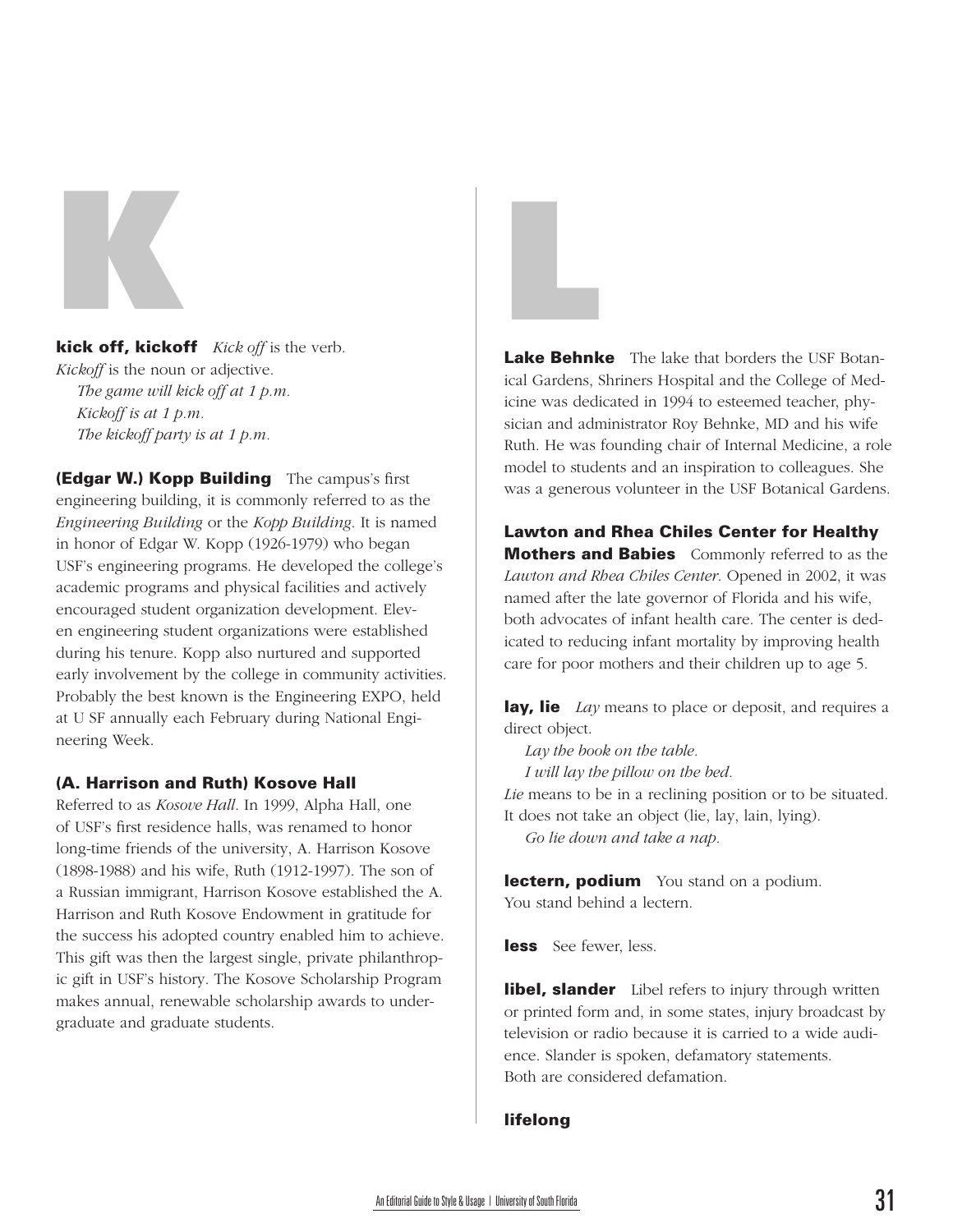### (Julian Hawthorn) Lifsey House

Commonly referred to as Lifsey House, USF's on-campus presidential home was named after Julian H. Lifsey, Jr. (1917-1989) — a Tampa lawyer, banker and land developer who with his wife, Mary Ann, gave the principal donation for the construction of the building. The Lifsey House serves as a location for official university functions.

**like** Use *such* as instead of *like* to cite examples.

**like, as** Use like as a preposition to compare nouns and pronouns. It requires an object. *Tom plays the trumpet like a pro.*

*As* is a conjunction that introduces clauses and phrases. *The watermelon tasted cold and sweet as I thought it would.*

**listserv** A generic term for e-mail-handling software that enables contact lists to be easily maintained and updated. Many USF e-mails lists are open so members can self-subscribe. An index of the various online USF e-mail lists can be found on the USF web site.

living-learning communities (LLCs) Residential student communities with emphasis on academic major or an area of special interest. USF's living-learning commuities include Bulls Business, Engineering, Education, Global Citizenship, Green, Honors, Pre-Nursing, Leadership, ROTC, Transfer, ZAP (Mass Communications) and Wellness. Capitalize when referring to the program on a first reference and lowercase when referring to any living-learning community on subsequent references.

locations See campus names.

login, logon, logoff These are nouns when written as a single word. Log in, log on and log off are verbs. *My login failed. I will log in to my computer.*

**long time, longtime** One word when used as an adjective.

*We have been studying for a long time. They are longtime friends.*



man, mankind Use humanity or humankind See nonsexist language.

### (Phyllis P.) Marshall Student Center

USF's student union. Originally called the University Center, then the Marshall Center, the student union is now called the Marshall Student Center. The first student union opened in 1960 and was one of the university's original five buildings. The building was formally dedicated in 1994 when it was renamed in honor of its former director, Phyllis P. Marshall.

To accommodate USF's substantial development since then, a new building was completed in 2008 replacing the former facility. It is one of the largest and most modern student centers in the Southeast.

Marshall was long known as USF's unofficial housemother, confidant and mentor. She joined the staff of U SF in 1960 as the school's first resident instructor. In 1961, she was appointed program director of the University Center and in 1965, director of student organizations. Marshall was named director of the University Center in 1975.

Martin Luther King, Jr. Plaza Commonly referred to as MLK Plaza, it is the best known gathering place on the USF Tampa campus. Named for famous civil rights leader Dr. Martin Luther King Jr., the scenic plaza features a memorial to King, a large reflecting pool, the famous "I Have a Dream" speech engraved on a wall and a long, trellised colonnade leading to the Marshall Student Center.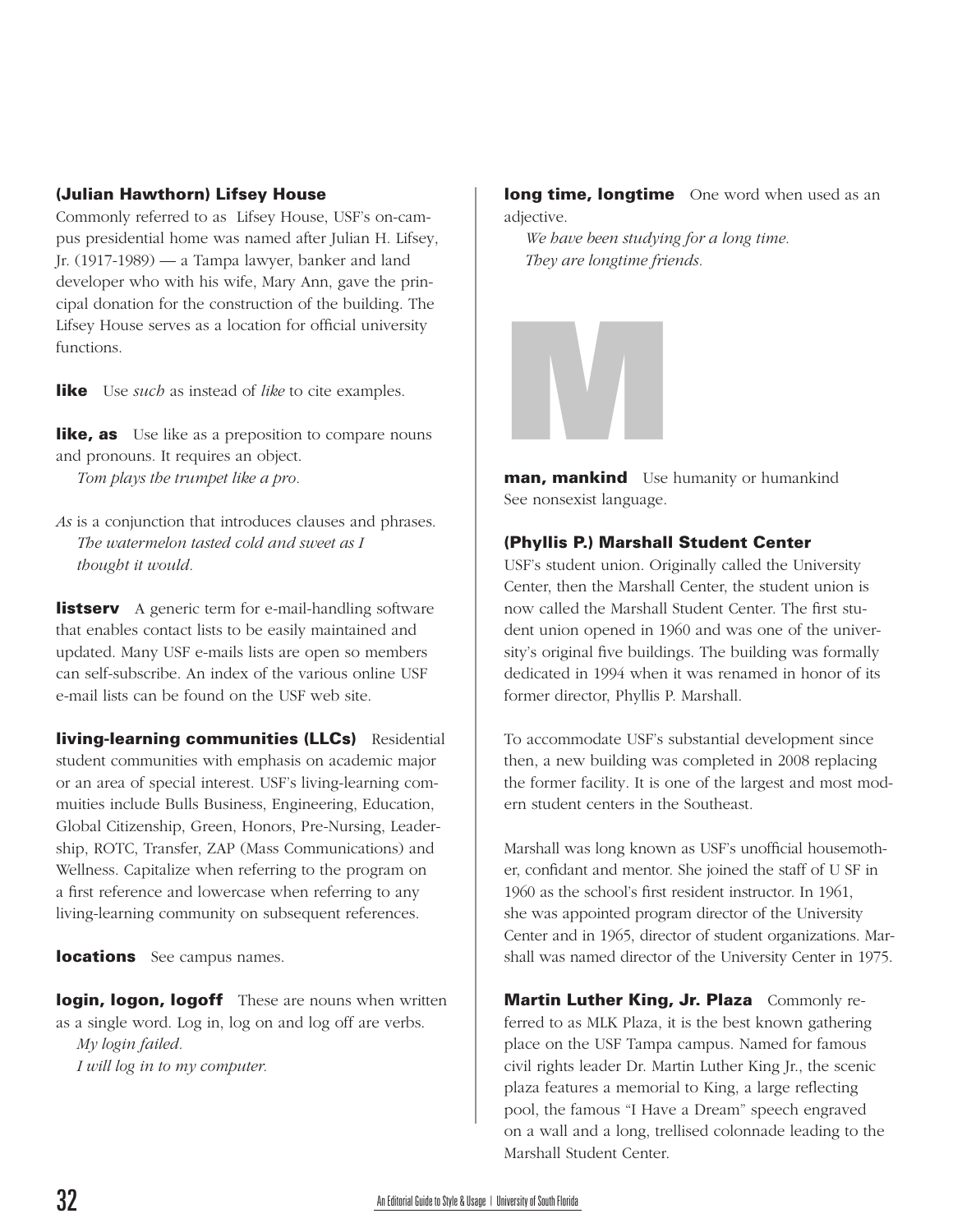#### may See can, may.

may, might *May* implies greater likelihood than *might*. *I may go on vacation next week* implies that there is a greater possibility you will be lying on the beach next Monday than *I might go on vacation*. Either word can be used in the present tense.

However, use *might* if your sentence has other verbs in the past tense.

*She might have finished the race if it hadn't been so hot.*

### See can, may.

**media** When referring to mass communications, media is a plural noun and takes a plural verb.

*The media are here for the press conference.*

**mid** Use a hyphen when connecting a word with a numeral.

*mid-1970s*

MoBull Plus Messenger Wireless notification system that enables USF to deliver emergency information directly to a subscriber's mobile phone.

### (H. Lee) Moffitt Cancer Center and Research

**Institute** The nationally recognized H. Lee Moffitt Cancer Center and Research Institute was named for the prominent Tampa attorney, former speaker of the Florida House of Representatives, 10-year state representative and a cancer survivor himself. Moffitt was the first graduate of USF to be elected to state office. Among all his achievements, the most notable one was his pushing to make the H. Lee Moffitt Cancer Center a reality after being deeply affected by the deaths of three close and young associates. The cancer center named after Moffitt opened in Nov. 1986. Today, it is part of an elite group of National Cancer Institute Comprehensive Cancer Centers. The mission of the Moffitt Cancer Center is to contribute to the prevention and cure of cancer.

**money** When referring to dollar amounts in millions, use the numeral and million, rather than zeros. For amounts of more than \$1 million, use the \$ and numerals up to two decimal places. Do not link the numerals and the word by a hyphen.

*\$6 million (not \$6,000,000) It is worth \$7.45 million. The college was awarded a \$13 million grant.*

For amounts less than \$1 million, use the dollar sign and numbers. Do not use a decimal and two zeros. Use the comma in dollar amounts in the thousands.

*\$150 (not \$150.00) \$9.50 \$150.25 \$3,000 (not \$3000) Admission is \$2 for students.*

Spell out the word *cents* with lowercase, using numerals for amounts less than a dollar.

*5 cents 12 cents*

months See dates.

more than See over, more than.

(Carol and Frank) Morsani Center for Advanced Health Care The six story facility is located on USF's Tampa campus at Holly and Magnolia avenues. The center combines world-class health care with a state-of-the-art building designed to help facilitate learning in health teams.

One of the nation's most successful automobile dealers, Frank Morsani is a community leader in the Tampa Bay region, and is the former chairman of the U.S. Chamber of Commerce. Due to the couple's total giving to USF, the university honored them by renaming the medical college the USF Health Morsani College of Medicine Dec. 8, 2011.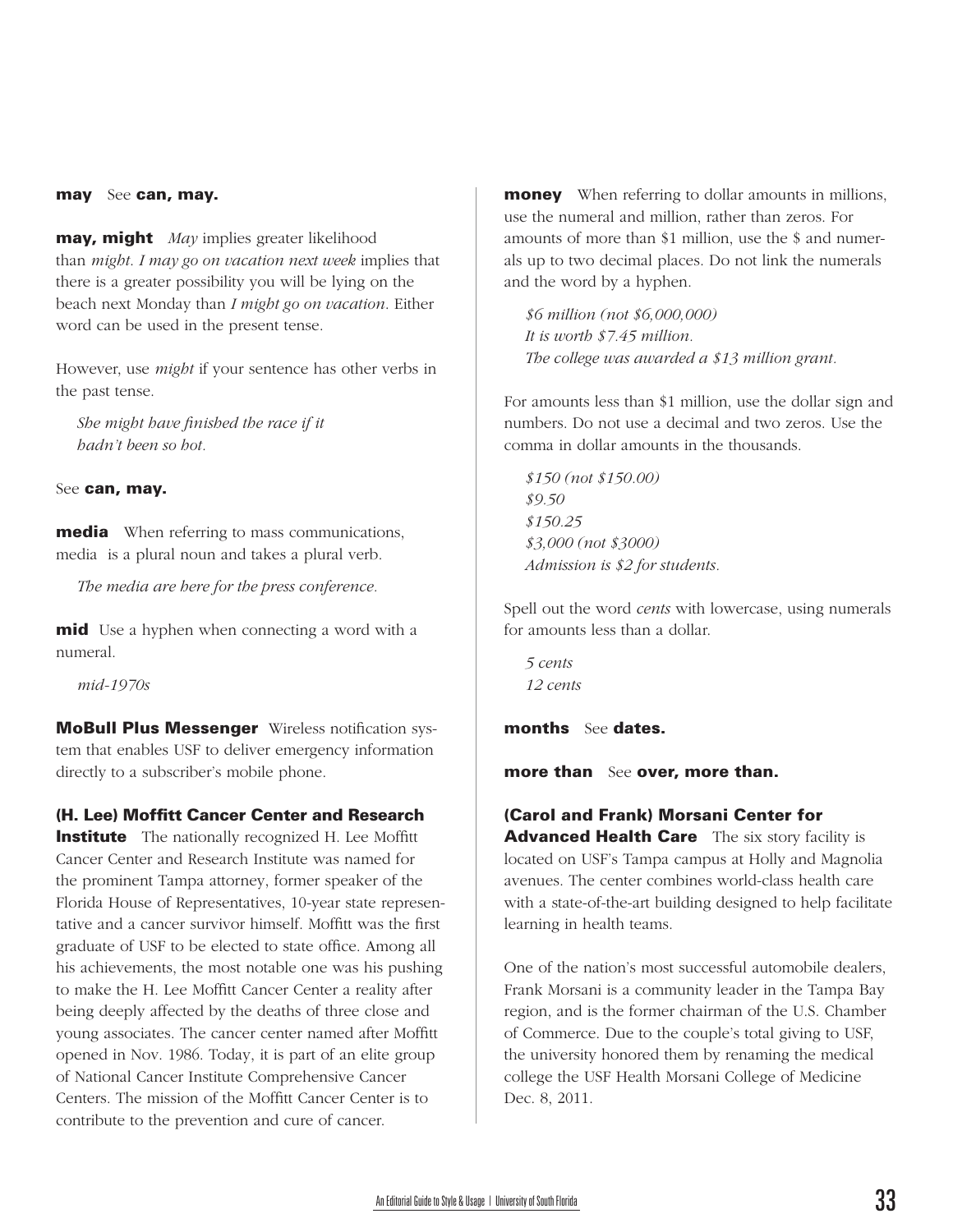**multi** In most cases, when used as a prefix, no hyphen is needed.

*multicultural multimillion multimillionaire multimedia*

myriad Originally, this word meant ten thousand, but it now means numerous or a great number. Proper use does not include the preposition of (a myriad of) nor should it be made plural (myriads).

*Greg has myriad chicken pox on his face.*

MyUSF USF's academic portal which provides access to Blackboard. Written with initial lowercase. See also Blackboard.

N **nondegree** One word. Use a hyphen in *nondegree-seeking*.

nonprofit Avoid *not-for-profit*.

**nonsexist language** In general, when both genders are intended, use *people, persons* and *humankind* instead of *man, men* and *mankind*. *Chair* or *chairperson* is preferable to *chairman* or *chairwoman*. The same principle holds true for words that end in *man*. Use *letter carrier* instead of *mailman, firefighter* instead of *fireman, businessperson* instead of *businessman, police officer* instead of *policeman*, etc. Use *homemaker* rather than *housewife, housekeeping service* instead of maid service, effective selling instead of salesmanship. It is

also becoming more common to use actor for both men and women.

Overall, try to construct sentences to avoid having to use gender-specific terms. Using he/she and his/her is awkward; try to use plural pronouns such as they and their making sure there is verb/noun agreement. Never use he as an all-inclusive pronoun.

See also **chair, freshman.** 

**numbers** Spell out whole numbers below 10 and use figures for 10 and above.

*They have two four-room houses and 12 three-room houses and 12 10-room houses.*

Spell out ordinal numbers first through ninth when they indicate sequence in time or location. Starting with 10th, use numerals. The exception to this rule is when 1st, 2nd, 3rd, etc. has been assigned in forming names.

*She teaches first grade. He was third in line. He is part of the 7th Fleet. The 1st Ward was hit the hardest.*

Always spell out numbers at the beginning of a sentence, regardless of any resulting inconsistency.

*Fifty-four women and 48 men received degrees.*

See also ages, dates, decades, money, percent, time.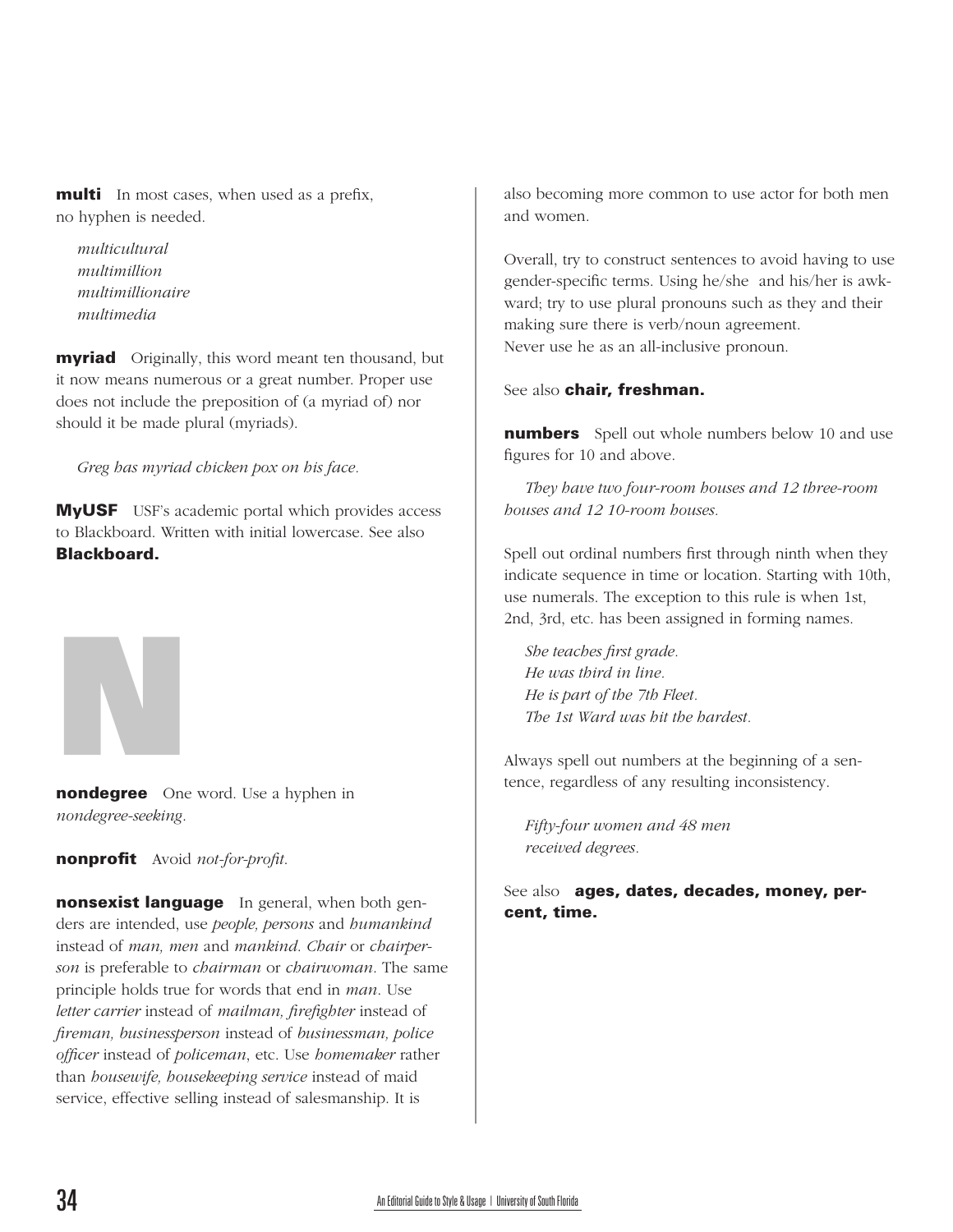## O OASIS See Enterprise Business Systems

off campus, on campus Two words, but hyphenate before a noun.

*He lives on campus. He lives in an off-campus apartment.*

**online, offline** Always written as one word.

OPS Stands for *Other Personnel Services*. One of four pay plans at USF. OPS employees are temporary or part-time. This is an internal-oriented acronym and should be avoided in writing to an external audience.

**Oracle** *The Oracle* is the name of USF's official student newspaper.

### Osher Lifelong Learning Institute at

USF Write out on first reference. Shorten to OLLI-USF on subsequent references. Preferred reference is to *OLLI* rather than *Osher*.

outpatient, inpatient One word as either a noun or adjective.

**over, more than** *Over* is an adverb referring to direction and spatial relationship; *more than* refers to numbers or amounts.

*The plane flew over the house.*

*USF offers more than 100 master's degrees.*

P Park-n-Ride As in *Park-n-Ride lots*, remote parking along the Bull Runner shuttle route.

PDF Stands for portable document format. A PDF is a popular way of formatting documents so they can be viewed or printed on multiple platforms without changing.

**percent** Always use numerals (including the numbers 1-9) and spell out the word *percent* in text. *Percent* takes a singular verb when standing alone or when a singular word follows an "of" construction. Use a plural verb when a plural word follows an "of" construction.

*The teacher said 60 percent was a failing grade.*

*He said 50 percent of the membership was there.*

*He said 3 percent of the members were there.*

*PhD The preferred form for PhD is to say a person holds a doctorate in (their field of study).*

See also **academic degrees.** 

**physician assistant** No apostrophe.

### (Anthony P.) Pizzo Elementary School

Commonly referred to as Pizzo Elementary, it is a public school on the southernmost corner of the USF Tampa campus. It was named for the late Hillsborough County historian Anthony P. Pizzo, popularly known as Tony, who was the city's laureate historian, lecturer, author and storyteller. In honor of his historical contributions to USF's library and the community, Pizzo Elementary School was named for him when it was dedicated in 1998.

**plurals** Don't use an apostrophe on plurals such as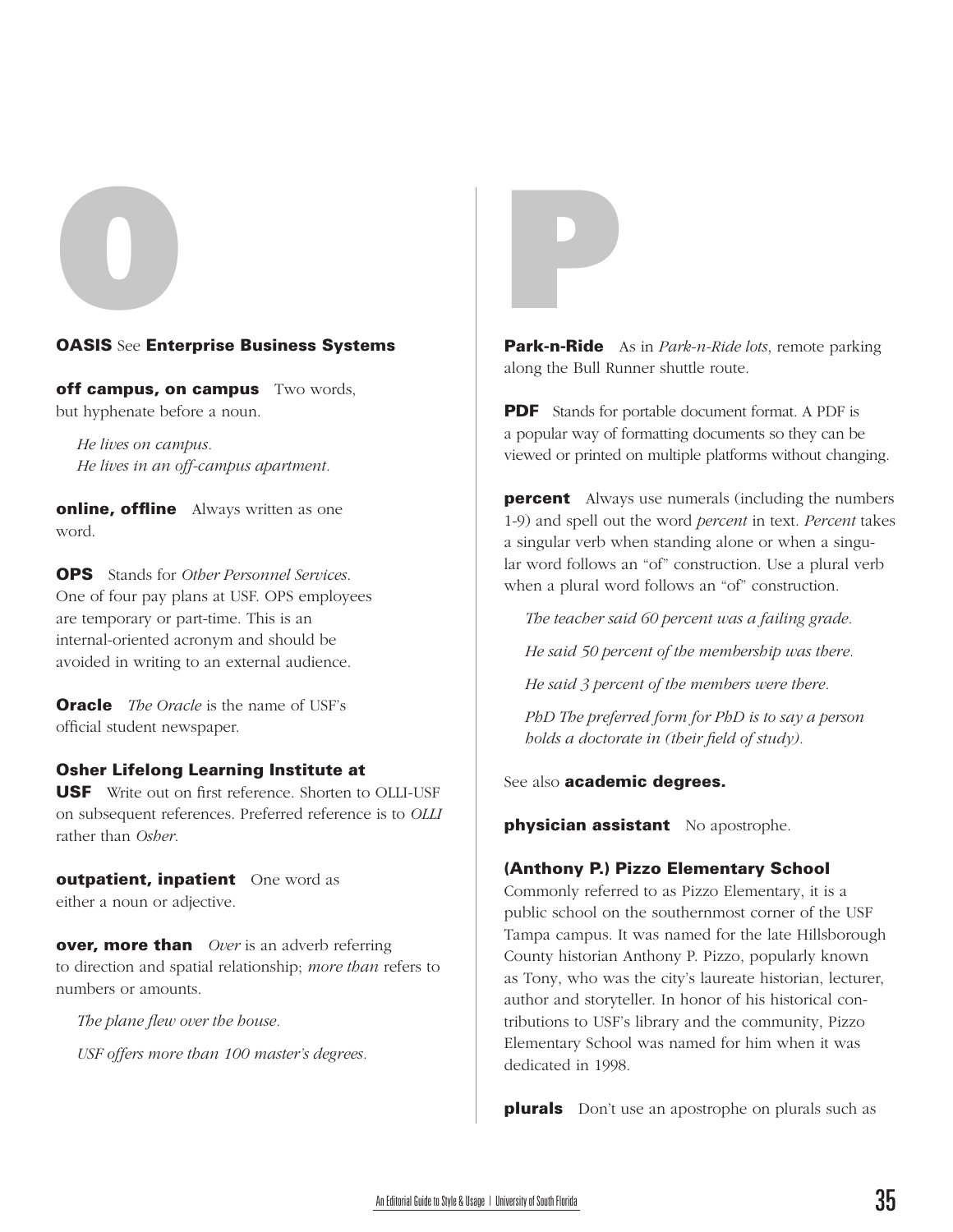CEUs, CDs, DVDs, PhDs, twos and threes, MBAs, HMOs, etc.

plus Don't use *plus* as a substitute for *besides, and, also* or *in addition to*. Avoid using *plus* to introduce an independent clause as in *She is a great flute player plus she knows how to play the piano.*

**p.m., a.m.** Lowercase, with period. Avoid the redundant *8 a.m. this morning*. See also time.

podium See lectern, podium.

### postdoctoral postgraduate

**prefixes** In general, do not hyphenate when using a prefix with a word starting with a consonant: *pretax, nonprofit, coworker*.

For the most part, use a hyphen if the prefix ends in a letter that is the same as the first letter of the following word: *re-engineer, pre-election, non-native*.

Use a hyphen if the word that follows the prefix is capitalized: *non-USF*.

### prelaw

### premed

### preprofessional

**premier, premiere** *Premier* is first in status or a prime minster or chief executive. *Premiere* is a first performance or show.

**prerequisite** One word, no hyphen.

President, President's Office In text, the word president is capitalized when it appears as a formal title before the name.

*USF President Judy Genshaft spoke at the ceremony.*

On a second reference, it is lowercase.

*The president also answered questions from the audience.*

*He is running for president.*

The exception is if the title comes after the name in a formal listing or as a closing in a letter.

President Judy L. Genshaft Took office in July 2000. She is USF System president, USF president and corporate secretary of the USF Board of Trustees.

President's Council The *President's Council* recognizes individuals who have made significant financial contributions to USF. It honors donors for lifetime, annual and planned giving.

### presidents of the University of

**South Florida** Terms of service: John Allen – 1957-1970 Harris Dean – interim, 1970-1971 Cecil Mackey – 1971-1976 Wm. Reece Smith, Jr. – 1976-1977 Carl Riggs – interim, 1977-1978 John Lott Brown – 1978-1988 Francis T . Borkowski – 1988-1993 Robert Bryan – interim, 1993-1994 Betty Castor – 1994-1999 Thomas Tighe – acting, fall 1999 Richard Peck – interim, 1999-2000 Judy Genshaft – 2000-present

**presently** See currently, presently.

principal/principle *Principal* is a noun and adjective meaning someone or something first in rank, authority, importance or degree. *Principle* is a noun that means a fundamental truth, law, doctrine or motivating force.

*The school principal gave the address.*

*She is the principal dancer in the troupe.*

*They disagreed over the principle of states' rights.*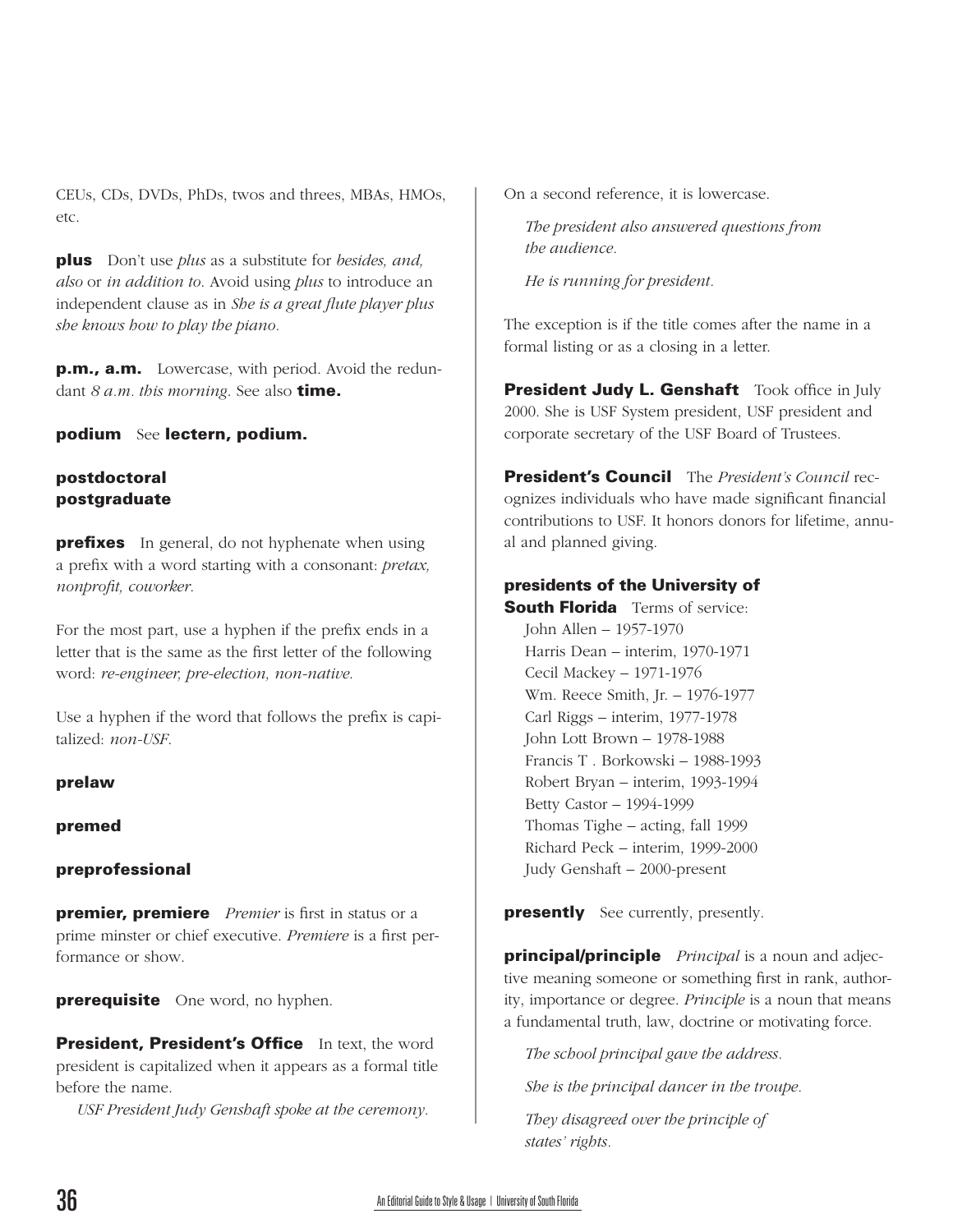**professor** Capitalize only if it precedes a proper name. Lowercase if it refers to a generic description and is not an actual title. Treat *associate professor* and *assistant professor* in the same manner.

### publication titles See composition titles.

**punctuation** Leave one space after a terminal punctuation mark such as a period or a question mark and before the first letter of the next sentence.

Q

**Quiet Quality Award** Implemented by the Staff Senate in 1996, Quiet Quality Awards recognize USF staff members for a variety of characteristics related to work ethic, attitude and contributions to the university.

## R race See ethnic, racial designations.

re- Generally speaking, follow the rules outlined in prefixes where a hyphen is used if the prefix ends in a vowel and the word that follows begins with the same vowel. Make exceptions where it makes sense.

*recover (regain)*

*re-cover (cover again) reform (improve) re-form (form again) resign (quit) re-sign (sign again)*

See also **prefixes.** 

residence halls Use the term *residence halls*, not dorms or dormitories. USF Tampa offers students the following residence halls and housing options:

Beta Hall Castor Hall Cypress Apartments Cypress Hall Delta Hall Epsilon Hall Eta Hall Iota Hall Greek Village Holly Apartments Juniper-Poplar Hall Kappa Hall Kosove Apartments Lambda Hall Magnolia Apartments Maple Hall Mu Hall Theta Hall Zeta Hall

Rocky, Rocky the Bull The name of the Brahman bull that is the official mascot of USF athletics. Written approval from USF Athletics is required before his image can be used in any written materials or advertising.

RSVP Abbreviation for the French *répondez sil vous plaît*, meaning *please reply*. Please RSVP is redundant; just say *RSVP*.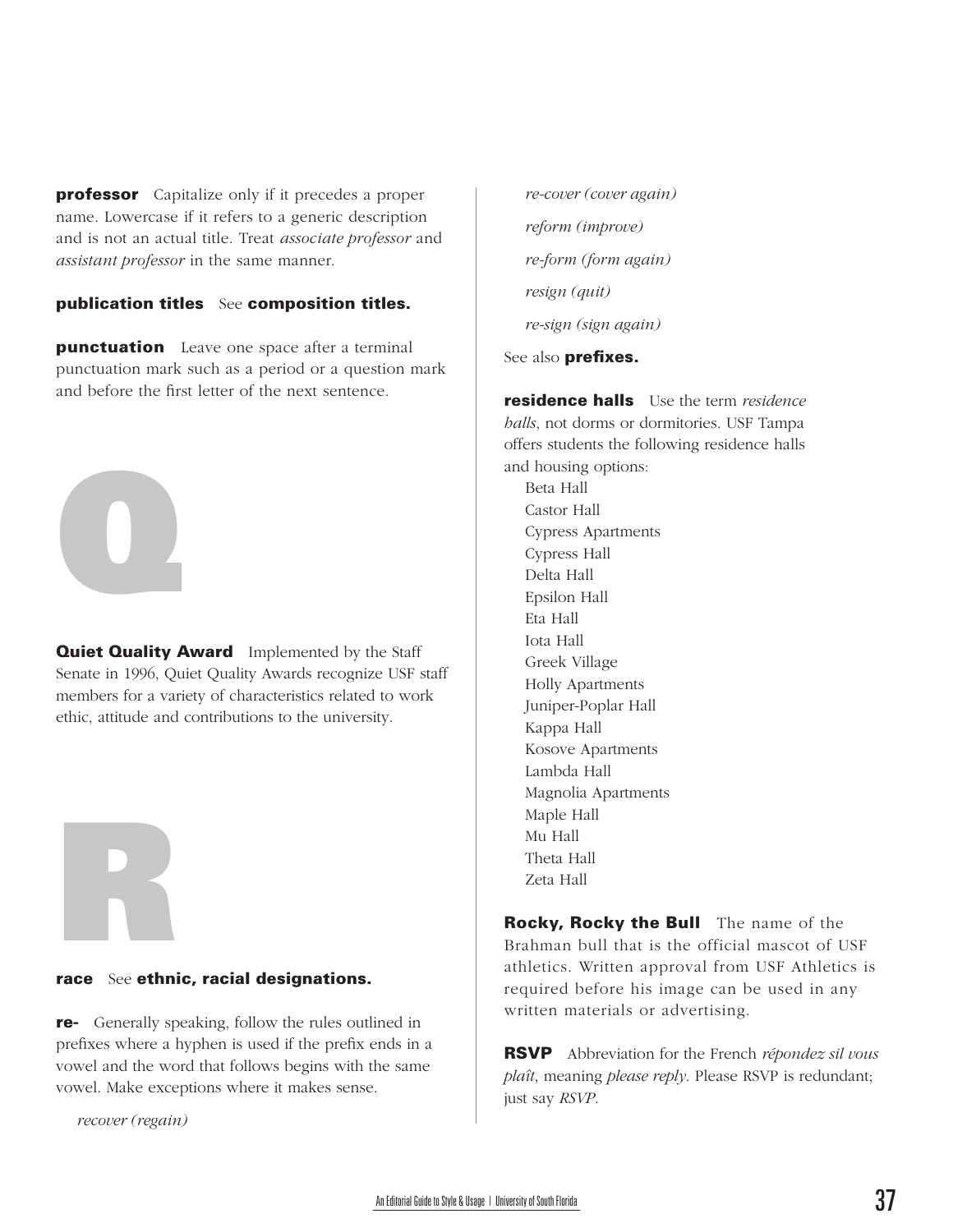

said, says For the most part, when writing a news story and using a quote, *said* is the preferred style. However, *USF Magazine* uses the active voice, *says*, unless describing a dated event. Either way, be consistent.

*Speaking at last month's gala, Smith said, "I'm honored to be here."*

SAT Stands for Scholastic Aptitude Test. *SAT* is acceptable on a first reference. Do not use periods.

### says, said See said, says.

scholar Lowercase except when used with named scholarships.

*USF Presidential Scholars Award National Hispanic Scholars*

**scholarship** Lowercase except when used with proper names. *Joe applied for the USF Honors College Scholarship.*

Mary received a scholarship.

### School of Accountancy

**Search-A-Bull** Searchable database of all USF cours- $\rho_{\rm S}$ 

seasons Lowercase *spring, summer, fall,* and *winter* unless part of a formal name or designates the issue of a periodical. Capitalize semester seasons that are year-specific.

*I will register in the spring.*

*The Winter Olympics begin in a few months.*

*The Fall 2012 issue of USF Magazine is now available.*

*She will take classes in the fall semester.*

*Beginning Fall 2012, all students must register using the new system.*

**semesters** Lowercase references to semesters in text. *She will teach during the fall semester.*

semimonthly See **bimonthly, semimonthly.** 

semiweekly See biweekly, semiweekly.

**(Terrell) Sessums Mall** The area of campus between the library and the University Lecture Hall formerly known as Elm Street Mall and renamed Terrell Sessums Mall on Oct. 29, 1999. USF's popular weekly flea market is held here.

Terrell Sessums, a Tampa attorney, is best known for his outstanding service promoting higher education as a state representative and speaker of the house and then as a member and chair of the Florida Board of Regents that governs the State University System. He played a strategic role in establishing USF's College of Medicine and Nursing.

### (Hinks and Elaine) Shimberg Health Sciences

Library The USF Health and Sciences Library, founded in 1971, was renamed in 1998 for Mandell "Hinks" and Elaine Shimberg, philanthropists who donated \$1 million to expand its resources for the greater medical community. Hinks is a leader in real-estate development and Elaine was an actress who now is an award winning medical author.

social media Refers to tools that allow the sharing of information and creation of communities through online and mobile networks of people. (ADD USF social media comment from Jenna)

### someone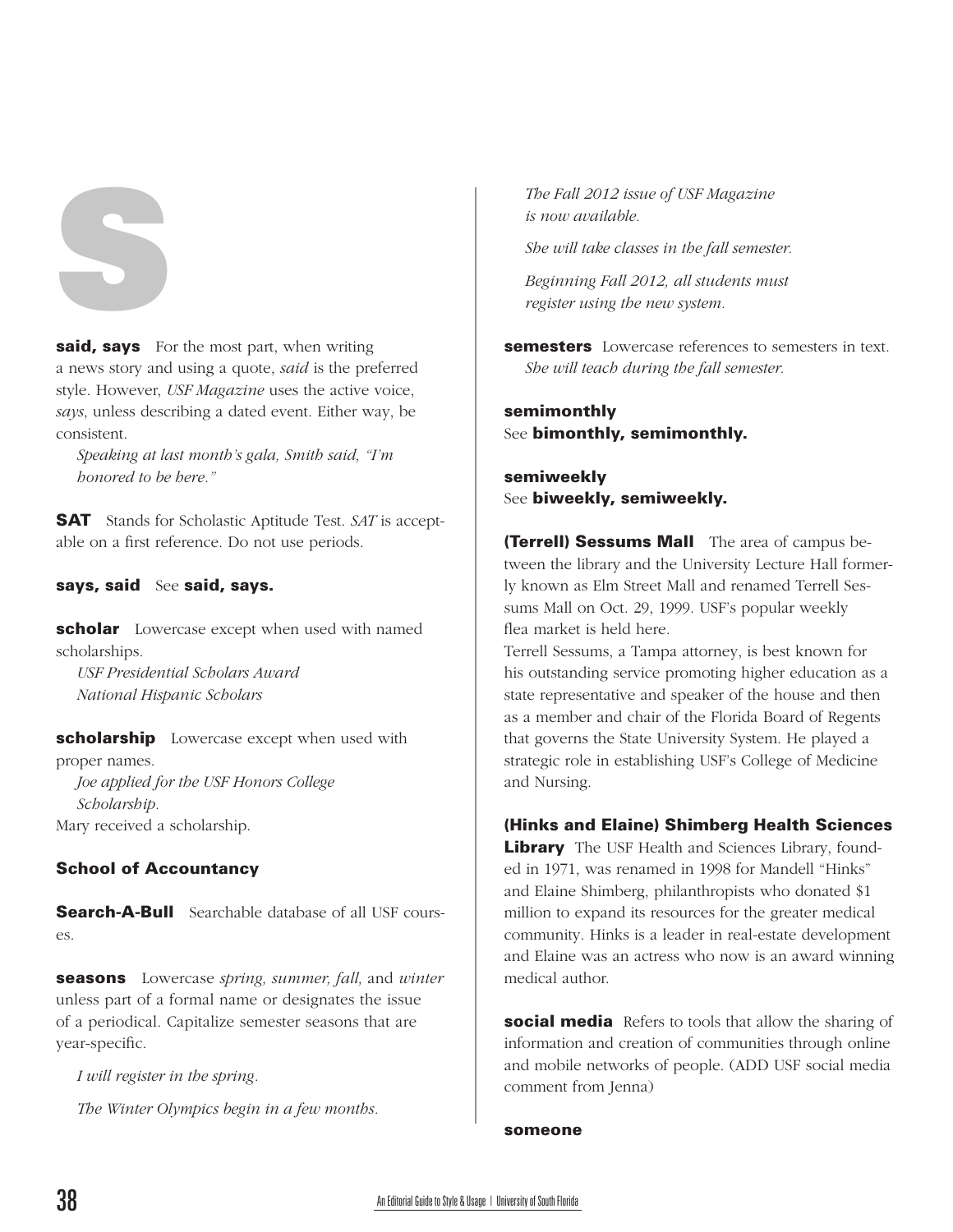See anyone, everyone, someone.

Southern Association of Colleges and **Schools** See **accreditation**.

staff Lowercase.

**Stampede of Service** An annual event that offers students an opportunity to give back to the community by volunteering their time, skills and compassion to charitable, not-for-profit and government beautification programs.

The first, large organized volunteer effort started at USF in 2002, when the Center for Civic Engagement and Volunteerism began sponsoring events such as the Reverend Dr. Martin Luther King Jr. Day of Service during which approximately 200-350 students took part in volunteer activities.

Building on that achievement, the USF Stampede of Service was created officially in January 2006 to celebrate the Martin Luther King holiday and the importance of volunteerism.

The Stampede of Service draws more than 2,000 students annually.

**states** Spell out the names of the 50 United States when they stand alone in the text. Abbreviate using AP, not postal rules, when citing a city and a state together.

A few states are always spelled out: Alaska, Hawaii, Idaho, Iowa, Maine, Ohio, Texas and Utah.

*We live in the state of Florida.*

*He lives in Tampa, Fla.*

| Ala.   | Ariz.      | Ark. | Calif. |
|--------|------------|------|--------|
| Colo.  | Conn. Del. |      | Fla.   |
| Ga.    | Ill.       | Ind. | Kan.   |
| $Kv$ . | La.        | Md.  | Mass.  |

| Mich. | Minn. | Miss. | $M_{O.}$             |
|-------|-------|-------|----------------------|
| Mont. | Neb.  | New.  | N.H.                 |
| N.J.  | N.M.  | N.Y.  | $N_{\cdot}C_{\cdot}$ |
| N.D.  | Okla. | Ore.  | Pa                   |
| R.I   | S.C.  | S.D.  | Tenn.                |
| Vt.   | Va.   | Wash. | W.Va.                |
| Wis.  | Wγ0.  |       |                      |

### stationary, stationery

*Stationary* means fixed or still. *Stationery* is paper.

### (Gus A.) Stavros Center for Economic **Education**

Referred to as the *Stavros Center*, the building is named for its donor, Gus A. Stavros, a supporter of both education and free enterprise system. Stavros started and operated the largest business forms company in the Southeast and played an active role on the university's Foundation Board. In donating to build the center, Stavros aimed at making its mission to educate future leaders about free enterprise.

strategic plan Capitalize when referring to the *USF Strategic Plan*. Lowercase when referring to a shortened reference.

*The USF Strategic Plan is on the website. The trustees approved the plan.*

study abroad Do not hyphenate study abroad. *USF offers many study abroad programs. Next summer I will study abroad. She is going to study abroad for a semester. USF's study abroad program is extensive.*

such as Use such as instead of like to cite examples.

**Sun Dome** USF's 10,000-seat sports arena and home to the university's men's and women's basketball teams. A \$35.6 million major renovation to the 250,000-squarefoot arena, completed in May 2012, includes a center-hung LED video scoreboard, a hospitality and view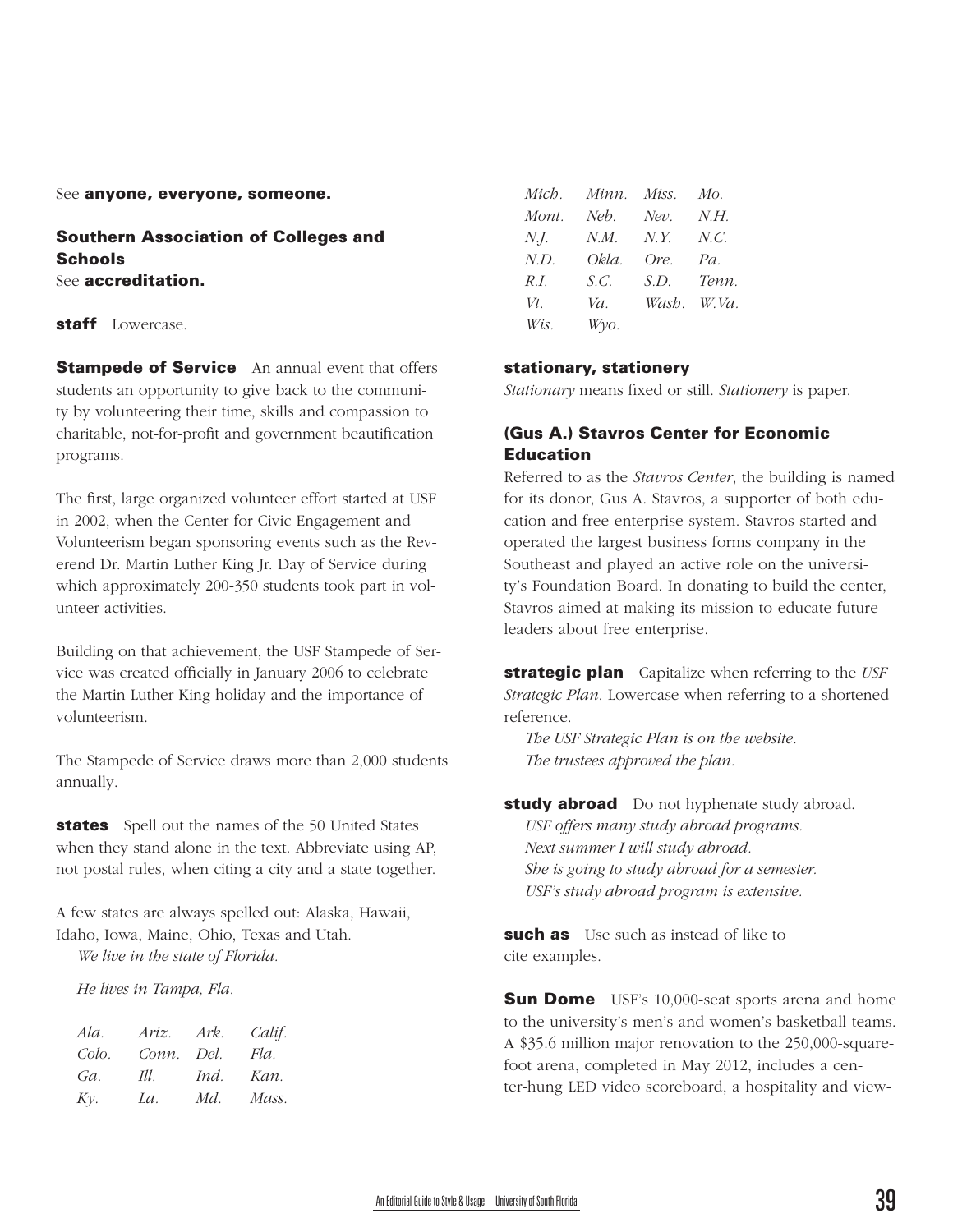ing club area, a new retail store, concessions, media room, lighting and sound system. The multi-purpose facility hosts a wide variety of external and internal events every year, including USF commencement. The USF women's volleyball program practices and competes in the adjoining Corral Gymnasium.

SUS Refers to the State University System of Florida, which consists of 11 public universities throughout the state. Use State University System on first reference and SUS on second and subsequent references. The universities are:

Florida Agricultural & Mechanical University (FAMU): Tallahassee Florida Atlantic University (FAU): Boca Raton Florida Gulf Coast University (FGCU): Fort Myers Florida International University (FIU): Miami Florida Polytechnic University (FPU): Lakeland Florida State University (FSU): Tallahassee New College of Florida (NCF): Sarasota University of Central Florida (UCF): Orlando University of Florida (UF): Gainesville University of North Florida (UNF): Jacksonville University of South Florida (USF): Tampa University of West Florida (UWF): Pensacola

syllabus, syllabi Syllabus is singular. Syllabi is plural.

T take See bring, take.

task force Two words, lowercase. Capitalize if part of an official name.

teaching assistants Use *graduate teaching assistant* on first reference. *TA* is acceptable on subsequent references.

**team building** Two words unless used before a noun as a compound modifier. In that case, add a hyphen. *The department participated in a teambuilding exercise.*

teammate

team player

### team teaching

### teamwork

**telephone numbers** Use numerals and hyphens. *813-123-4567*

tenure, tenured *Tenure* is a noun. *Tenured* is an adjective.

### testbed

#### textbook

text, texting, texted Acceptable in all usages as a verb for *to send a text message*.

than See then, than.

**that, which** When referring to an inanimate object with an essential clause (a clause that cannot be eliminated without changing the meaning of the sentence) use the word *that* to introduce the clause. *That* clauses do not need commas.

*I like food that is hot and spicy.*

When referring to an inanimate object with a non-essential clause (a clause that can be eliminated without changing the basic meaning because it provides addi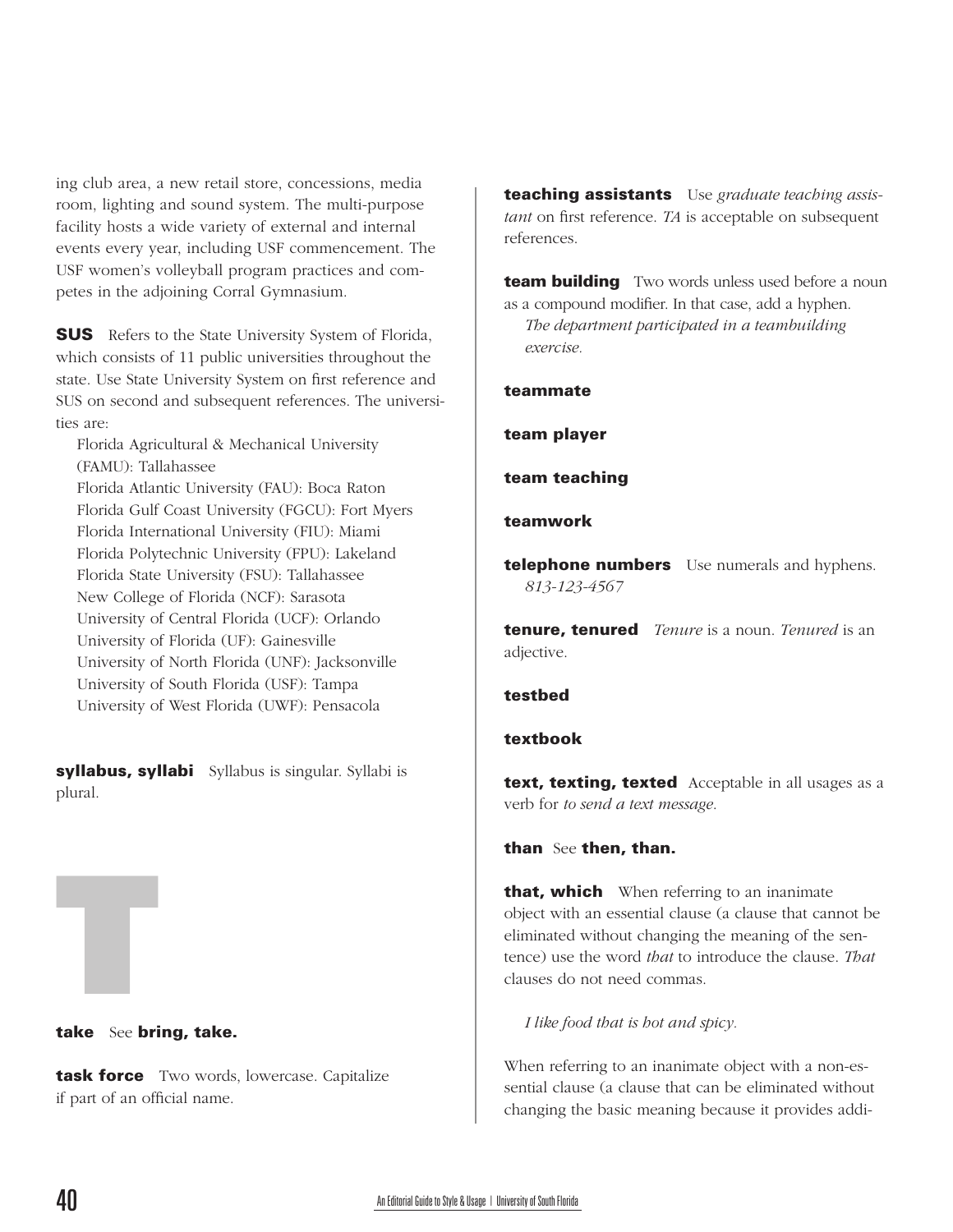tional information), use the word *which* to introduce the clause. A *which* clause goes inside commas.

Non-essential clauses in the middle of a sentence are typically set off by commas.

*The team, which finished last a year ago, is in first place.*

A simple test: Once your sentence is written, try reading it without the clause. If the sentence still means about the same thing, your clause should be introduced by which. If taking out the clause changed the meaning drastically, it should be introduced by that.

Keep in mind that when you need to refer to a human being (or an animal with a name), any clause should be introduced by the word who or whom.

### See who, whom.

**theater** This is the preferred word in the United States unless the British *theatre* is part of a formal name as in USF's *School of Theatre & Dance*

### their, theirs, there, there's, they're

*Their* and *theirs* are possessive pronouns. *There* means "in or at that place." *There's* is a contraction meaning there is. *They're* is a contraction meaning they are.

*Their mother is leaving. The money is theirs. The restaurant is over there. There's no time to wait. They're going to the game.*

**then, than** *Then* is related to time; if one thing follows or results from another, use then. *Than* is used when making comparisons.

### titles See academic titles, capitalization, composition titles.

**touchdown** One word, but it occurs in the *end zone*, which is two words.

toward It's not *towards*, so no s. Similarly, it's *forward, backward, upward, onward, downward*, etc. without the *s*.

time Lowercase with periods for *a.m.* and *p.m.* When writing a time that falls on the hour, state the hour with a.m. or p.m. and avoid *o'clock*. Use *noon* and *midnight*, instead of 12 p.m. or 12 a.m.

*2 p.m. (not 2:00 pm) 11 a.m.-noon Class begins at 8:30 a.m.*

### titled See entitled, title.

**trademarks** A trademark is a distinctive symbol, design, word, letter or brand that is used by a manufacturer or dealer to distinguish a product from those of competitors. It is protected by law. They are proper nouns and should be capitalized. They should not be used as verbs or in the possessive form.

Examples include: *Astro-Turf, Frisbee, Jeep, Jello, Kleenex, Listserv, Liquid Paper, Ping-Pong, Velcro, VISA, Xerox, Zip drive*

It is not necssary to use the speicial trademark symbol  $\mathbb{R}$  or  $^{TM}$ .

**trustee** Capitalize when used before a name as a title. Lowercase when used as a generic description or after a name.

**Twitter** A real-time information network used for sharing news and information. Twitter users send and read small bursts of information called *tweets*. The verb is to *tweet*, *tweeted*. Capitalize Twitter as a proper noun.

*Twitter has revolutionized the way people find news.*

*Jenna sent 24 tweets today.*

*Vickie tweeted every day while traveling in London.*

*Read USF's Twitter feed at twitter.com/usfnews.*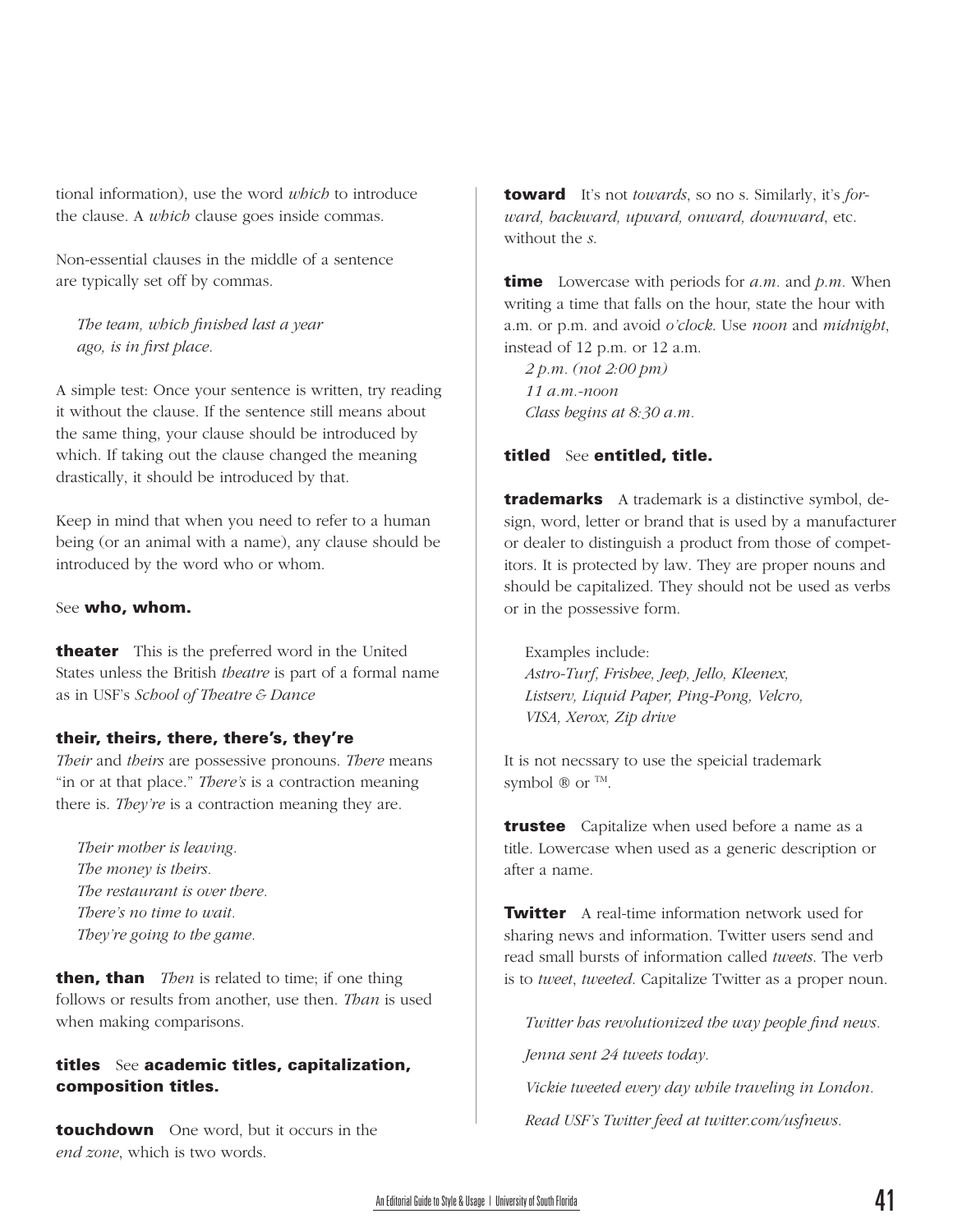

U# Stands for university number. It is the student ID number assigned by USF.

under way Two words. *The project is under way.*

uninterested See disinterested, uninterested.

**unique** *Unique* means one and only, single, unparalleled, having no like or equal. Therefore, avoid modifiers such as truly, rather or very. Either something is unique or it's not.

### university See capitalization.

### University of South Florida Sarasota-Manatee

A master's-level, separately-accredited institution of the USF System. May be shortened to *USF Sarasota-Manatee* or *USFSM*.

### University of South Florida St. Petersburg

A master's-level, separately accredited institution. Use *University of South Florida St. Petersburg or USF St. Petersburg*. Shortening the name to *USFSP* is permissible. Shortening the name to *USF* is not permissible. Proper reference does not include hyphens, commas, or the word "campus." Use of the word campus should be lowercase and refer to the physical campus or location of the institution.

*The event will be held on the USF St. Petersburg campus. USF St. Petersburg's campus address is 140 7th Avenue South.* 

university-wide See campuswide.

URL An Internet address. Current editorial usage is to exclude the http:// tag on URLs in publications. Use a period, even when a URL or e-mail address ends the sentence. If a URL does not fit entirely on one line, break it into two or more lines without adding any other punctuation mark. Don't break a URL at a hyphen. Don't add a hyphen unless it appears in the address.

**U.S.** Use as an adjective but not as a noun. When you need a noun, use United States or nation.

USA No periods. But in general, try to avoid.

use, utilize Use *use*. *Utilize* is the awkward verb form of an obsolete adjective, utile.

USF Refers to the doctoral-granting research campus centered in Tampa, including its College of Marine Science in St. Petersburg and USF Health. Use *University of South Florida* on first reference. *USF* is an acceptable short form on subsequent references. Do not use the word *the* with the abbreviated form, USF; however use the with the long form.

*They attend the University of South Florida. USF is a top Florida school. She's enrolled in classes at USF's College of Education.*

USF.edu The official Web site of the University of South Florida.

**USF Alumni Association** Capitalize on first reference. Lowercase on subsequent references when referring to the alumni association.

*There are more than 212,000 USF alumni and about half live in the Tampa Bay area.*

### USF Botanical Gardens

USFCard USF's official ID card. It can be used to access a wide variety of on-campus services as well as off-campus discounts.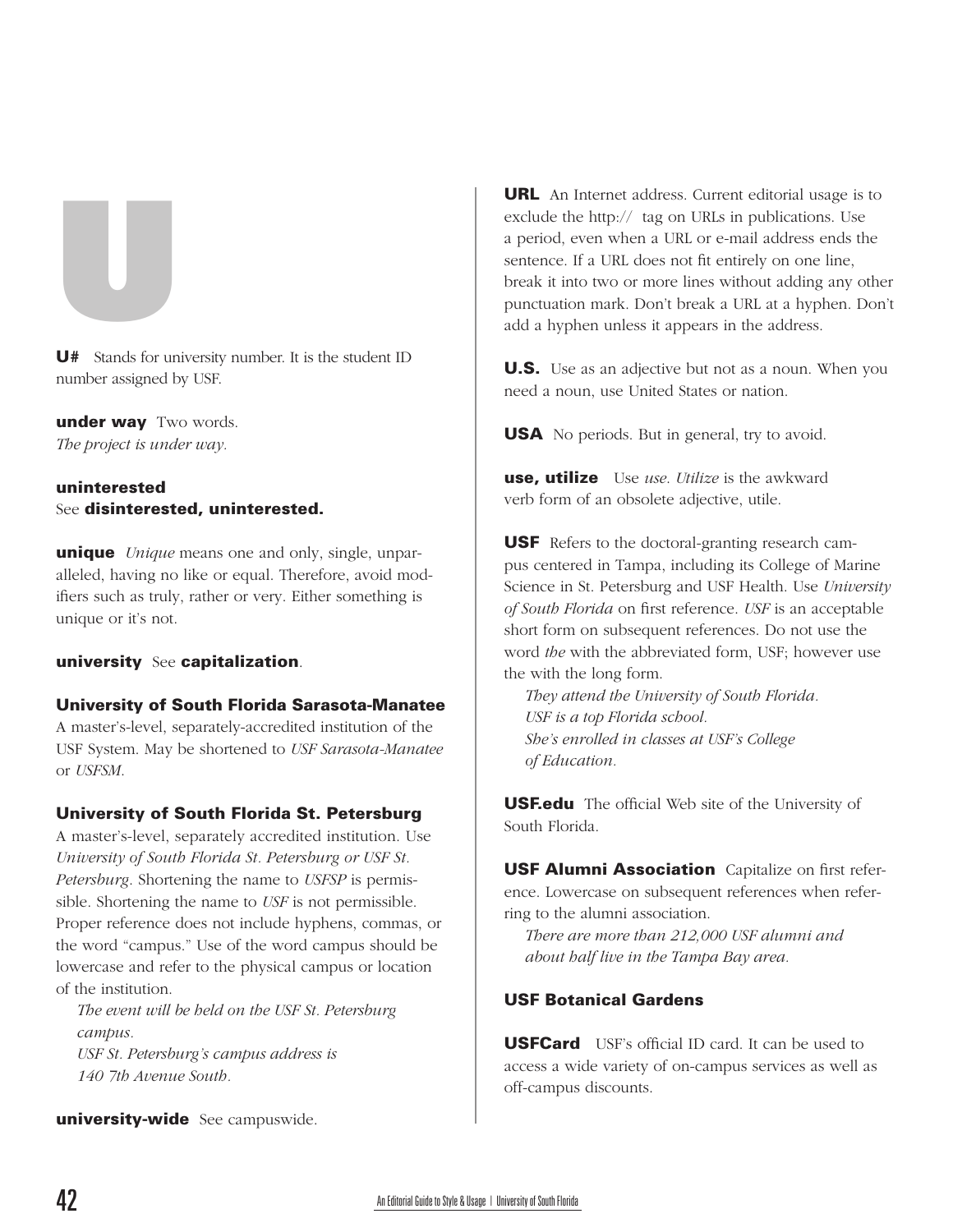USF Health A partnership formed by the University of South Florida Morsani College of Medicine, the Colleges of Nursing, Pharmacy, and Public Health; the Schools of Biomedical Sciences, and Physical Therapy and Rehabilitation Sciences; and the USF Physicians Group.

*USF Health's mission is to envision and implement the future of health.*

USF Magazine USF's flagship publication, it presents stories that raise the profile of the university by demonstrating a tangible impact on the local, national or international community. Each full-color issue is sent to 40,000 alumni, supporters, faculty, staff, and opinion leaders. The magazine is published four times per year by University Communications & Marketing.

**USF System** The USF System is composed of three separately accredited institutions: USF, USF St. Petersburg and USF Sarasota-Manatee. Use the *University of South Florida System* on first reference and *USF System* on subsequent references. Each institution (USF, USF St. Petersburg and USF Sarasota-Manatee) indicates its affiliation by stating: "*A Member of the University of South Florida System."* For complete information see **USF System** Definitions/Style Sheet on pages 46-49.

utilize See use, utilize.

W Web words All references to the Web, itself, are capitalized. *Web World Wide Web Web page Web service Web browser*

Lowercase these Web words: *webmaster webcam webcast website*

### which See that, which.

### whiteboard

who, whom The word who substitutes for the subjective pronouns he, she or they when referring to human beings or animals with a name. It is grammatically the subject.

*Who is going to the party? The woman who is wearing a purple hat is my grandmother.*

*Whom* is used when someone (or an animal with a name) is the object of a verb or preposition.

*To whom do you wish to speak? With whom are you going to the party?*

Simple test: *who* does something; *Whom* has something done to it.

who's, whose Who's is a contraction for who is. Whose is a possessive pronoun. *Whose laptop was left in the library?*

**wide-** (prefix) Usually takes a hyphen when used as a prefix as in: wide-eyed, wide-open. Exception: widespread.

-wide (suffix) Does not take a hyphen when used as a suffix as in: campuswide, citywide, nationwide, statewide. Exception: university-wide.

world-class worldwide workplace work-study Use a hyphen, not a slash.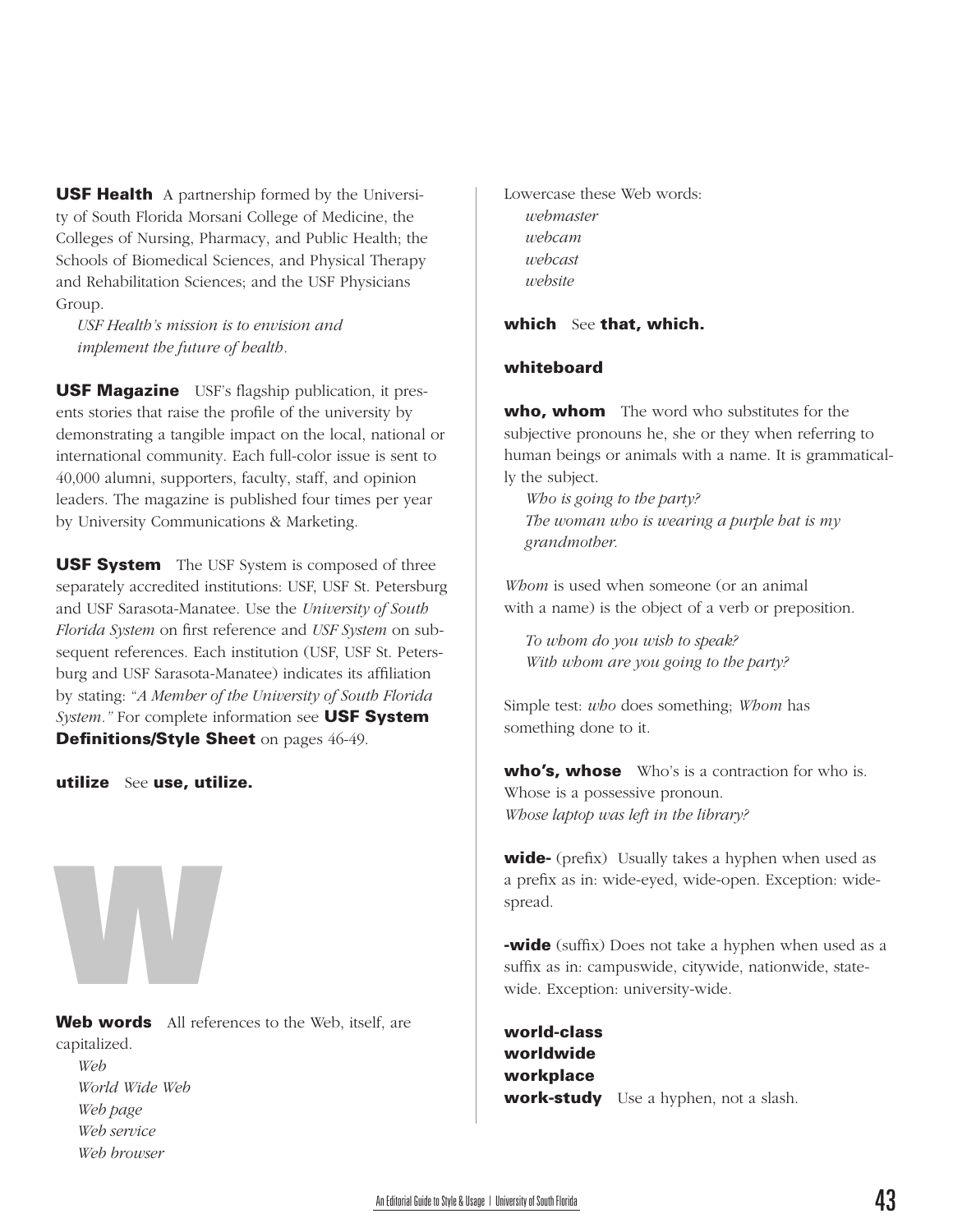

**you're, your** *You're* is a contraction for you are. *Your* is a possessive pronoun.

YouTube Popular multi-media/video sharing Web site. *The USF Channel on YouTube can be accessed here: www.youtube.com/user/USFchannel.*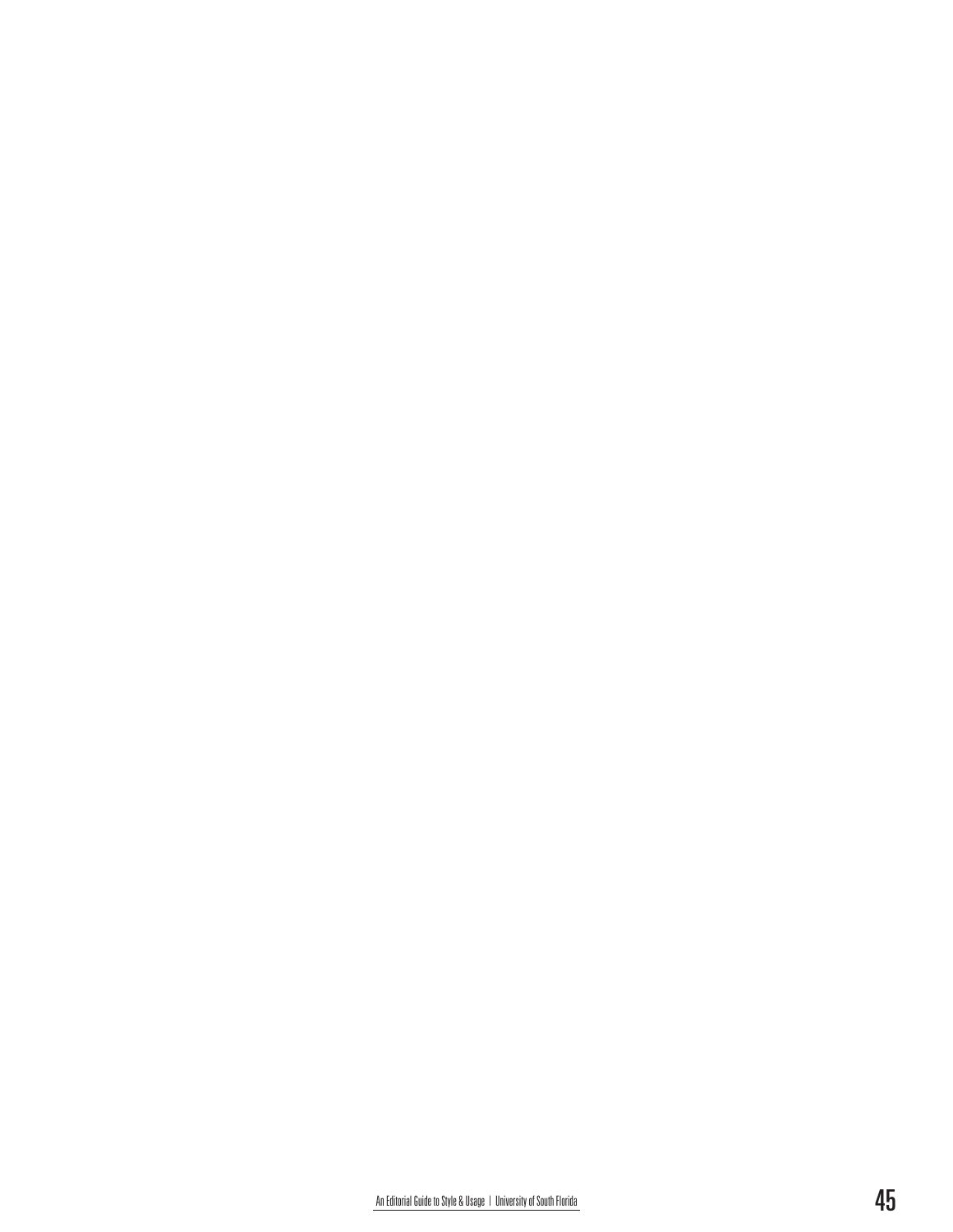## The University of South Florida System Definitions and Style Sheet

### **Overview**

USF System = USF, USF St. Petersburg, and USF Sarasota-Manatee. USF = USF's Tampa campus, USF Health, and the USF College of Marine Science in St. Petersburg. Accredited Institutions = USF, USF St. Petersburg, and USF Sarasota Manatee

The University of South Florida System (USF System) is governed by the USF Board of Trustees, the public body corporate created by Article IX, Section 7 of the Constitution of the State of Florida. The USF System is composed of three separately accredited institutions, USF, USF St. Petersburg, and USF Sarasota-Manatee. USF includes the main research campus in Tampa, its College of Marine Science in St. Petersburg, and USF Health.

USF has 14 colleges: Arts & Sciences, Behavioral & Community Sciences, Business, Education, Engineering, Global Sustainability, Marine Science, the Morsani College of Medicine, Nursing, Pharmacy, Public Health, The Arts, Honors College and University College. USF is the largest and most comprehensive institution of the USF System and is the only institution offering doctoral degrees.

USF St. Petersburg has three colleges: Arts & Sciences, Business, and Education, offering degrees through the master's level.

USF Sarasota Manatee has five colleges: Arts & Sciences, Business, Education, Hospitality and Technology Leadership, and Nursing, offering degrees through the master's level.

The USF System embraces a unified vision of cooperative excellence with institutions and direct support organizations (DSOs) developing distinct and complementary missions that are consistent with the overall USF System mission.

Relationships between the USF System's institutions and direct support organizations are collegial, collaborative and supportive.

As part of the USF System, DSOs are separately incorporated by state statute and operate exclusively for the benefit of the USF System consistent with the USF System strategic plan. The USF Board of Trustees is the governing entity authorized to establish and decertify DSOs.

### USF System Boilerplate Statement

*The University of South Florida System is a high-impact, global research system dedicated to student success. The USF System includes three institutions: USF, USF St. Petersburg, and USF Sarasota-Manatee. Each institution is separately accredited by the Commission on Colleges of the Southern Association of Colleges and Schools and has a distinct mission and detailed strategic plan. Serving more than 47,000 students, the USF System has an annual budget of \$1.5 billion and an annual economic impact of \$3.7 billion. USF is a member of the Big East Athletic Conference.* 

*ON JULY 1, 2013, CHANGE TO: USF is a member of the American Athletic Conference.*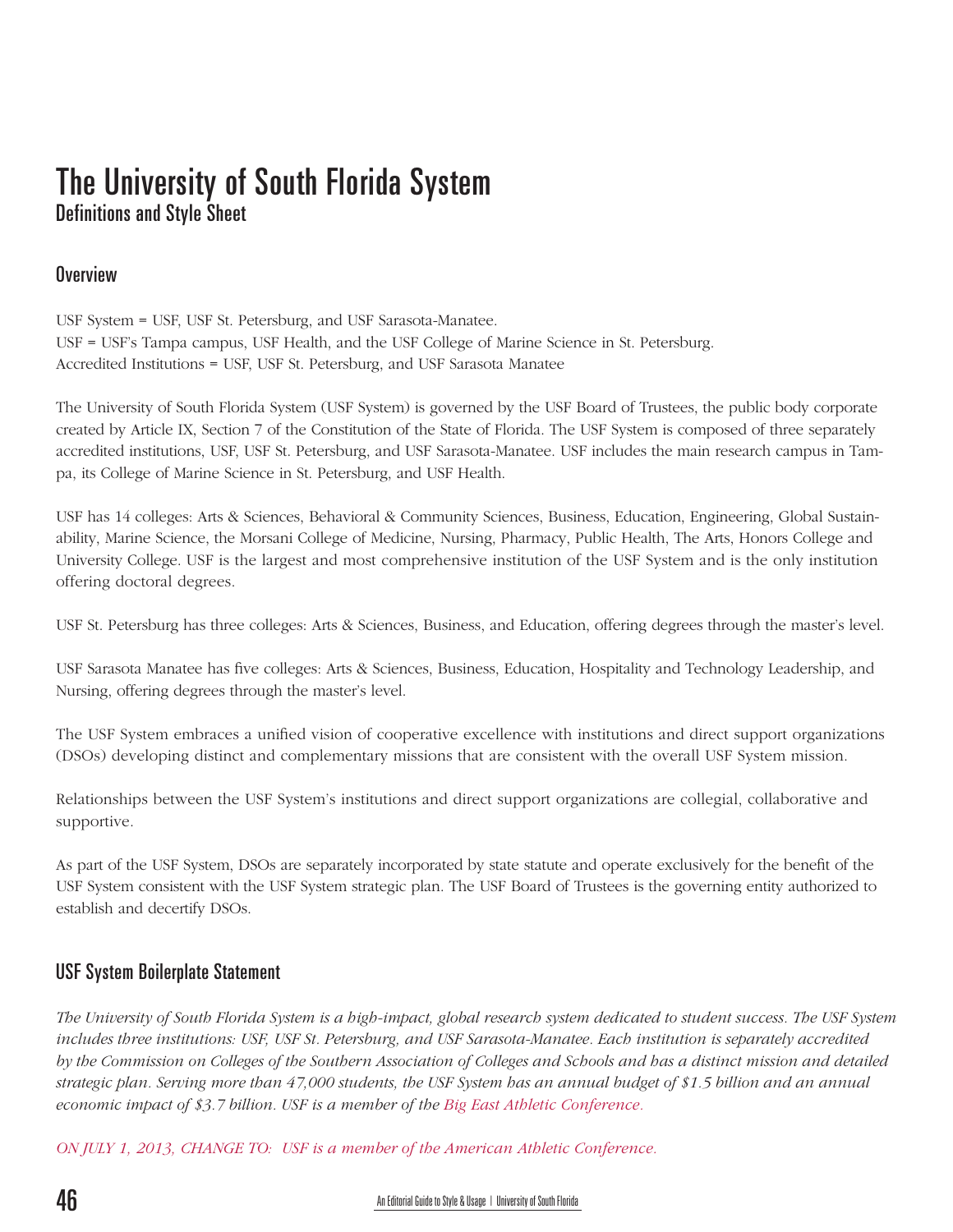## Referencing the USF System

Use the University of South Florida System on first reference and USF System on subsequent references when describing the USF System to external audiences.

First reference: *The University of South Florida System* Second reference: *USF System*

## Referencing USF System Institutions

Institutional Name: University of South Florida Name Abbreviation: USF

### USF Boilerplate statement:

*The University of South Florida is a high-impact, global research university dedicated to student success. USF ranks 50th in the nation for federal expenditures in research and total expenditures in research among all U.S. universities, public or private, according to the National Science Foundation. Serving more than 47,000 students, the USF System has an annual budget of \$1.5 billion and an annual economic impact of \$3.7 billion. USF is a member of the Big East Athletic Conference.* 

*ON JULY 1, 2013, CHANGE TO: USF is a member of the American Athletic Conference.* 

### USF accreditation statement:

*The University of South Florida, which includes the main research campus in Tampa, USF Health, and the College of Marine Science in St. Petersburg, is accredited by the Commission on Colleges of the Southern Association of Colleges and Schools (SACS) to award degrees at the baccalaureate, master's, specialist and doctoral levels, including the doctor of medicine. Contact the Commission on Colleges at 1866 Southern Lane, Decatur, Georgia 30033-4097 or call 407-679-4500 for questions about the accreditation of USF.*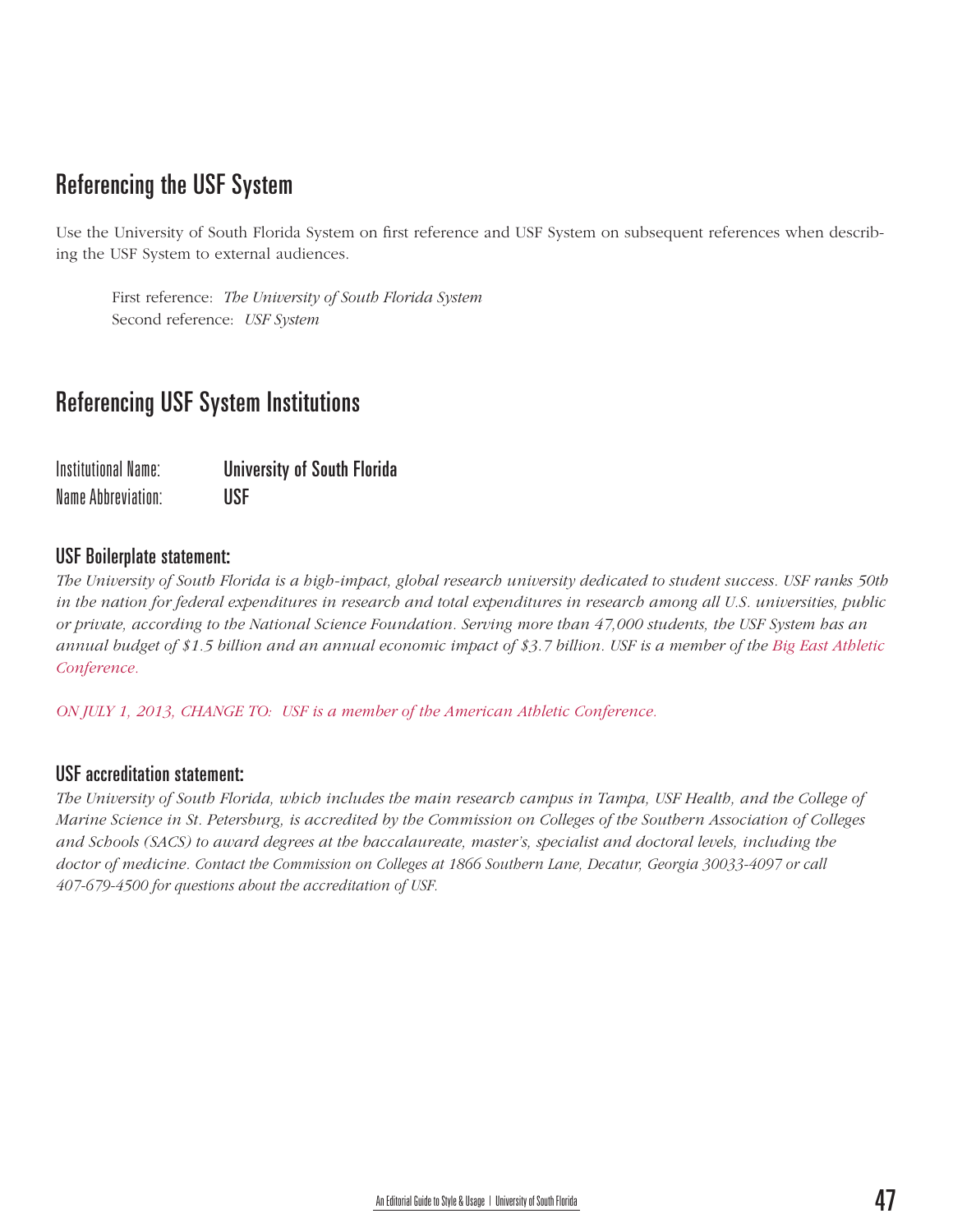| Institutional Name:<br>Name Abbreviation: | University of South Florida St. Petersburg or USF St. Petersburg<br><b>USFSP</b><br>Shortening the name to USF is not permissible                                                           |  |  |
|-------------------------------------------|---------------------------------------------------------------------------------------------------------------------------------------------------------------------------------------------|--|--|
|                                           | Proper reference does not include hyphens, commas or the word "campus."<br>Use of the word "campus" should be lowercase and refer to the physical campus<br>or location of the institution. |  |  |
|                                           | Examples:<br>The event will be held on the USF St. Petersburg campus.<br>USF St. Petersburg's campus address is 140 7th Avenue South.                                                       |  |  |

*\_\_\_\_\_\_\_\_\_\_\_\_\_\_\_\_\_\_\_\_\_\_\_\_\_\_\_\_\_\_\_\_\_\_\_\_\_\_\_\_\_\_\_\_\_\_\_\_\_\_\_\_\_\_\_\_\_\_\_\_\_\_\_\_\_\_\_\_\_\_\_\_\_\_\_\_\_*

### USF St. Petersburg boilerplate statement:

*Located on beautiful Bayboro Harbor, USF St. Petersburg is a premier urban institution recognized for its vibrant community of scholars who improve its community and the world. More than 4,600 undergraduate and graduate students pursue university study on the close-knit campus with professors that offer research and scholarship opportunities not typically available at larger institutions. Students can select from programs of study in the arts and sciences, business and education. A new residence hall allows students to live close to classes and just blocks from downtown St. Petersburg, a haven for shopping, sports, dining and entertainment.*

### USF St. Petersburg accreditation statement:

*The University of South Florida St. Petersburg is accredited by the Commission on Colleges of the Southern Association of Colleges and Schools (SACS) to award degrees at the baccalaureate and master's levels. Contact the Commission on Colleges at 1866 Southern Lane, Decatur, Georgia 30033-4097 or call 407-679-4500 for questions about the accreditation of USF St. Petersburg.*

Institutional Name: University of South Florida Sarasota-Manatee or USF Sarasota-Manatee Name Abbreviation: USFSM *Shortening the name to USF is not permissible*

*\_\_\_\_\_\_\_\_\_\_\_\_\_\_\_\_\_\_\_\_\_\_\_\_\_\_\_\_\_\_\_\_\_\_\_\_\_\_\_\_\_\_\_\_\_\_\_\_\_\_\_\_\_\_\_\_\_\_\_\_\_\_\_\_\_\_\_\_\_\_\_\_\_\_\_\_\_*

### USF Sarasota-Manatee boilerplate statement:

USF Sarasota-Manatee is a comprehensive, four-year university for those interested in pursuing a baccalaureate or master's degree, professional certification, or continuing education credit. USFSM offers the prestige of a nationally ranked research university with the convenience of a hometown location, including classes in North Port and Manatee County.

### USF Sarasota-Manatee accreditation statement:

*The University of South Florida Sarasota-Manatee is accredited by the Commission on Colleges of the Southern Association of Colleges and Schools (SACS) to award degrees at the baccalaureate and master's levels. Contact the Commission on Colleges at 1866 Southern Lane, Decatur, Georgia 30033-4097 or call 407-679-4500 for questions about the accreditation of USF St. Sarasota-Manatee.*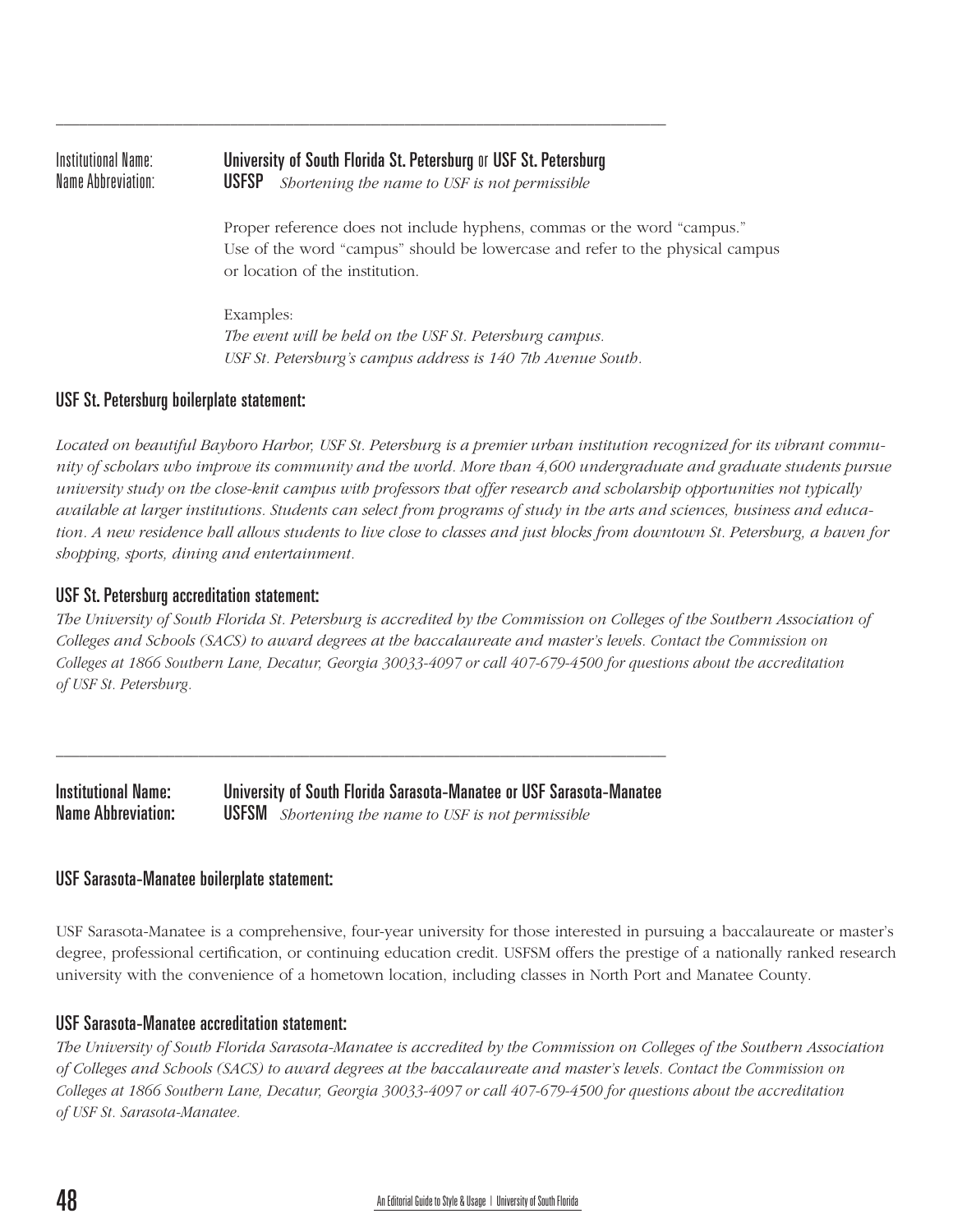### Approved logos for institutions

For official institutional logos, visit www.usf.edu/brand.

### Communicating USF System Affiliation

Each institution and campus in the USF System is to indicate its affiliation by stating: "A member of the University of South Florida System." Each institution in the USF System must include a live link to the USF System website on the home page of their website.

### Referencing the USF Board of Trustees

The USF Board of Trustees was created in 2001 by the Florida Legislature. The USF Board of Trustees is responsible for cost-effective policy decisions appropriate to the USF System mission and the implementation and maintenance of high-quality education programs within the laws and rules of the state. The legislature also mandated a campus board for USF St. Petersburg and USF Sarasota-Manatee. The members of each campus board are appointed by the USF Board of Trustees.

*\_\_\_\_\_\_\_\_\_\_\_\_\_\_\_\_\_\_\_\_\_\_\_\_\_\_\_\_\_\_\_\_\_\_\_\_\_\_\_\_\_\_\_\_\_\_\_\_\_\_\_\_\_\_\_\_\_\_\_\_\_\_\_\_\_\_\_\_\_\_\_\_\_\_\_\_\_* 

USF's 13 trustees include distinguished figures in the law, commerce, medicine, education, philanthropy and public policy leadership. Six trustees are appointed by Florida's governor and five trustees are appointed by the Board of Governors. The USF System faculty advisory council president and student body president also serve as trustees. The USF System president and president of USF serves as corporate secretary.

USF System governance and administration organization charts are available online at system.usf.edu. In addition, a complete listing of the current USF Board of Trustees is available online at system.usf.edu/board-of-trustees.

### System Management Councils and Chairs

The USF System president grants system-wide authority to the USF System vice presidents as appropriate. USF vice presidents with system-wide authority and responsibilities chair USF System management councils consisting of representatives from all USF institutions. A complete listing of current USF System advisory council leaders is available online at system.usf.edu/system-councils.

### Institutional Campus Leadership

• Judy Genshaft, USF President, USF System President, and Corporate Secretary of the USF Board of Trustees Use *USF President Judy Genshaft* in text specific to the University of South Florida, use *USF System President Judy Genshaft* in text that covers the full USF System.

- Sophia T. Wisniewska, USF St. Petersburg Regional Chancellor
- Arthur Guilford, USF Sarasota-Manatee Regional Chancellor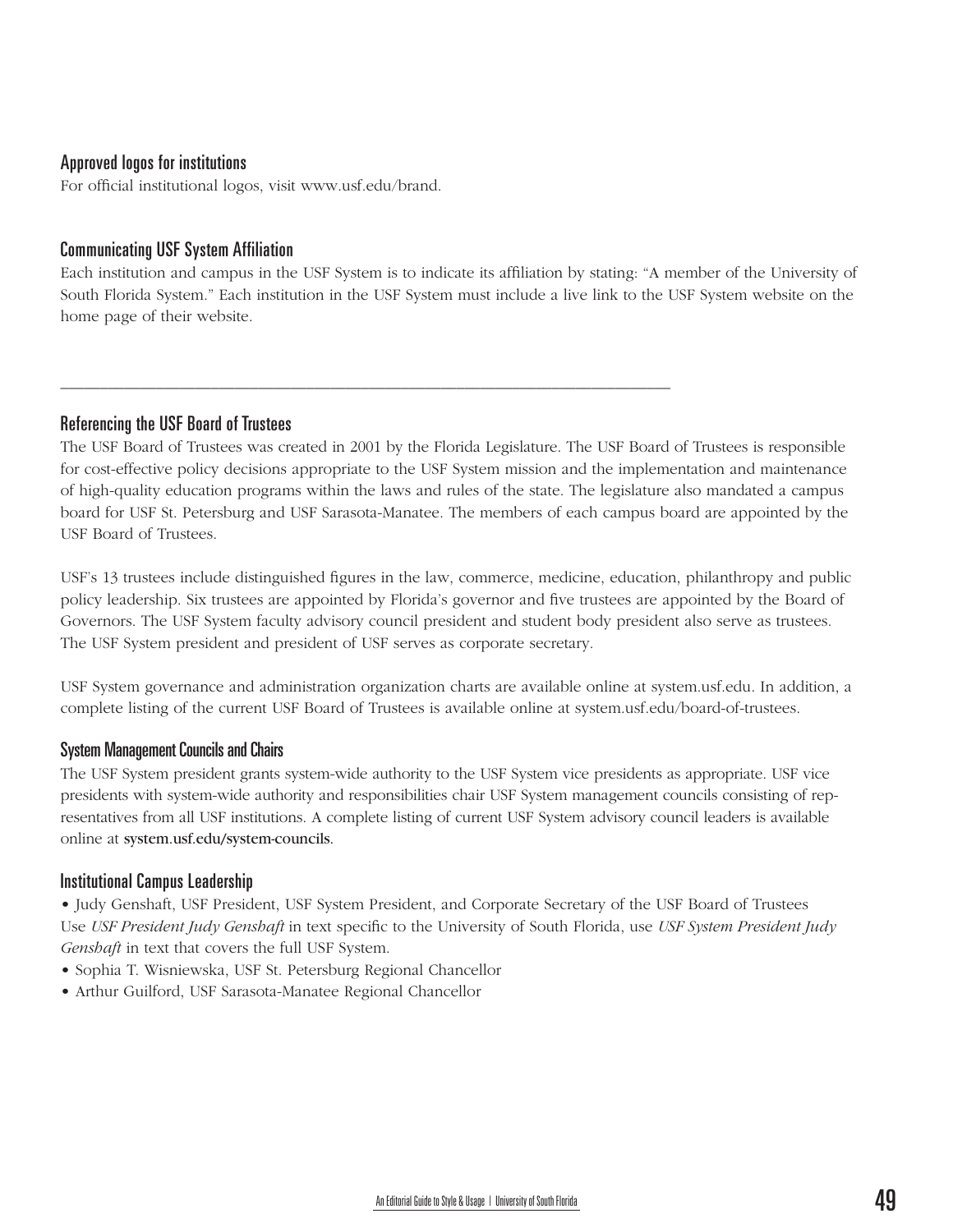## Punctuation

For detailed guidance on punctuation, consult the punctuation section in the back of *Webster's New World College Dictionary*.

**apostrophe** Use an apostrophe to indicate that a noun is possessive.

If the noun is singular, add *'s* even if the word ends in s, z or x.

*Sue's book, Kansas's best restaurant, the campus's emergency system, Butz's policies, Marx's theories.*

An exception to this rule would be Jesus and Moses and other classical names ending in the "eez" sound. To these add just the apostrophe. The same is true for business and goodness.

*Jesus' teachings, Moses' journey, Pericles' oration the College of Business' procedures for goodness' sake*

If the noun is plural but does not end in an *s*, add *'s*. *men's room, children's toys*

If the noun is plural and ends in *s*, add only the apostrophe. *girls' books*

If the noun is singular in meaning but plural in form, add only an apostrophe. *measles' effects, United States' wealth*

If something is owned jointly, use an apostrophe with the last noun only.

*John and Mary's house*

To show individual possession, make all nouns possessive. *Ted's and Bob's jobs are interesting.*

Do not add an apostrophe to nouns that are not possessive even if they are plural. *The Smith's live next door*  should be *The Smiths live next door.*

Do not use an apostrophe with plural abbreviations such as *MBAs, SATs, or HMOs* or dates as in *1960s*.

When it comes to possessive pronouns, the preceding

rules about apostrophes generally apply. *others' feelings, someone's voice*

Here is a list of possessive pronouns, however, that DO NOT need an apostrophe. They indicate possession all on their own: *my, mine*

*our, ours your, yours their, theirs his, her, hers its whose*

**bullets** When bullets are used to introduce individual sections of a list, there should be at least one space between the bullet and the item. Capitalize the first word following the bullet.

### *The college offers:*

- *Opportunities for meaningful research*
- *Personalized attention from professors*
- *Collaboration with other disciplines*

Use a period at the end of the item only if it is a complete sentence.

colon A colon is used most commonly to introduce a list or a series when the list is preceded by a complete sentence. It is also used to offer additional information or amplification. If a complete sentence follows the colon, capitalize the first letter of the first word.

*USF offers numerous degree programs: biology, chemistry, anthropology, mathematics and music, to name just a few.*

*There was only one thing she felt compelled to accomplish over the weekend: weed the garden.*

*Joe achieved much during his lifetime: He ran a successful business, raised a family, and served his community.*

Do not use a colon to separate a verb and its complement or object or a preposition and its object: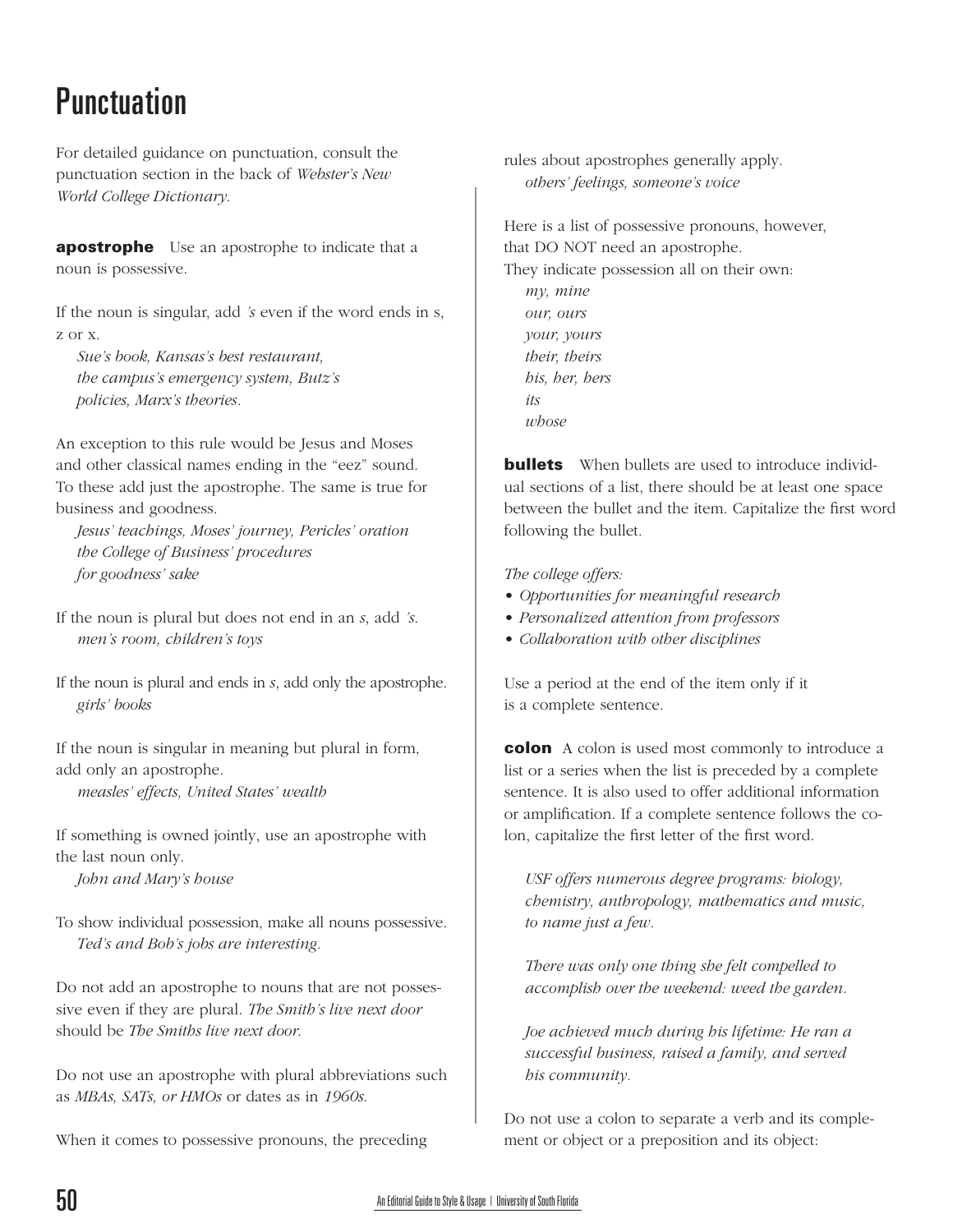*Incorrect: You will need to bring: sheets, towels and blankets.*

*Correct: These are the things you will need to bring: sheets, towels and blankets.*

*Incorrect: Study abroad is a wonderful opportunity to learn about: language, lifestyle and cuisine.*

*Correct: Study abroad offers significant opportunities to learn about a country: specifically, its language, lifestyle and cuisine.*

comma In a simple series, a comma is not needed before the conjunction.

*I like to eat pasta, steak and salad.*

Place a comma before the concluding conjunction in a series if the last item is a compound idea that requires *and* as part of the item.

*He ordered salad, bread, and spaghetti and meatballs for dinner.*

Place a comma before the concluding conjunction in a complex series of phrases.

*The primary considerations for admissions are whether the students meet the GPA requirements, whether they have sufficient standardized test scores, and whether they have produced outstanding essays.*

Use a comma before a conjunction such as *and, but, for, or, nor, because* or *so* when the conjunction joins two clauses that could stand alone as separate sentences.

*Incorrect: The concert was delightful, and the soloist superb. Correct: The concert was delightful, and the soloist performed superbly.*

Use a comma after a long introductory clause or phrase, if a short phrase would be confusing without it, or if a pause is intended. The comma may be omitted if the phrase is short.

*Incorrect: Tomorrow, I will register for classes. Correct: After working so hard for weeks without a break, he finally took a vacation. Correct: As usual, I took the dog to the park on Saturday morning.*

Always use a comma with an introductory participle (the *"ing"* form of a verb), as well as phrases that give a reason or condition and begin with *although, though, because, and despite the fact that*.

*Driving through the mountains, she marveled at their beauty.*

*Although the fire drill consumed half of the class, the teacher still administered the test.*

Use a comma to introduce a complete one-sentence quote within a paragraph but not for an indirect or partial quote.

*The quarterback said, "I have no doubt that the weather played a big factor in the game today."*

*The quarterback said that the weather was a "big factor in the game."*

Use a comma to separate adjectives that are equally important. (In other words, the commas can be replaced by the word *and* without changing the meaning.)

*She is a methodical, careful writer. She did a thorough spring cleaning.*

Use a comma to set off a phrase that is not essential to the sentence. If it is essential, do not use commas. *The registration form, which was long and complicated, needed to be notarized.*

*The knife on the table needs to be sharpened*

Use commas to set off a word or phrase that says the same thing as a word or phrase next to it.

*I heard the famous poet, Maya Angelou, speak at the conference.*

Use commas to set off words or phrases that interrupt the flow of a sentence.

*The shortstop, in my opinion, had a terrible throw to first base.*

*Joe and Mary, for example, are excellent musicians.*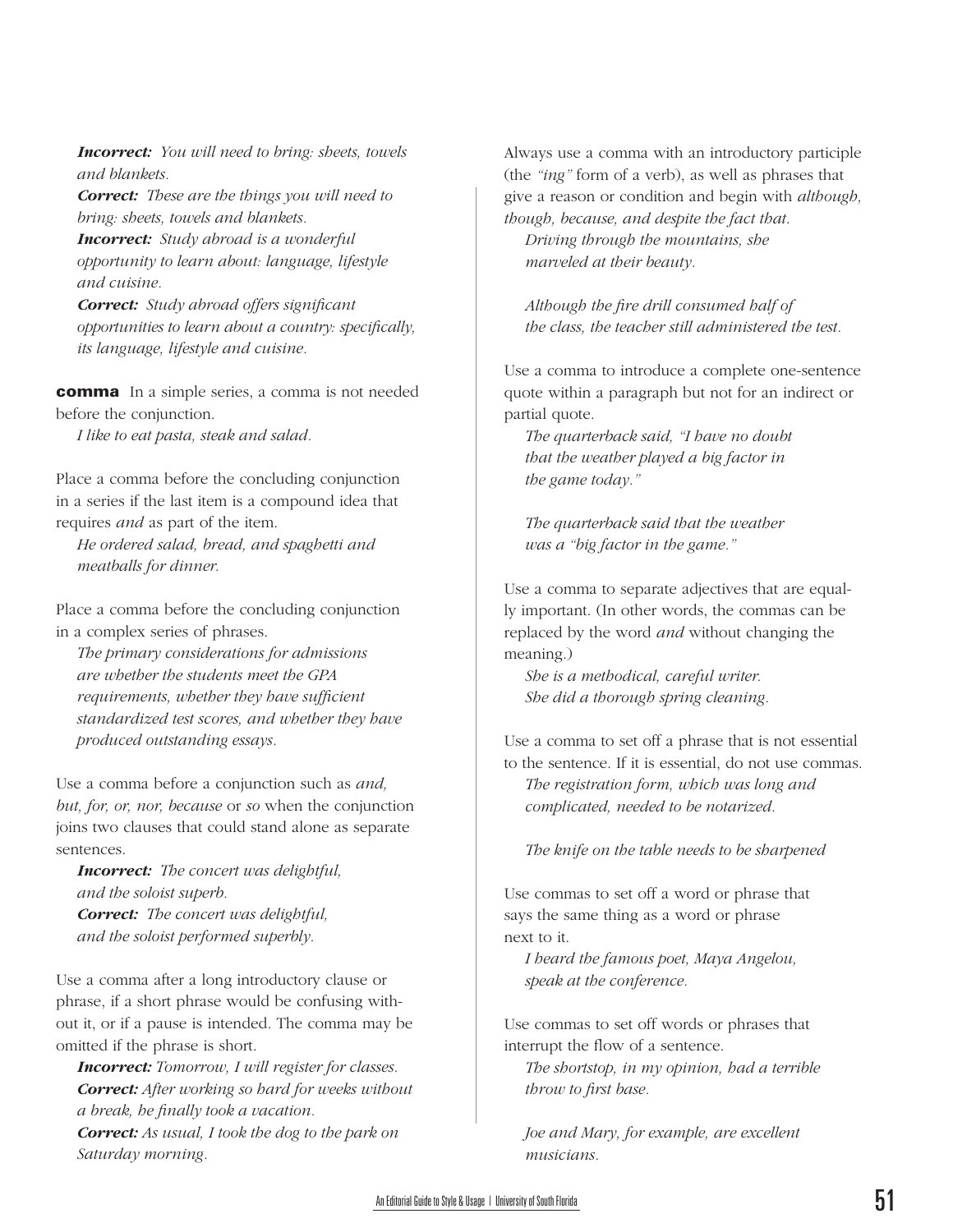Use a comma to set off transitional words like *however* and *moreover*.

*They did not need to use insect repellent during the day. During the evening, however, they applied it liberally.*

dash Use an em (long) dash to set off a word or phrase that interrupts the main thought or is used for emphasis. Put a space on both sides of a dash.

*While trying to navigate the city traffic — a new experience for her — her cell phone rang. I'll loan you my new car — when pigs fly!*

Dashes can also be used when a phrase that otherwise would be set off by commas contains a series of words that must be separated by commas.

*We're studying how children interact with their peers at school — in the classroom, on the playground and during lunch — and using our observations in our research.*

**hyphens** Hyphens are joiners and should not be used when it's a dash that is needed. Hyphens help avoid ambiguity or form a single idea from two or more words. When a compound modifier — two or more words that express a single idea — precedes a noun, use hyphens to link all the words in the compound.

*a well-known politician a brownish-red coat*

Two exceptions to this rule are the adverb *very* and all adverbs that end in *ly*.

*a very happy child a widely accepted fact*

Keep in mind that many compound modifiers that are hyphenated before a noun are not hyphenated when they come after the noun. The exception to this rule is if the modifier occurs after a form of the verb *to be*.

*She is a full-time student. Mary works full time. Sue is hard-working.*

**ellipsis** Use an ellipsis to indicate an omission of words or a pause or hesitation in thought. Use one space before three consecutive periods (with no spaces in between) and one space after the last period and before the next word. If an ellipsis comes at the end of a sentence, add the ending punctuation without leaving a space.

*"I have an idea ... but you may not like it." It all happened a long, long time ago ....*

parentheses Use parentheses to add useful information but sparingly because they can be jarring to the reader.

Place a period outside a closing parenthesis if the words inside are not a sentence *(such as this)*.

*(When a complete sentence is placed within parentheses, and it is not within another sentence, place the period before the closing parenthesis.)*

*When a complete sentence in parentheses comes within a sentence (this is an example), do not capitalize the first word or end with a period.*

**periods** Periods always go inside quotation marks. Use a single space after a period at the end of a sentence.

**question marks** Ouestion marks are placed at the end of direct questions. Do not use question marks at the end of indirect questions.

*Who would like to attend the football game? He went around the office asking who would like to attend the football game.*

If used with quotation marks, placement of a question mark inside or outside the quotation marks depends on the meaning of the text.

*Who has read the article "I Hope You Dance"?*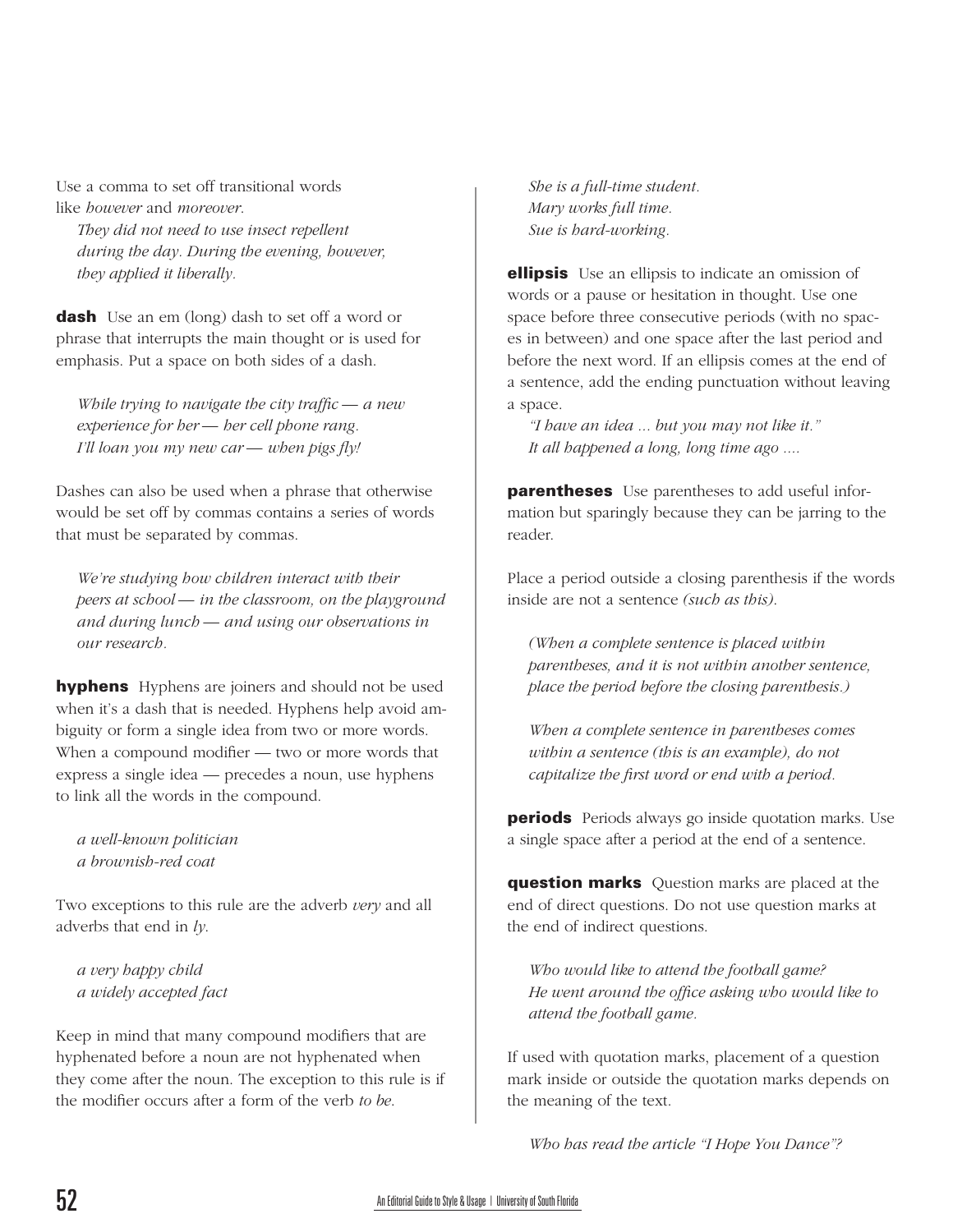*He asked, "Can I borrow your biology notes?"*

The question mark supersedes the comma that is normally used when offering attribution for a quotation.

*"Why do you want to know?" she asked.*

**quotation marks** Use quotation marks around a direct quotation. Periods and commas at the end of the quotation are placed inside the quotation marks; commas used to begin the quotation do not.

*He said, "I liked the performance." "I liked the performance," he said.*

Other punctuation marks such as the dash, the semicolon, the question mark and the exclamation point, are placed inside the quotation marks only if they are part of the quote. Place them outside when they apply to the whole sentence.

If a quotation continues into the next paragraph, do not put closed quotation marks at the end of the paragraph in which it begins. Do put open quotation marks at the start of the second paragraph and use closed quotation marks at the end of the quoted text.

*The doctor said, "I am amazed by your quick recovery.*

*"In fact, your complete and full recovery is nothing short of miraculous."*

The exception to this rule is if the part of the quotation that is in the introductory paragraph is not a full sentence. In this case, place closed quotations at the end of the paragraph.

*The doctor said that he was "amazed by the patient's quick recovery."*

*"In fact, his complete and full recovery is nothing short of miraculous."*

Quotation marks may also be used when needed to show irony, quaintness, or an unconventional use of a word or phrase.

*Their "negotiations" ended in a fist fight.*

When placing a quotation within a quotation, alternate between double and single quotation marks.

*Joe's mother said, "If your father were here, he would say, 'Give it your best.'"*

Quotation marks are used around the titles of short works such as: articles, essays, poems, short stories, songs, chapters, newspaper and magazine articles, song titles, television show episodes and parts of longer works. (Italicize the titles of long works: books, magazines, plays, movies, television series, symphonies and operas.)

semicolon When you want to keep two independent clauses closely linked, a semicolon can be used instead of a coordinating conjunction such as *or, and* or *but*.

*We were awestruck; she finished the marathon.*

A semicolon can also be used to separate items in a series when the items are long or contain commas.

*I invited a number of special guests to the conference: the governor, who will give the keynote address; the mayor, who will present the awards; and the president of the chamber of commerce.*

A semicolon may also be used to link independent clauses connected by *however, moreover, therefore, consequently, nevertheless, nonetheless* and *otherwise*.

*She is a star athlete; however, her grades need some attention.*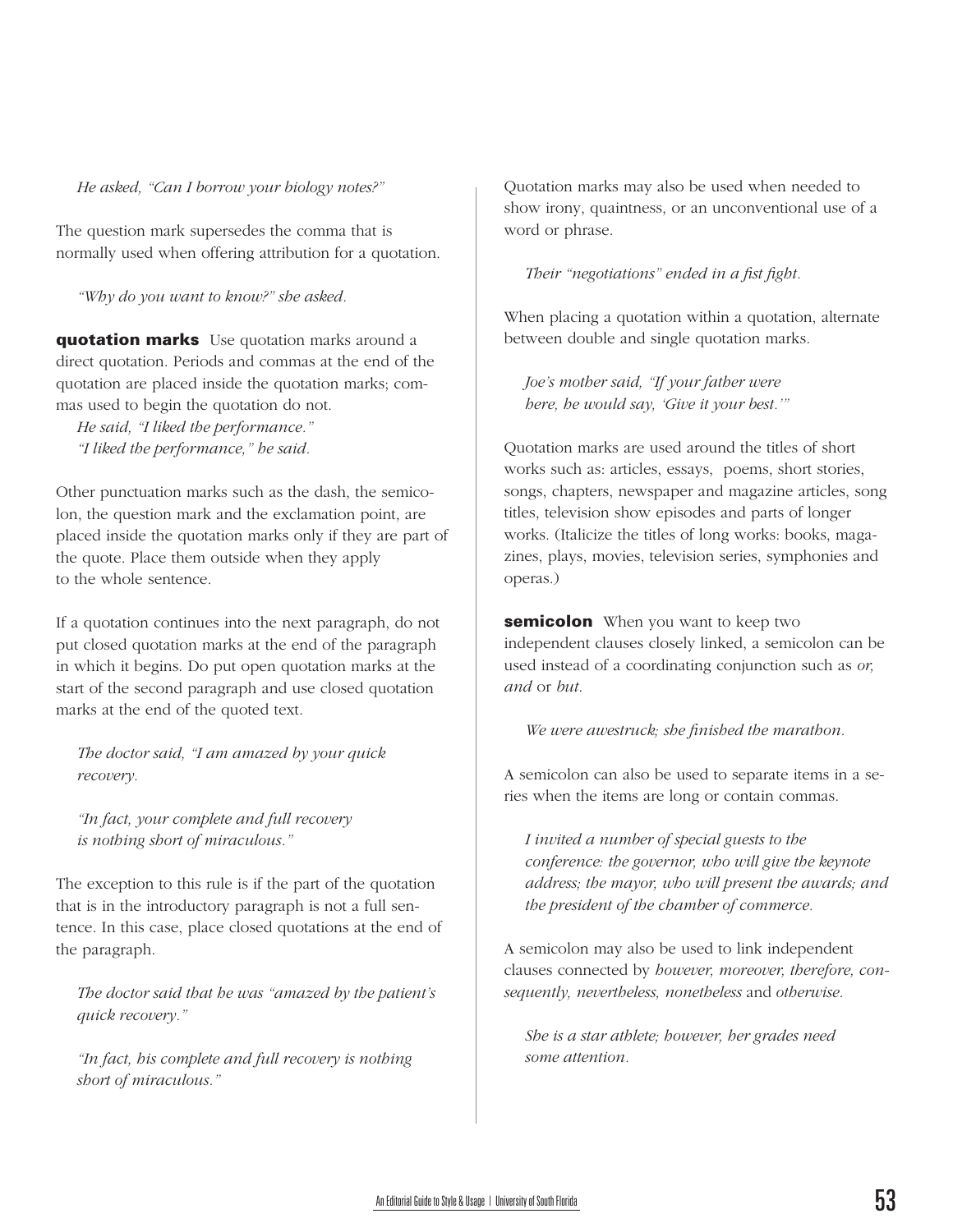## Jargon

Jargon is speech or writing having unusual or pretentious vocabulary, convoluted phrasing and vague meaning. Some frequently used words and phrases are actually vague or awkward. Here are some of those words and phrases and recommendations for expressing the idea in a way that is clearer, less pretentious and not redundant.

### Weak **Better**

absolutely essential essential adequate enough enough advance planning blanning almost never seldom, hardly ever a majority of most a number of some some at the conclusion of after at the present time now at this point in time at this point, at this time, now be responsible for handle by means of by come to a conclusion conclude definite decision decision despite the fact that although due to the fact that because during the time that while first priority briority for this reason because general rule rule heads up head in a number of several, many in many cases often in most cases usually in some cases sometimes in order to to in the course of during in the event that if join together join major breakthrough breakthrough necessary requirement requirement prior to before reach a conclusion conclude the fact that because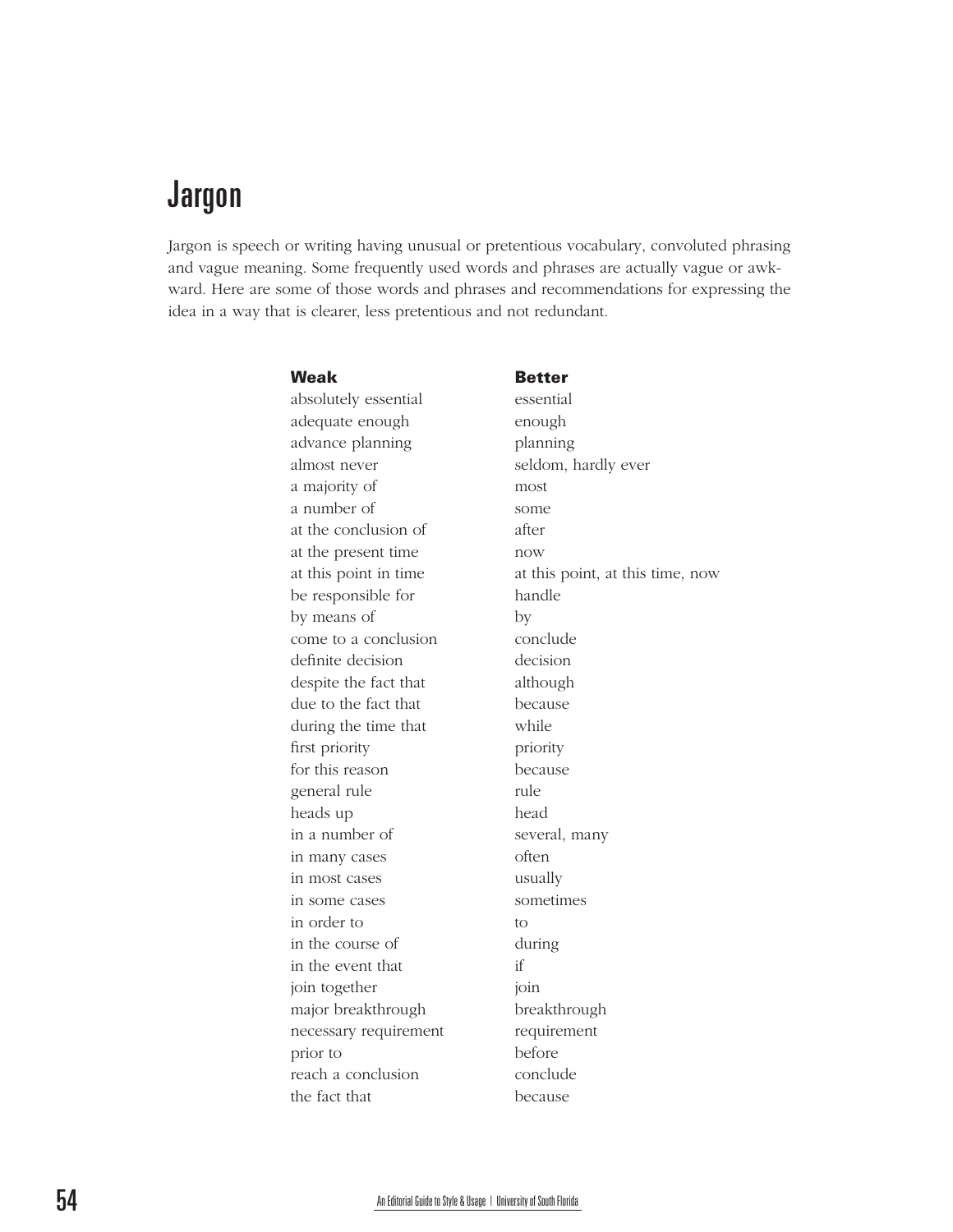## References

The *Associated Press Stylebook Online* (www.apstylebook.com/usf\_edu) *Grammar Girl, Quick and Dirty Tips for Better Writing* (grammar.quickanddirtytips.com) *The Elements of Style*, by William Strunk Jr. and E.B. White, 3rd edition, 1979 *Webster's New World College Dictionary*, 4th edition, 2002. *Woe Is I*, by Patricia T . O 'Connor, trad edition, 1998.  *Common Errors in English Usage* (public.wsu.edu/~brians/errors/)